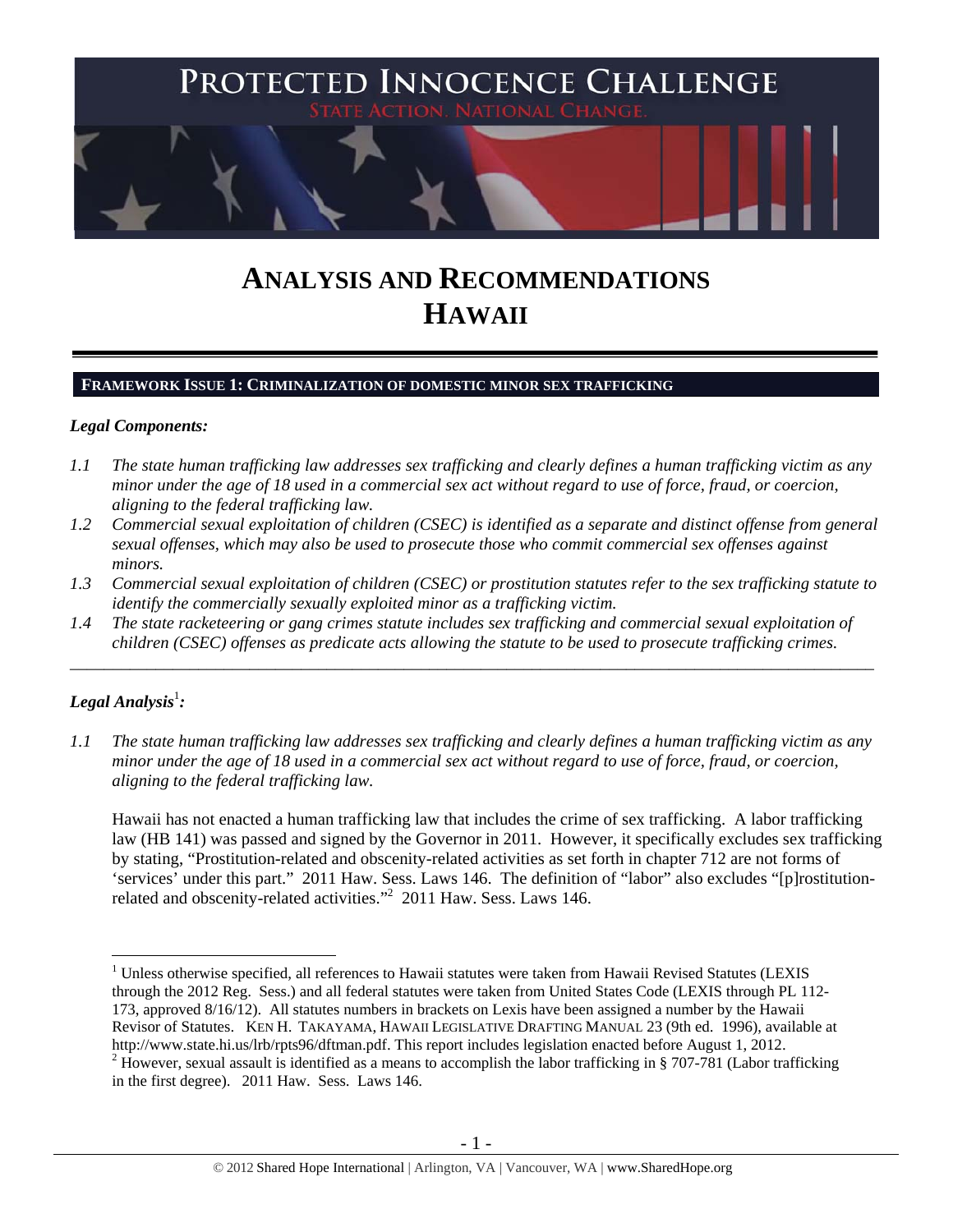- 1.1.1 Recommendation: Enact a human trafficking law that includes sex trafficking of minors, does not require proof of the use of force, fraud, or coercion to effect the trafficking of minors, and expressly identifies children who are commercially sexually exploited as domestic minor sex trafficking victims.<sup>3</sup>
- *1.2 Commercial sexual exploitation of children (CSEC) is identified as a separate and distinct offense from general sexual offenses, which may also be used to prosecute those who commit commercial sex offenses against minors.*

The following state laws create separate offenses of commercial sexual exploitation of children:

1. Hawaii's Child Labor Law may provide a means to prosecute individuals who commercially sexually exploit children in connection with adult entertainment. Haw. Rev. Stat. Ann. § 390-2(a) (Employment of minors under eighteen years of age) specifically prohibits minors under 18 from being "employed or permitted to work in, about, or in connection with adult entertainment or any gainful occupation<sup>4</sup> prohibited by law or which has been declared by rule of the director<sup>5</sup> to be hazardous for the minor." Haw. Rev. Stat. Ann. § 390-1 (Definitions) defines "adult entertainment" as the following:

[A]n activity to which a minor would not be able to legally gain admittance and shall include but not be limited to:

- (1) Performing of exotic entertainment;
- (2) Nude, exotic, or lap dancing;

(3) Showing of film, video, still picture, electronic reproduction, or other visual reproduction depicting:

(A) Acts or simulated acts of sexual intercourse, masturbation, sodomy, bestiality, oral copulation, flagellation, or any sexual acts that are prohibited by law;

(B) Any person being touched, caressed, or fondled on the breast, buttocks, anus, or genitalia;

(C) Scenes wherein a person displays the anus or genitalia; or

(D) Scenes wherein artificial devices or inanimate objects are employed to depict, or drawings are employed to portray, any of the prohibited activities described above.

A conviction under Hawaii's Child Labor Law, Haw. Rev. Stat. Ann. § 390-1 et seq. is punishable as a misdemeanor by imprisonment up to 1 year and a possible fine<sup>6</sup> not to exceed \$2,000. Haw. Rev. Stat. Ann. §§ 390-7, 706-663, 706-640(1)(d).<sup>7</sup>

 $\overline{a}$ 

A defendant who has been convicted of a crime may be sentenced to a term of probation unless:

 $3$  Subsequent recommendations in this report that recommend amending provisions to refer to the sex trafficking law are predicated upon the recommendations contained in Section 1.1 being previously or simultaneously implemented. <sup>4</sup> Haw. Rev. Stat. Ann. § 390-1(D) defines "gainful occupation" as "any activity which produces pecuniary gain

for any person or persons connected therewith."

<sup>&</sup>lt;sup>5</sup> Haw. Rev. Stat. Ann. § 390-1(D) defines "director" as the "director of labor and industrial relations."  $\frac{6}{100}$ 

 $6$  As an alternative to any set fine established by Haw. Rev. Stat. Ann. § 706-640, the court may impose a fine at, "[a]ny higher amount equal to double the pecuniary gain derived from the offense by the defendant." Haw. Rev. Stat. Ann. § 706-640(1)(f).

<sup>&</sup>lt;sup>7</sup> Pursuant to Haw. Rev. Stat. Ann. § 706-620 (Authority to withhold sentence of imprisonment),

<sup>(1)</sup> The crime is first or second degree murder or attempted first or second degree murder;

<sup>(2)</sup> The crime is a class A felony, except class A felonies defined in chapter 712, part IV, and by section 707-702;

<sup>(3)</sup> The defendant is a repeat offender under section 706-606.5;

<sup>(4)</sup> The defendant is a felony firearm offender as defined in section 706-660.1(2); or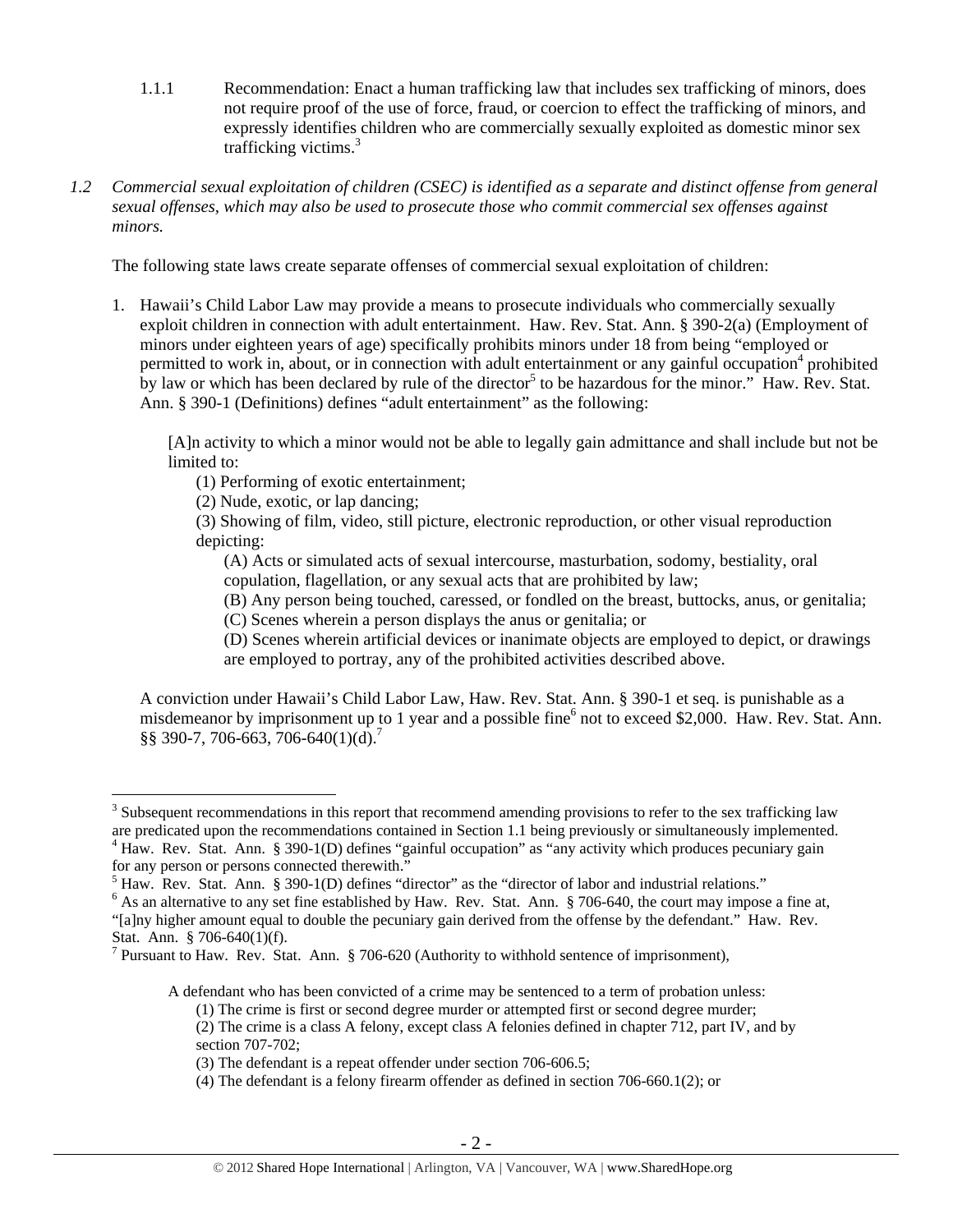- 2. Haw. Rev. Stat. Ann. § 707-720(1) (Kidnapping) states in part, "A person commits the offense of kidnapping if the person intentionally or knowingly restrains<sup>8</sup> another person with intent to: ... (c) Facilitate the commission of a felony<sup>9</sup> or flight thereafter; (d) Inflict bodily injury<sup>10</sup> upon that person or subject that person to a sexual offense; ... or  $\overline{g}$ ) Unlawfully obtain the labor<sup>11</sup> or services<sup>12</sup> of that person. regardless of whether related to the collection of a debt." A conviction under this statute is punishable as a Class A felony by an indeterminate imprisonment term of 20 years, "without the possibility of suspension of sentence or probation," and a possible fine not exceeding \$50,000.<sup>13</sup> Haw. Rev. Stat. Ann. §§ 707-720(2), 706-659, 706-640(1)(a).
- 3. Haw. Rev. Stat. Ann. § 707-750(1) (Promoting child abuse in the first degree) criminalizes when a person "knowing or having reason to know its character and content, ... (a) Produces<sup>14</sup> or participates in the preparation of child pornography;<sup>15</sup> (b) Produces or participates in the preparation of pornographic material that employs, uses, or otherwise contains a minor<sup>16</sup> engaging in or assisting others to engage in sexual conduct; or (c) Engages in a pornographic performance that employs, uses, or otherwise contains a minor engaging in or assisting others to engage in sexual conduct."<sup>17</sup> Promoting child abuse in the first degree is a Class A felony punishable by an indeterminate imprisonment term of 20 years, "without the possibility of

 (5) The crime involved the death of or the infliction of serious or substantial bodily injury upon a child, an elder person, or a handicapped person under section 706-660.2.

 $11$  Haw. Rev. Stat. Ann. § 707-700 defines "labor" as "work of economic or financial value."

<sup>12</sup> Haw. Rev. Stat. Ann. § 707-700 defines "services" as "a relationship between a person and the actor in which the person performs activities under the supervision of or for the benefit of the actor. Prostitution-related and obscenity-related activities as set forth in chapter 712 are forms of 'services' under this section. Nothing in this chapter shall be construed to legitimize or legalize prostitution."

<sup>13</sup> Unless otherwise specified, the sentences of imprisonment for all felonies provided throughout this report are based on the assumption that the defendant has no prior felony convictions and that the possibility of extended imprisonment sentences pursuant to Haw. Rev. Stat. Ann. §§ 706-660.2, 706-661, 706-662 are applicable. A defendant with at least two prior felony convictions or who has "substantial income or resources not explained to be derived from a source other than criminal activity" may be subject to a greater minimum sentence of imprisonment. Haw. Rev. Stat. Ann. §§ 706-661, 706-662. The presence of aggravating factors, such as when "a person who, in the course of committing or attempting to commit a felony, causes the death or inflicts serious or substantial bodily injury upon a person who is . . . [e]ight years of age or younger" may also be used to impose extended imprisonment sentences. Haw. Rev. Stat. Ann. §§ 706-660.2.

<sup>14</sup> Haw. Rev. Stat. Ann. § 707-750(2) defines "produces" as "to produce, direct, manufacture, issue, publish, or advertise."

<sup>15</sup> "Child pornography" is defined as "any pornographic visual representation, including any photograph, film, video, picture, or computer or computer-generated image or picture, whether made or produced by electronic, mechanical, or other means, of sexual conduct, if: (a) The pornographic production of such visual representation involves the use of a minor engaging in sexual conduct; or (b) The pornographic visual representation has been created, adapted, or modified to appear that an identifiable minor is engaging in sexual conduct." Haw. Rev. Stat. Ann. § 707-750(2).<br><sup>16</sup> A "minor" is defined as "any person less than eighteen years old." Haw. Rev. Stat. Ann. § 707-750(2).

<sup>17</sup> "Sexual conduct" is defined as "acts of masturbation, homosexuality, lesbianism, bestiality, sexual penetration, deviate sexual intercourse, sadomasochistic abuse, or lascivious exhibition of the genital or pubic area of a minor." Haw. Rev. Stat. Ann. § 707-750(2).

 $8$  Haw. Rev. Stat. Ann.  $\S 707-700$  (Definitions) defines "restrain" as "to restrict a person's movement in such a manner as to interfere substantially with the person's liberty: (1) By means of force, threat, or deception; or (2) If the person is under the age of eighteen or incompetent, without the consent of the relative, person, or institution having lawful custody of the person."

<sup>&</sup>lt;sup>9</sup> Haw. Rev. Stat. Ann. § 701-107(2) (Grades and classes of offenses) states, "A crime is a felony if it is so designated in this Code or if persons convicted thereof may be sentenced to imprisonment for a term which is in excess of one year."

<sup>&</sup>lt;sup>10</sup> Haw. Rev. Stat. Ann. § 707-700 defines "bodily injury" as "physical pain, illness, or any impairment of physical condition."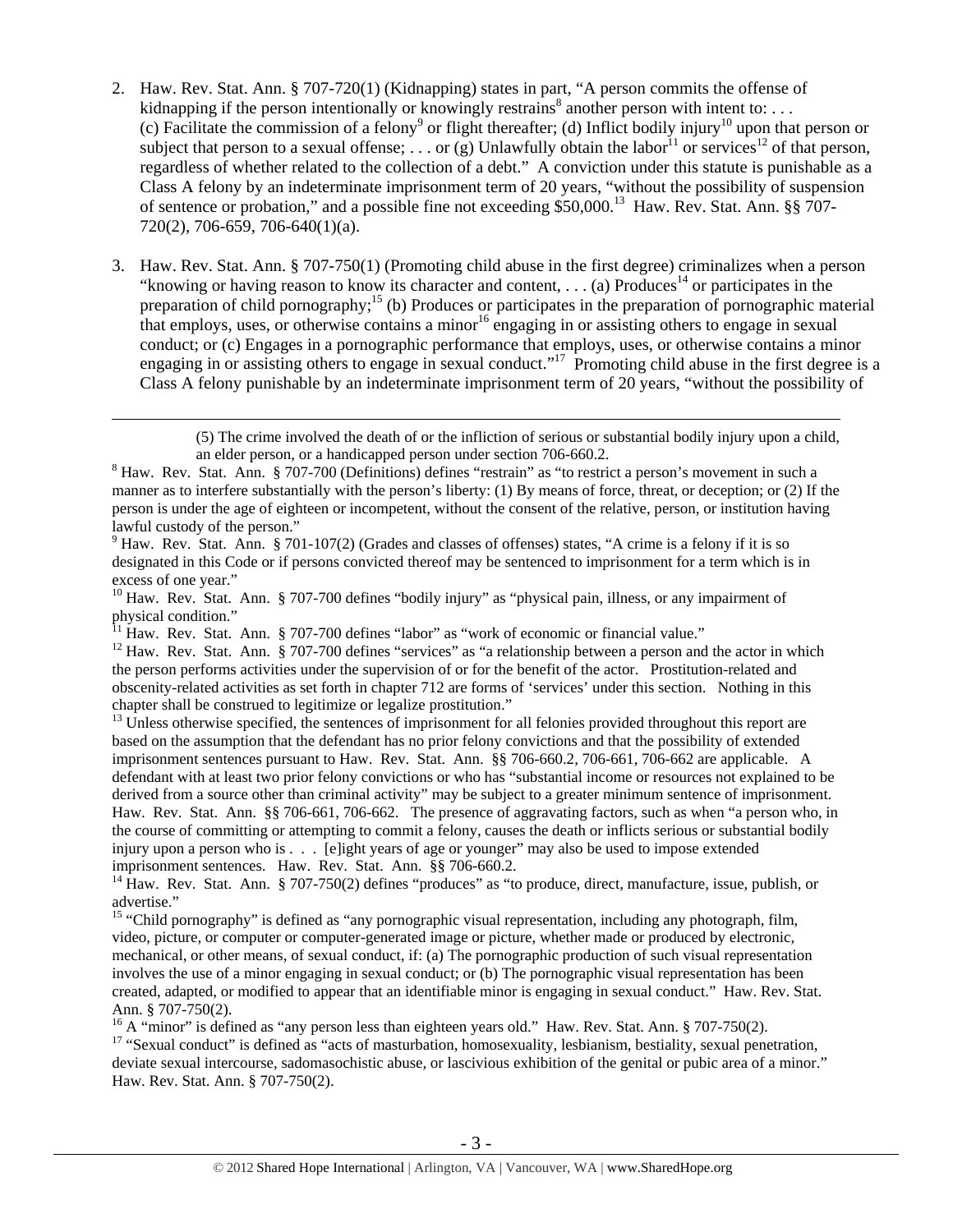suspension of sentence or probation," and a possible fine not to exceed \$50,000. Haw. Rev. Stat. Ann. §§ 707-750(4), 706-659, 706-640(1)(a).

4. Haw. Rev. Stat. Ann. § 712-1202(1)(b) (Promoting prostitution in the first degree) makes it a crime if a person knowingly "(b) [a]dvances<sup>18</sup> or profits<sup>19</sup> from prostitution of a person less than eighteen years old." Promoting prostitution in the first degree is a Class A felony punishable by an indeterminate imprisonment term of 20 years, "without the possibility of suspension of sentence or probation," and a possible fine not to exceed \$50,000. Haw. Rev. Stat. Ann. §§ 712-1202(2), 706-659, 706-640(1)(a).

Other sexual offense laws that may apply in cases of commercial sexual exploitation of a child include the following:

- 1. Haw. Rev. Stat. Ann. § 707-756 (Electronic enticement of a child in the first degree) states,
	- (1) Any person who, using a computer or any other electronic device:
		- (a) Intentionally or knowingly communicates:
			- (i) With a minor known by the person to be under the age of eighteen years;
			- (ii) With another person, in reckless disregard of the risk that the other person is under the age of eighteen years, and the other person is under the age of eighteen years; or
		- (iii) With another person who represents that person to be under the age of eighteen years;
		- (b) With the intent to promote or facilitate the commission of a felony:

. . .

 $\overline{a}$ 

(ii) that is a class A felony; or

(iii) that is another covered offense as defined in section 846E-1 [Definitions; sex offenses; crime against minor], $^{20}$ 

agrees to meet with the minor, or with another person who represents that person to be a minor under the age of 18 years; and

(c) Intentionally or knowingly travels to the agreed upon meeting place at the agreed upon meeting time,

is guilty of electronic enticement of a child in the first degree.

Electronic enticement of a child in the first degree is a Class B felony punishable by imprisonment up to 10 years and a possible fine not to exceed \$25,000. Haw. Rev. Stat. Ann. §§ 707-756(2), 706-660(1), 706-  $640(1)(b)$ .

- 2. Haw. Rev. Stat. Ann. § 707-757 (Electronic enticement of a child in the second degree), states in part,
	- (1) Any person who, using a computer or any other electronic device: (a) Intentionally or knowingly communicates:

<sup>&</sup>lt;sup>18</sup> Pursuant to Haw. Rev. Ann. Stat § 712-1201(1) (Definitions), "A person 'advances prostitution' if, acting other than as a prostitute or a patron of a prostitute, the person knowingly causes or aids a person to commit or engage in prostitution, procures or solicits patrons for prostitution, provides persons for prostitution purposes, permits premises to be regularly used for prostitution purposes, operates or assists in the operation of a house of prostitution or a prostitution enterprise, or engages in any other conduct designed to institute, aid, or facilitate an act or enterprise of prostitution."

<sup>&</sup>lt;sup>19</sup> Pursuant to Haw. Rev. Ann. Stat § 712-1201(2), "A person 'profits from prostitution' if, acting other than as a prostitute receiving compensation for personally-rendered prostitution services, the person accepts or receives money or other property pursuant to an agreement or understanding with any person whereby the person participates or is to participate in the proceeds of prostitution activity."

<sup>&</sup>lt;sup>20</sup> "Covered offense" is defined to include "[a] crime within the definition of 'sexual offense' in this section." Haw. Rev. Stat. § 846E-1. *See infra* Sections 2.10, 3.5 for a discussion of the definition of "sexual offense."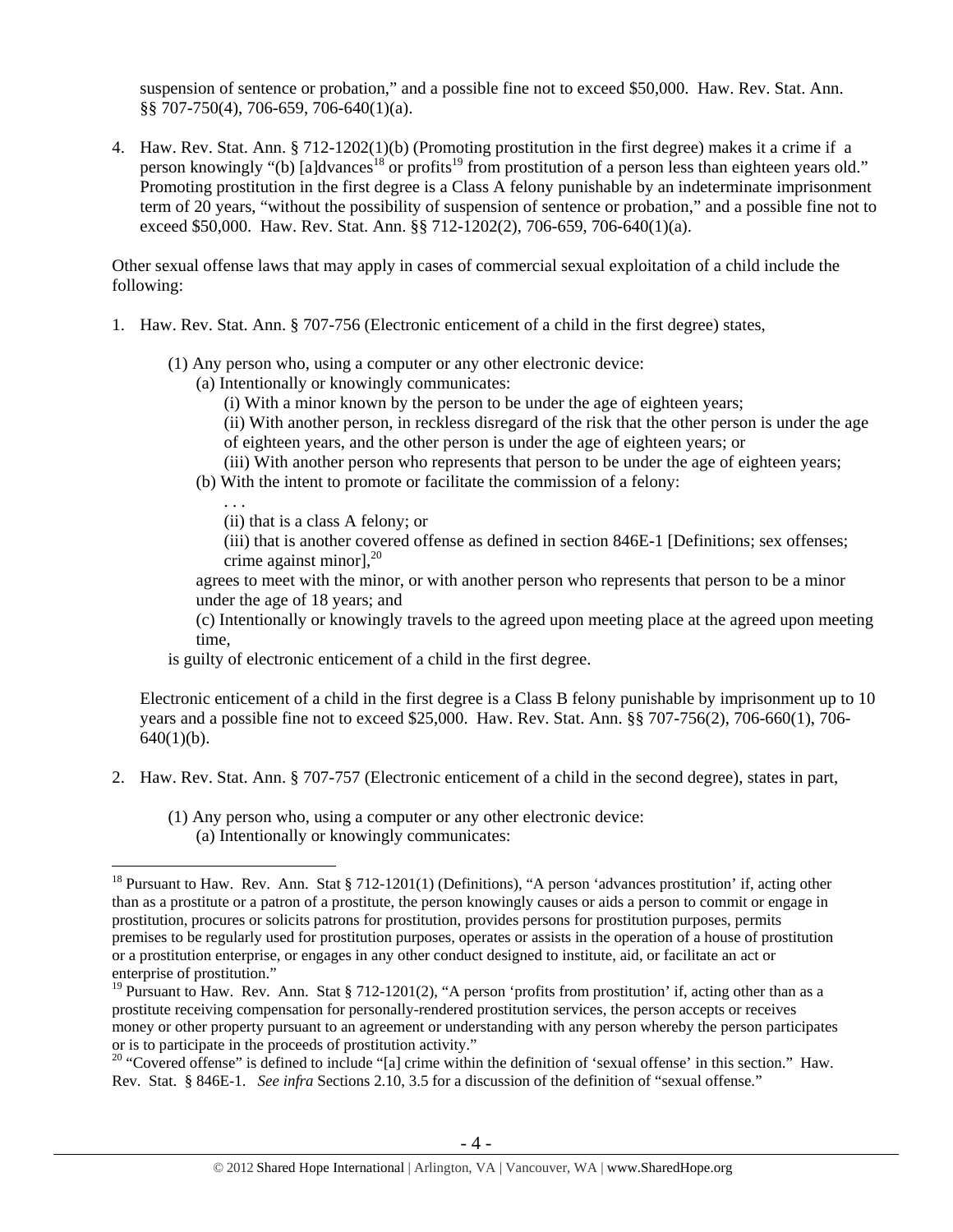(i) With a minor known by the person to be under the age of eighteen years;

(ii) With another person, in reckless disregard of the risk that the other person is under the age of eighteen years, and the other person is under the age of eighteen years; or

(iii) With another person who represents that person to be under the age of eighteen years; and (b) With the intent to promote or facilitate the commission of a felony, agrees to meet with the minor, or with another person who represents that person to be a minor under the age of eighteen years; and

(c) Intentionally or knowingly travels to the agreed upon meeting place at the agreed upon meeting time;

is guilty of electronic enticement of a child in the second degree.

A conviction under Haw. Rev. Stat. Ann. § 707-757 is punishable as a Class C felony by imprisonment up to 5 years and a possible fine not exceeding \$10,000. Haw. Rev. Stat. Ann. §§ 706-660(2), 706-640(1)(c), 707-757(2). Haw. Rev. Stat. Ann. § 707-757(2) states, "Electronic enticement of a child in the second degree is a class C felony. Notwithstanding any law to the contrary, if a person sentenced under this section is sentenced to probation rather than an indeterminate term of imprisonment, the terms and conditions of probation shall include, but not be limited to, a term of imprisonment of one year."

- 3. Haw. Rev. Stat. Ann. § 707-730(1)(b), (c) (Sexual assault in the first degree) makes it unlawful if a "person knowingly engages in sexual penetration with another person who is less than fourteen years old" or "knowingly engages in sexual penetration with a person who is at least fourteen years old but less than sixteen years old; provided that: (i) The person is not less than five years older than the minor; and (ii) The person is not legally married to the minor." Sexual assault in the first degree is a Class A felony punishable by an indeterminate imprisonment term of 20 years, "without the possibility of suspension of sentence or probation," and a possible fine not to exceed \$50,000. Haw. Rev. Stat. Ann. §§ 707-730(2), 706-659, 706-  $640(1)(a)$ .
- 4. Haw. Rev. Stat. Ann. § 707-732(1)(b), (c) (Sexual assault in the third degree) states,

A person commits the offense of sexual assault in the third degree if:

. . .

(b) The person knowingly subjects to sexual contact another person who is less than fourteen years old or causes such a person to have sexual contact with the person;

(c) The person knowingly engages in sexual contact with a person who is at least fourteen years old but less than sixteen years old or causes the minor to have sexual contact with the person; provided that:

- (i) The person is not less than five years older than the minor; and
- (ii) The person is not legally married to the minor.

Sexual assault in the third degree is a Class C felony punishable by imprisonment up to 5 years and a possible fine not exceeding \$10,000. Haw. Rev. Stat. Ann. §§ 707-732(2), 706-660(2), 706-640(1)(c).

5. Under Haw. Rev. Stat. Ann. § 707-733.6(1) (Continuous sexual assault of a minor under the age of fourteen years), "[a] person commits the offense of continuous sexual assault of a minor under the age of fourteen years if the person: (a) Either resides in the same home with a minor under the age of fourteen years or has recurring access to the minor; and (b) Engages in three or more acts of sexual penetration or sexual contact with the minor over a period of time, while the minor is under the age of fourteen years." Continuous sexual assault of a minor under the age of 14 is a Class A felony punishable by an indeterminate imprisonment term of 20 years, "without the possibility of suspension of sentence or probation," and a possible fine not to exceed \$50,000. Haw. Rev. Stat. Ann. §§ 707-733.6(4), 706-659, 706-640(1)(a).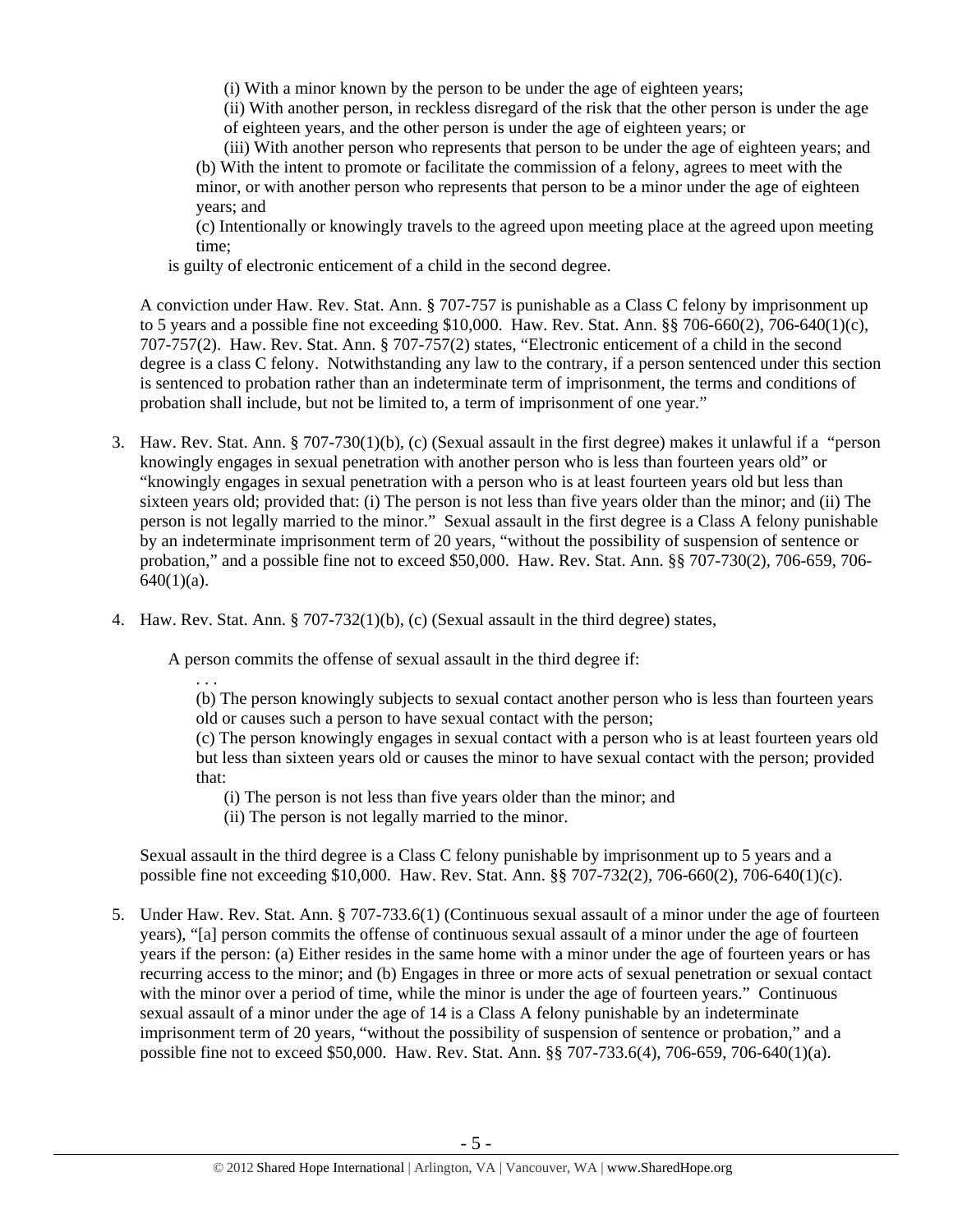6. Haw. Rev. Stat. Ann. § 708-893(1) (Use of a computer in the commission of a separate crime) states,

A person commits the offense of use of a computer in the commission of a separate crime if the person:

. . . (b) Knowingly uses a computer to identify, select, solicit, persuade, coerce, entice, induce, or procure the victim or intended victim for the following offenses:

(iii) Section 707-731, relating to sexual assault in the second degree;

(iv) Section 707-732, relating to sexual assault in the third degree;

(v) Section 707-733, relating to sexual assault in the fourth degree;

- (vi) Section 707-751, relating to promoting child abuse in the second degree; or
- (vii) Section 712-1215, relating to promoting pornography for minors.

This crime is punishable as an offense one degree higher than the underlying crime. Haw. Rev. Stat. Ann. § 708-893(2).

*1.3 Commercial sexual exploitation of children (CSEC) or prostitution statutes refer to the sex trafficking statute to identify the commercially sexually exploited minor as a trafficking victim.* 

Hawaii has not enacted a human trafficking statute that includes sex trafficking.

. . .

 $\overline{a}$ 

- 1.3.1 Recommendation: Upon enacting a sex trafficking statute, amend the CSEC and prostitution laws to refer to the trafficking statute to ensure identification of minor trafficking victims.
- *1.4 The state racketeering or gang crimes statute includes sex trafficking and commercial sexual exploitation of children (CSEC) offenses as predicate acts allowing the statute to be used to prosecute trafficking crimes.*

Haw. Rev. Stat. Ann. §§842-1 through 842-12 (Organized Crime)<sup>21</sup> makes it unlawful:

(1) For any person who has received any income derived, directly or indirectly, from a racketeering activity or through collection of an unlawful debt, to use or invest, directly or indirectly, any part of such income, or the proceeds of such income, in the acquisition of any interest in, or the establishment or operation of, any enterprise;  $2^2$ (2) For any person through a racketeering activity or through collection of an unlawful debt to acquire or maintain, directly or indirectly, any interest in or control of any enterprise; (3) For any person employed by or associated with any enterprise to conduct or participate in the conduct of the affairs of the enterprise through racketeering activity or collection of an unlawful debt.

"Racketeering activity" is defined in §842-1 (Definitions) as "any act or threat involving but not limited to . . . kidnapping . . . prostitution . . . that is chargeable as a crime under state law and punishable by imprisonment for more than one year." Thus, in addition to the CSEC offenses of Haw. Rev. Stat. Ann. § 707-720(1) (Kidnapping) and Haw. Rev. Stat. Ann. § 712-1202(1)(b) (Promoting prostitution in the first degree) other CSEC offenses appear to fall within the definition of "racketeering activity." However,

 $^{21}$  For additional information on organized crime statutes, see http://www.sharedhope.org/wp-

content/uploads/2012/11/SHI-WhitePaperFederalStateRacketeeringGangCrimeLaws.pdf.<br><sup>22</sup> Haw. Rev. Stat. Ann. § 842-1 defines "enterprise" as "any sole proprietorship, partnership, corporation, association, and any union or group of individuals associated for a particular purpose although not a legal entity."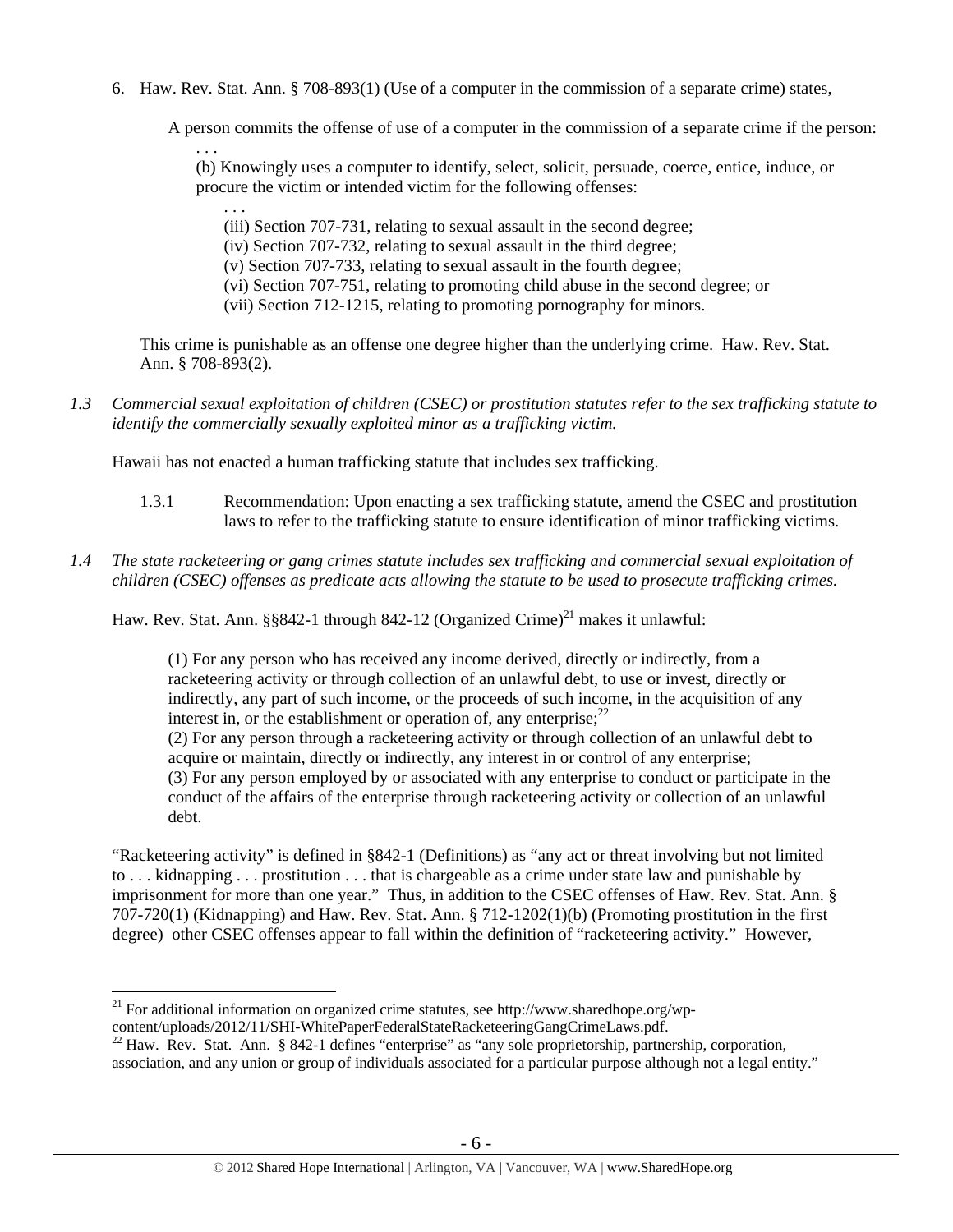without expressly including these offenses in the definition of racketeering, the availability of the racketeering statute as a tool to combat these CSEC offenses is less clear.

To the extent that the racketeering statute is available to combat criminal enterprises that commit CSEC offenses, additional financial penalties are available under Haw. Rev. Stat. Ann. §842-3(Penalty; forfeiture of property) which states, "Any person who violates this chapter shall be guilty of a class B felony and shall forfeit to the State any interest or property acquired or maintained in violation of this chapter as provided in chapter 712A."

1.4.1 Recommendation: Amend Haw. Rev. Stat. Ann. §§842-1 through 842-12 (Organized Crime) to expressly include the following crimes as racketeering activity: Haw. Rev. Stat. Ann. § 707- 720(1) (Kidnapping), § 390-2(a) (Employment of minors under eighteen years of age), § 712- 1202(1)(b) (Promoting prostitution in the first degree), and § 707-750(1) (Promoting child abuse in the first degree).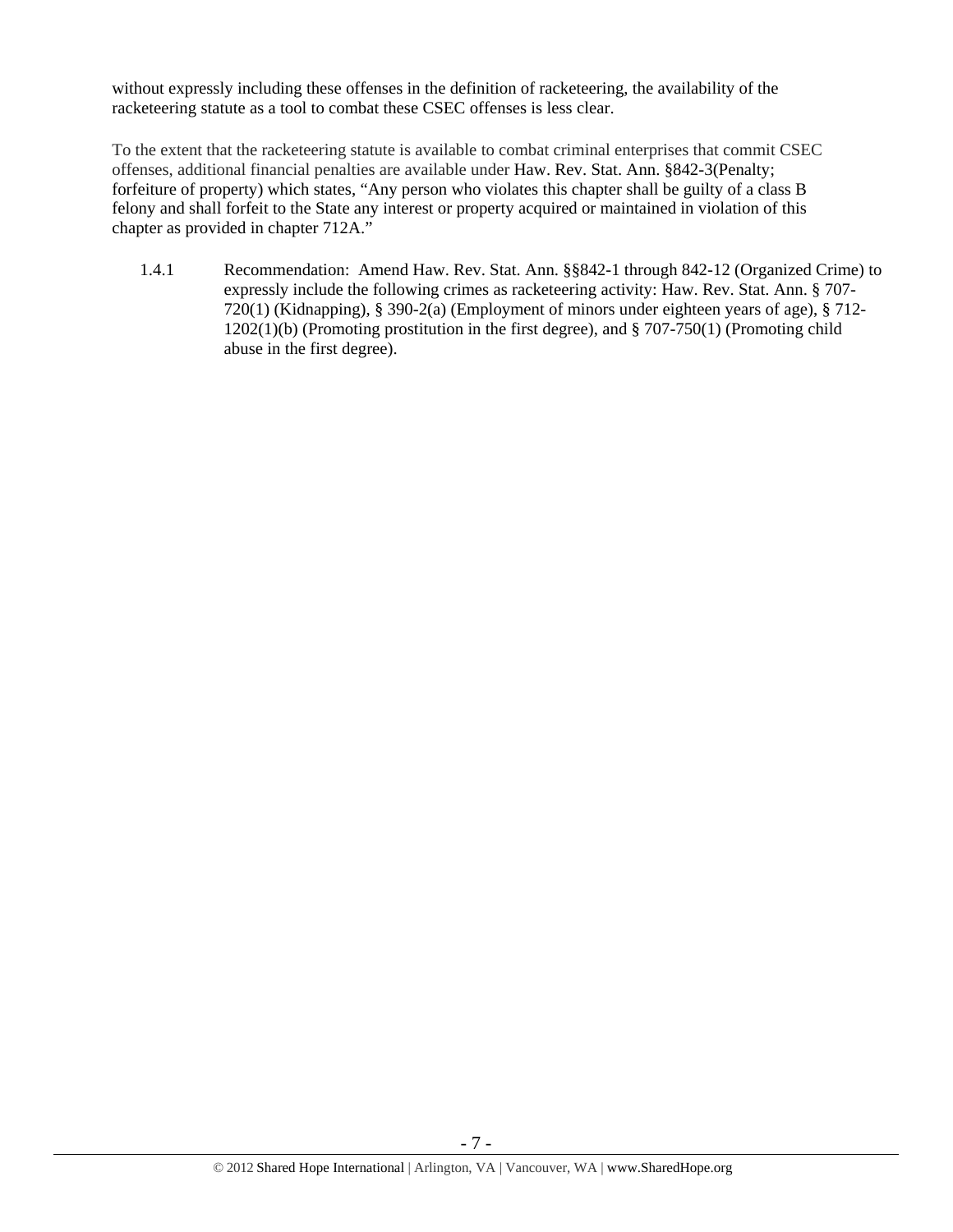#### **FRAMEWORK ISSUE 2: CRIMINAL PROVISIONS ADDRESSING DEMAND**

## *Legal Components:*

- *2.1 The state human trafficking law can be applied to buyers of commercial sex acts from a victim of domestic minor sex trafficking.*
- *2.2 Buyers of commercial sex acts with a minor can be prosecuted under commercial sexual exploitation of children (CSEC) laws.*
- *2.3 Solicitation of prostitution laws differentiate between buying sex acts with an adult and buying sex acts with a minor under 18.*
- *2.4 Penalties for buyers of commercial sex acts with minors are as high as federal penalties.*
- *2.5 Using the Internet to lure, entice, or purchase, or attempt to lure, entice, or purchase commercial sex acts with a minor is a separate crime or results in an enhanced penalty for buyers.*
- *2.6 No age mistake defense is permitted for a buyer of commercial sex acts with any minor under 18.*
- *2.7 Base penalties for buying sex acts with a minor under 18 are sufficiently high and not reduced for older minors.*
- *2.8 Financial penalties for buyers of commercial sex acts with minors are sufficiently high to make it difficult for buyers to hide the crime.*
- *2.9 Buying and possessing child pornography carries penalties as high as similar federal offenses.*
- *2.10 Convicted buyers of commercial sex acts with minors and child pornography are required to register as sex offenders.*

\_\_\_\_\_\_\_\_\_\_\_\_\_\_\_\_\_\_\_\_\_\_\_\_\_\_\_\_\_\_\_\_\_\_\_\_\_\_\_\_\_\_\_\_\_\_\_\_\_\_\_\_\_\_\_\_\_\_\_\_\_\_\_\_\_\_\_\_\_\_\_\_\_\_\_\_\_\_\_\_\_\_\_\_\_\_\_\_\_\_\_\_\_\_

# *Legal Analysis:*

 $\overline{a}$ 

*2.1 The state human trafficking law can be applied to buyers of commercial sex acts from a victim of domestic minor sex trafficking.* 

Hawaii has not enacted a sex trafficking law.

- 2.1.1 Recommendation: Enact a sex trafficking law that includes language to clearly apply to buyers of commercial sex acts with minors.
- *2.2 Buyers of commercial sex acts with a minor can be prosecuted under commercial sexual exploitation of children (CSEC) laws.*

Hawaii does not have a CSEC law that makes it a crime to buy sex acts with a minor. Various sexual offense laws could be applied to some buyers of sex from a minor, including Haw. Rev. Stat. Ann. § 707- 730 (Sexual assault in the first degree), § 707-732 (Sexual assault in the third degree), § 707-756 (Electronic enticement of a child in the first degree), and § 707-757 (Electronic enticement of a child in the second degree). These crimes are felony offenses. $^{23}$ 

2.2.1 Recommendation: Enact a law specifically criminalizing the purchase of sex acts with any minor under 18 and provide appropriately high penalties.

<sup>23</sup> *See* discussion of relevant provisions *supra* Section 1.2.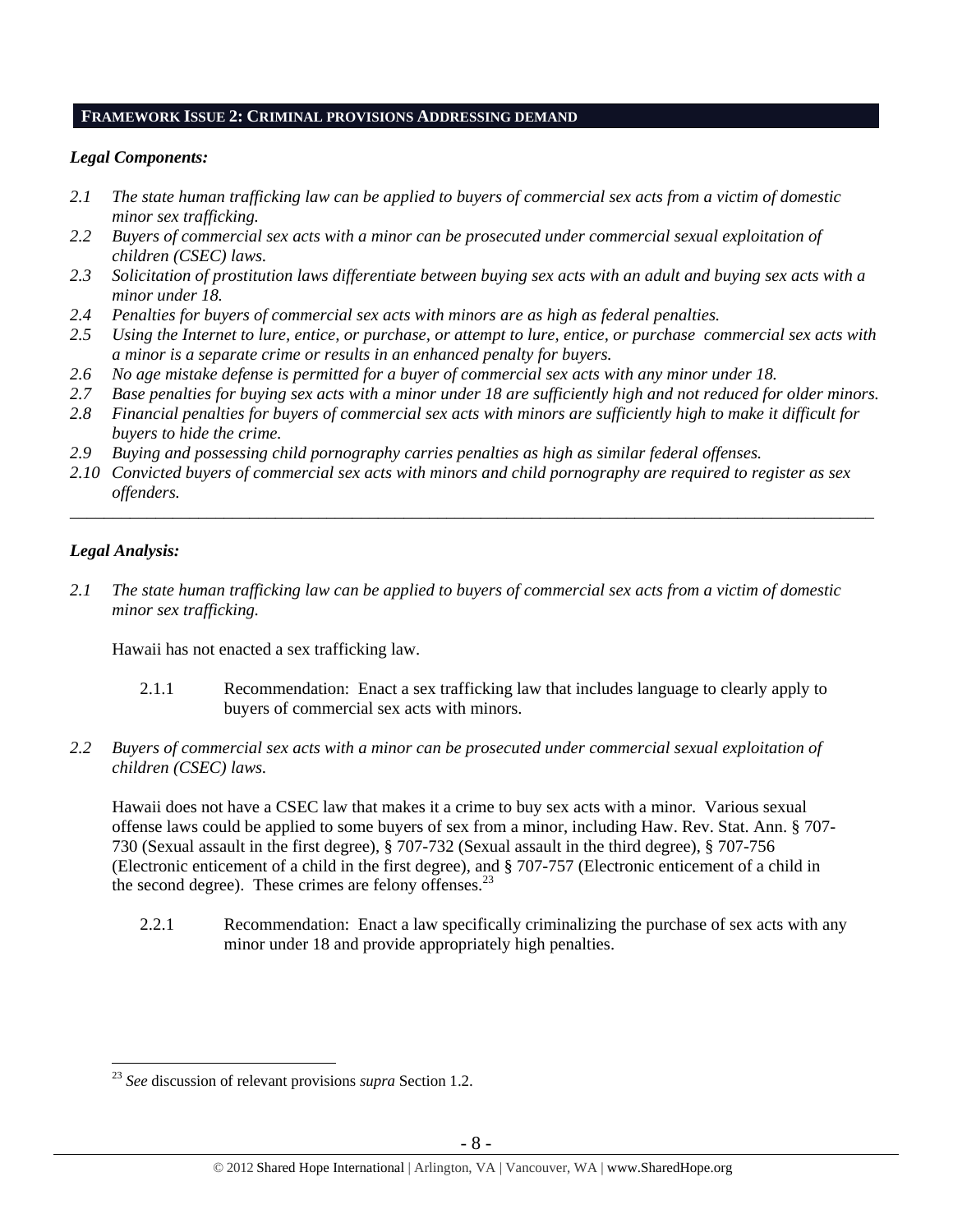*2.3 Solicitation of prostitution laws differentiate between buying sex acts with an adult and buying sex acts with a minor under 18.* 

The crime of buying sex with a minor is not distinct from the crime of buying sex with an adult. Haw. Rev. Stat. Ann. § 712-1200 (Prostitution) states in part, "(1) A person commits the offense of prostitution if the person (a) Engages in, or agrees or offers to engage in, sexual conduct with another person for a fee; or (b) Pays, agrees to pay, or offers to pay a fee to another to engage in sexual conduct."<sup>24</sup>

2.3.1 Recommendation: Amend Haw. Rev. Stat. Ann. § 712-1200 (Prostitution) to distinguish between cases of purchasing sex with a minor and purchasing sex with an adult and provide heightened penalties when a minor is involved.

#### *2.4 Penalties for buyers of commercial sex acts with minors are as high as federal penalties.*

In the absence of a sex trafficking law or any CSEC laws that reach the actions of a buyer of sex acts with a minor, a buyer charged with soliciting prostitution under Haw. Rev. Stat. Ann. § 712-1200(4)(a), (b) (Prostitution), "[a] person convicted of committing the offense of prostitution shall be sentenced as follows:"

(a) For the first offense, when the court has not deferred further proceedings pursuant to chapter 853 [Criminal procedure: deferred acceptance of guilty plea, nolo contendere plea], a mandatory fine of \$500 and the person may be sentenced to a term of imprisonment for not more than thirty days or probation; provided that in the event the convicted person defaults in payment of the \$500 fine, and the default was not contumacious, the court may sentence the person to perform services for the community as authorized by section 706-605(1).

(b) For any subsequent offense, a mandatory fine of \$500 and a term of imprisonment for thirty days or probation, without possibility of deferral of further proceedings pursuant to chapter 853 and without possibility of suspension of sentence.

Some buyers of sex with minors could be prosecuted under several of Hawaii's sexual offense and child abuse laws. These laws include Haw. Rev. Stat. Ann. § 707-730 (Sexual assault in the first degree) (a Class A felony), § 707-756 (Electronic enticement of a child in the first degree) (a Class B felony), § 707-732 (Sexual

 $\overline{a}$ <sup>24</sup> *See also*, Haw. Rev. Stat. Ann. § 712-1207 (Street solicitation of prostitution; designated areas), which applies to buying sex within the Waikiki boundaries or other designated areas, stating, in part,

(1) It shall be unlawful for any person within the boundaries of Waikiki and while on any public property to:

 . . . (b) Pay, agree to pay, or offer to pay a fee to another person to engage in sexual conduct. (2) It shall be unlawful for any person within the boundaries of other areas in this State designated by

county ordinance pursuant to subsection (3), and while on any public property, to: . . .

(b) Pay, agree to pay, or offer to pay a fee to another person to engage in sexual conduct.

- (3) Upon a recommendation of the chief of police of a county, that county may enact an ordinance that: (a) Designates areas, each no larger than three square miles, as zones of significant prostitution-related activity that is detrimental to the health, safety, or welfare of the general public; or (b) Alters the boundaries of any existing area under paragraph (a);
- provided that not more than four areas may be designated within the State.

(4) Notwithstanding any law to the contrary, any person violating this section shall be guilty of a petty misdemeanor and shall be sentenced to a mandatory term of thirty days imprisonment. The term of imprisonment shall be imposed immediately, regardless of whether the defendant appeals the conviction, except as provided in subsection (5).

. . . .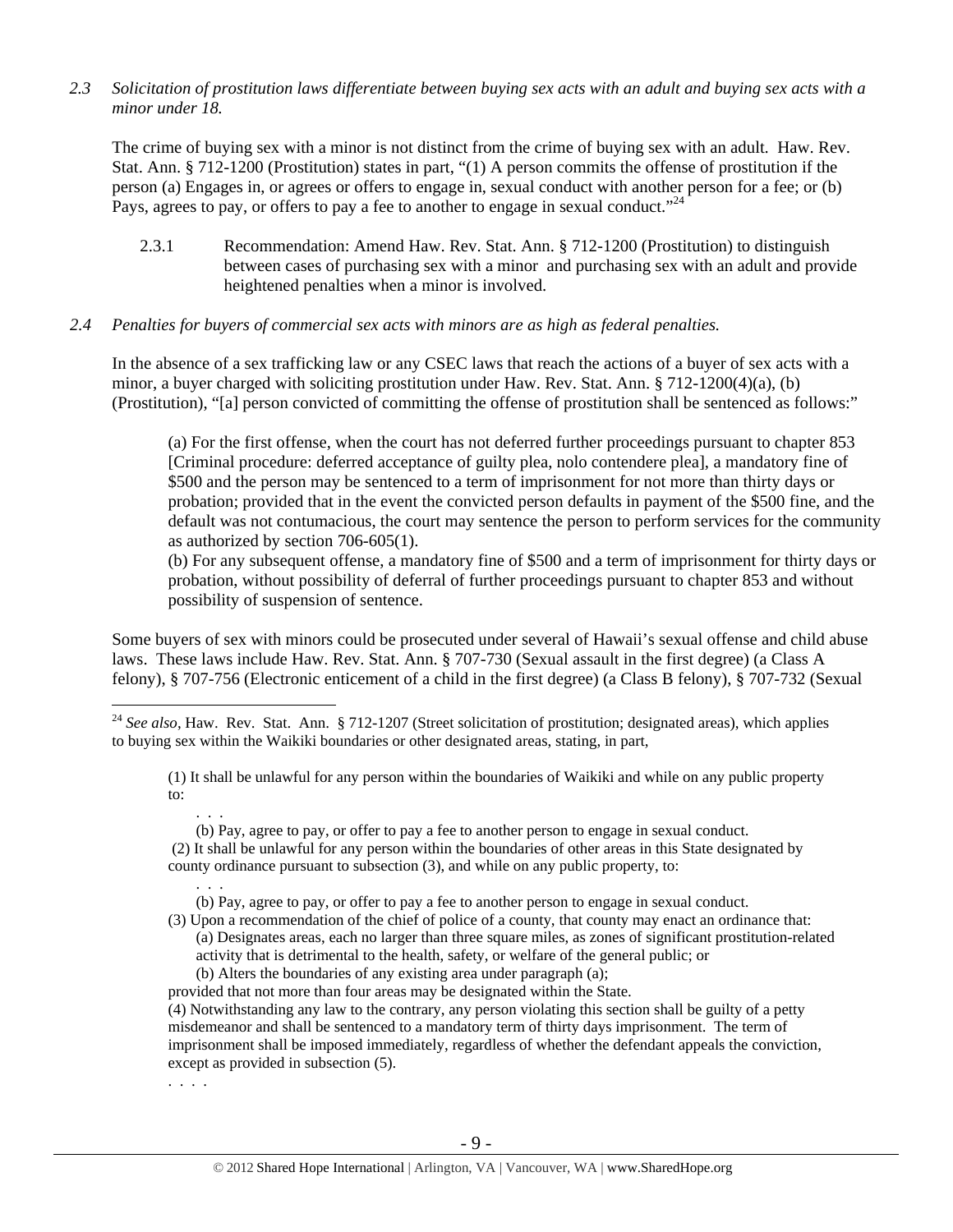assault in the third degree) (a Class C felony), and § 707-757 (Electronic enticement of a child in the second degree) (a Class C felony).

Class A felonies are punishable by an indeterminate imprisonment term of 20 years, "without the possibility of suspension of sentence or probation," and a possible fine not to exceed \$50,000. Haw. Rev. Stat. Ann. §§ 706- 659, 706-640(1)(a). Class B felonies are punishable by imprisonment up to 10 years and a possible fine not to exceed \$25,000. Haw. Rev. Stat. Ann. §§ 706-660(1), 706-640(1)(b). Class C felonies are punishable by imprisonment up to 5 years and a possible fine not to exceed \$10,000. Haw. Rev. Stat. Ann. §§ 706-660(2), 706-640(1)(c). Haw. Rev. Stat. Ann. § 706-660.2 (Sentence of imprisonment for offenses against children, elder persons, or handicapped persons) provides enhanced minimum sentences for offenses against children when the child is 8 years old or younger, the defendant knew or reasonably should have known the child's age, and the crime committed or attempted is a felony. Extended imprisonment sentences are also imposed pursuant to Haw. Rev. Stat. Ann. § 706-661 (Extended terms of imprisonment) if any of the criteria in Haw. Rev. Stat. Ann. § 706-662 (Criteria for extended terms of imprisonment) are satisfied, such as committing certain felonies that cause serious or substantial bodily harm to a minor under the age of 9 when the offender knew or had reason to know of the victim's age. Haw. Rev. Stat. Ann. § 706-662(5).

While Haw. Rev. Stat. Ann. § 706-640(1)(f) (Authorized fines) may not in most instances apply to buyers, the court may impose a fine at, "[a]ny higher amount equal to double the pecuniary gain derived from the offense by the defendant" as an alternative to any set fine established by Haw. Rev. Stat. Ann. § 706-640.

In contrast, if the victim is under the age of 14, a conviction under the  $TVPA^{25}$  for child sex trafficking is punishable by 15 years to life imprisonment and a fine not to exceed \$250,000. 18 U.S.C. §§ 1591(b)(1),  $3559(a)(1)$ ,  $3571(b)(3)$ . If the victim is between the ages of  $14-17$  a conviction is punishable by 10 years to life imprisonment and a fine not to exceed \$250,000. 18 U.S.C. §§ 1591(b)(2), 3559(a)(1), 3571(b)(3). A conviction is punishable by mandatory life imprisonment however, if the buyer has a prior conviction for a federal sex offense<sup>26</sup> against a minor. To the extent buyers can be prosecuted under other federal CSEC laws,<sup>27</sup> a conviction is punishable by penalties ranging from a fine not to exceed \$250,000 to life imprisonment and a fine not to exceed  $$250,000$ .

 $\overline{a}$ 

§ 2422(b)] (relating to coercion and enticement of a minor into prostitution), or 2423(a) [18 USCS § 2423(a)] (relating to transportation of minors). 27 18 U.S.C. §§ 2251A(b) (Selling or buying of children), 2251(a) (Sexual exploitation of children), 2423(a)

<sup>&</sup>lt;sup>25</sup> Trafficking Victims Protection Act (TVPA) of 2000, Pub. L. No. 106-386, 114 Stat. 1464, 1466 (codified in scattered sections of 18 and 22 U.S.C.).

<sup>&</sup>lt;sup>26</sup> Pursuant to 18 U.S.C. § 3559(e)(2), "federal sex offense" is defined as

an offense under section 1591 [18 USCS § 1591] (relating to sex trafficking of children), 2241 [18 USCS § 2241] (relating to aggravated sexual abuse),  $2242$  [18 USCS § 2242] (relating to sexual abuse),  $2244(a)(1)$  [18 USCS §  $2244(a)(1)$  (relating to abusive sexual contact), 2245 [18 USCS § 2245] (relating to sexual abuse resulting in death), 2251 [18 USCS § 2251] (relating to sexual exploitation of children), 2251A [18 USCS § 2251A] (relating to selling or buying of children), 2422(b) [18 USCS

<sup>(</sup>Transportation of a minor with intent for minor to engage in criminal sexual activity), 2422(a) (Coercion and enticement), 2252(a)(2), (a)(4) (Certain activities relating to material involving the sexual exploitation of minors). <sup>28</sup> 18 U.S.C. §§ 2251A(b) (conviction punishable by imprisonment for 30 years to life and a fine), 2251(e) (convic

punishable by imprisonment for 15–30 years and a fine), 2423(a) (conviction punishable by imprisonment for 10 years to life and a fine),  $2422(a)$  (conviction punishable by a fine, imprisonment up to 20 years, or both),  $2252(a)(2)$ , (4) (stating that a conviction under subsection (a)(2) is punishable by imprisonment for  $5-20$  years and a fine, while a conviction under subsection (a)(4) is punishable by imprisonment up to 10 years, a fine, or both.); *see also* 18 U.S.C §§ 3559(a)(1) (classifying all of the above listed offenses as felonies),  $3571(b)(3)$  (providing a fine up to \$250,000 for any felony conviction).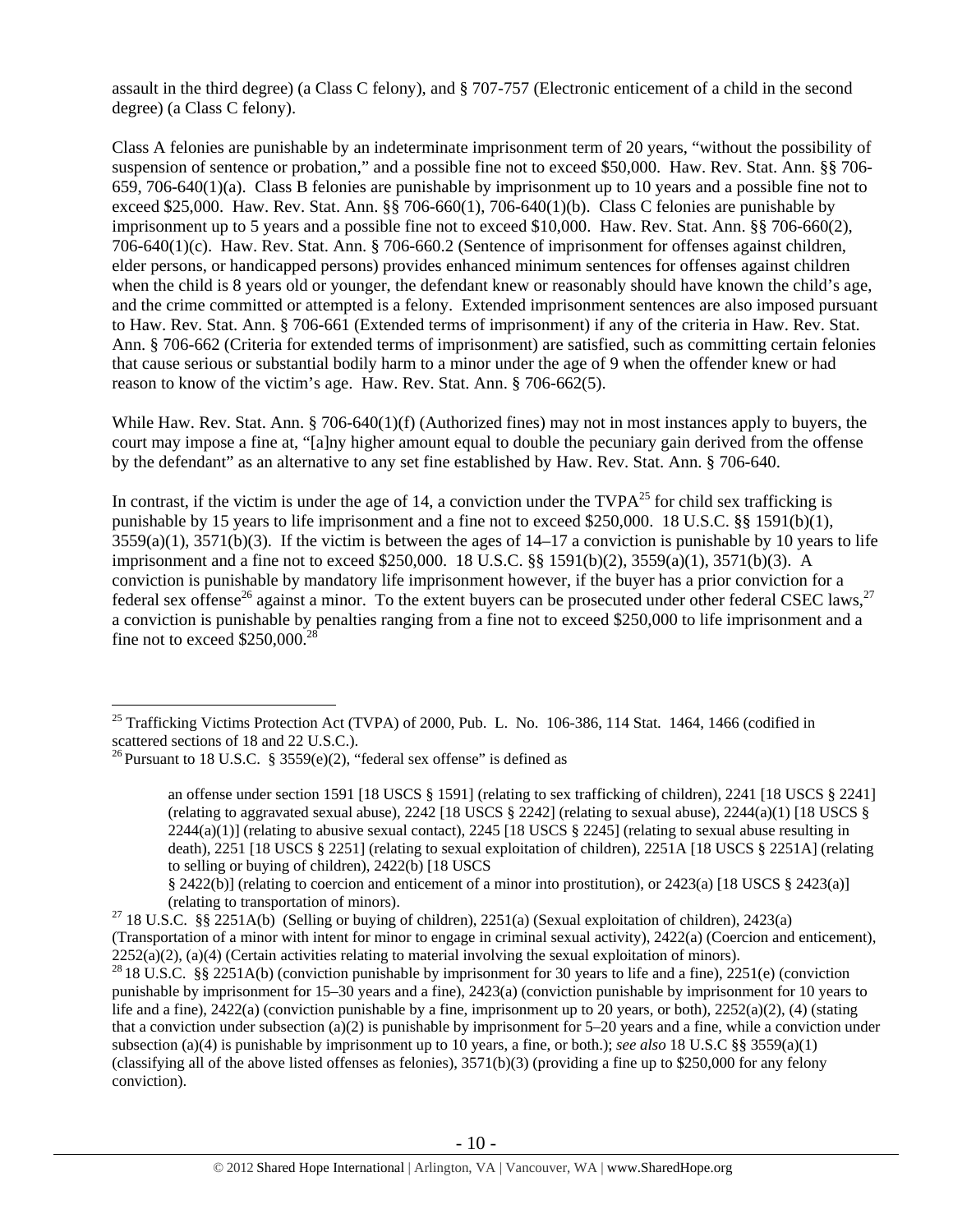*2.5 Using the Internet to lure, entice, or purchase, or attempt to lure, entice, or purchase commercial sex acts with a minor is a separate crime or results in an enhanced penalty for buyers.* 

Hawaiian law separately criminalizes the use of the Internet to commit certain felonies, which can include luring, enticing, recruiting, or purchasing commercial sex acts with a minor. Haw. Rev. Stat. Ann. § 707-756 (Electronic enticement of a child in the first degree), states in part,

- (1) Any person who, using a computer or any other electronic device:
	- (a) Intentionally or knowingly communicates:

(i) With a minor known by the person to be under the age of eighteen years;

(ii) With another person, in reckless disregard of the risk that the other person is under the age of eighteen years, and the other person is under the age of eighteen years; or

(iii) With another person who represents that person to be under the age of eighteen years;

(b) With the intent to promote or facilitate the commission of a felony:

(ii) That is a class A felony; or

. . .

(iii) That is another covered offense as defined in section 846E-1 [Definitions],  $^{29}$ agrees to meet with the minor, or with another person who represents that person to be a minor under the age of eighteen years; and

(c) Intentionally or knowingly travels to the agreed upon meeting place at the agreed upon meeting time, is guilty of electronic enticement of a child in the first degree.

A conviction under Haw. Rev. Stat. Ann. § 707-756 is punishable as a Class B felony by imprisonment up to 10 years and a possible fine not to exceed \$25,000. Haw. Rev. Stat. Ann. §§ 706-660(1), 706-640(1)(b), 707- 756(2).

Haw. Rev. Stat. Ann. § 707-757 (Electronic enticement of a child in the second degree) provides another means of holding buyers accountable for using the Internet to purchase commercial sex acts with a minor, stating in part,

(1) Any person who, using a computer or any other electronic device:

(a) Intentionally or knowingly communicates:

(i) With a minor known by the person to be under the age of eighteen years;

(ii) With another person, in reckless disregard of the risk that the other person is under the age of eighteen years, and the other person is under the age of eighteen years; or

(iii) With another person who represents that person to be under the age of eighteen years; and

(b) With the intent to promote or facilitate the commission of a felony, agrees to meet with the minor, or with another person who represents that person to be a minor under the age of eighteen years; and

(c) Intentionally or knowingly travels to the agreed upon meeting place at the agreed upon meeting time; is guilty of electronic enticement of a child in the second degree.

A conviction under Haw. Rev. Stat. Ann. § 707-757 is punishable as a Class C felony by imprisonment up to 5 years and a possible fine not exceeding \$10,000. Haw. Rev. Stat. Ann. §§ 706-660(2), 706-640(1)(c), 707- 757(2). Haw. Rev. Stat. Ann. § 707-757(2) states, "Electronic enticement of a child in the second degree is a class C felony. Notwithstanding any law to the contrary, if a person sentenced under this section is sentenced to

<sup>29</sup> *See supra* note 20.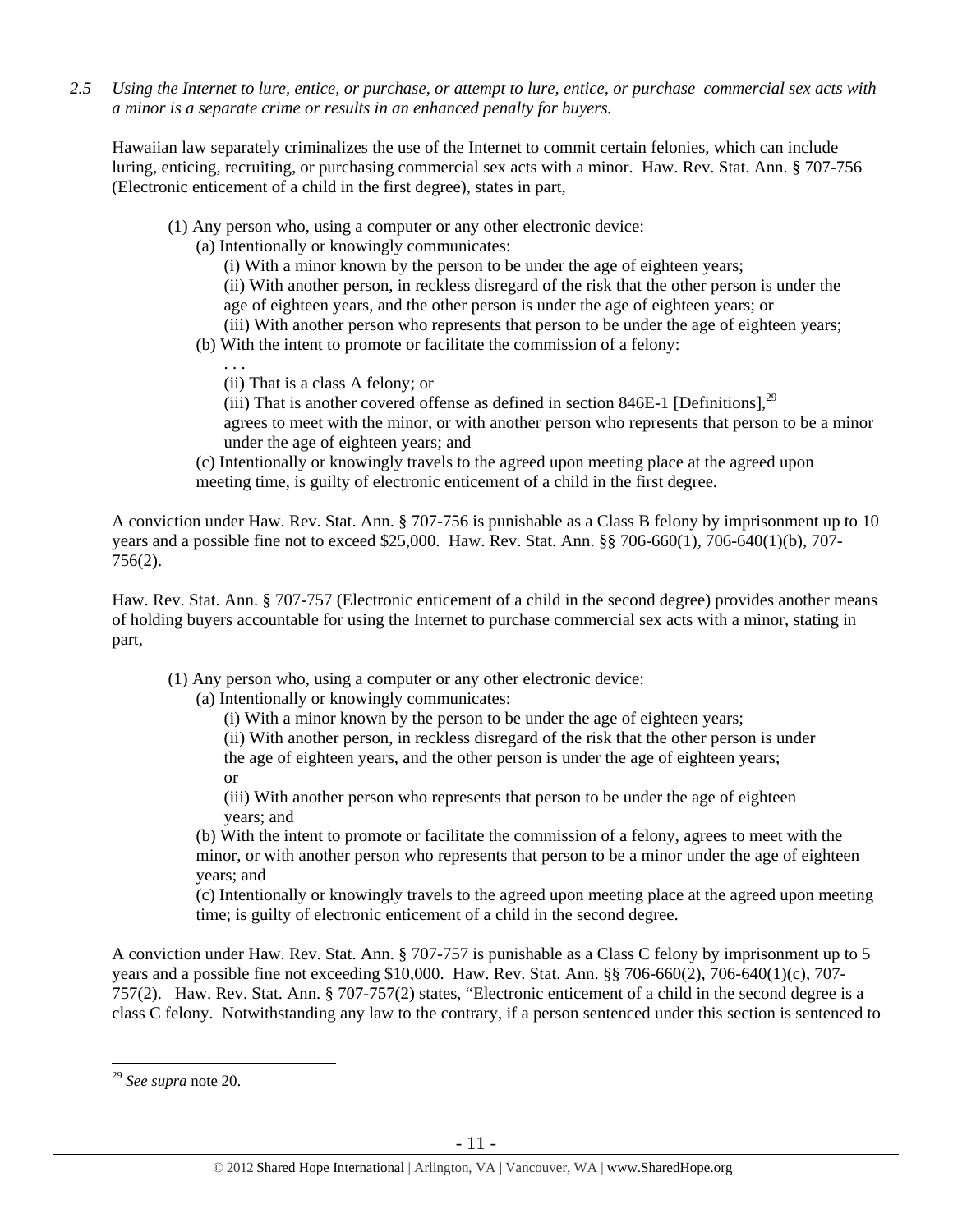probation rather than an indeterminate term of imprisonment, the terms and conditions of probation shall include, but not be limited to, a term of imprisonment of one year."

Furthermore, under Haw. Rev. Stat. Ann. § 708-893(1) (Use of a computer in the commission of a separate crime), an individual commits an offense who, among other things, "(b) Knowingly uses a computer to identify, select, solicit, persuade, coerce, entice, induce, or procure the victim or intended victim of the following offenses: . . . (iv) Section 707-732, relating to sexual assault in the third degree . . . ." Subsection (2) states, "Use of a computer in the commission of a separate crime is an offense one class or grade, as the case may be, greater than the offense facilitated. Notwithstanding any other law to the contrary, a conviction under this section shall not merge with a conviction for the separate crime." Haw. Rev. Stat. Ann. § 708-893(2).

*2.6 No age mistake defense is permitted for a buyer of commercial sex acts with any minor under 18.*

The Hawaii Code is silent on the availability of a defense of age mistake in a prosecution of a buyer of commercial sex acts with a minor.

- 2.6.1 Recommendation: Ensure a prohibition on age mistake defense is included in the enacted sex trafficking law.
- *2.7 Base penalties for buying sex acts with a minor under 18 are sufficiently high and not reduced for older minors.*

There are no separate laws making the purchase of commercial sex acts with a minor a crime distinct from the age-neutral solicitation of prostitution offense, which has an insufficient penalty for the crime of commercially sexually exploiting a child. $30$ 

*2.8 Financial penalties for buyers of commercial sex acts with minors are sufficiently high to make it difficult for buyers to hide the crime.*

Buyers of commercial sex with minors face fines, asset forfeiture, and victim restitution under laws that are not specific to CSEC or domestic minor sex trafficking. A buyer of prostitution is subject to a mandatory fine of \$500. Haw. Rev. Stat. Ann. § 712-1200(4).<sup>31</sup> A buyer might be convicted of several sexual offenses that carry fines ranging from a possible \$50,000 under Haw. Rev. Stat. Ann. § 707-730 (Sexual assault in the first degree) to a possible \$10,000 under Haw. Rev. Stat. Ann. § 707-732 (Sexual assault in the third degree) and § 707-757 (Electronic enticement of a child in the second degree). Haw. Rev. Stat. Ann. §§ 707-730(2), 707-732(2), 707- 757(2), 706-640(1)(a), (c). Haw. Rev. Stat. Ann. § 707-756 (Electronic enticement of a child in the first degree) is punishable by a possible fine not to exceed \$25,000. Haw. Rev. Stat. Ann.  $\S$ § 707-756(2), 706-640(1)(b).

While Haw. Rev. Stat. Ann. § 706-640(1)(f) (Authorized fines) may not in most instances apply to buyers, the court may impose a fine at, "[a]ny higher amount equal to double the pecuniary gain derived from the offense by the defendant . . ." as an alternative to any set fine established by Haw. Rev. Stat. Ann. § 706-640.

The court shall order restitution, where there are verified losses. The restitution shall first be paid to the crime victim compensation commission, rather than directly to the victim. Haw. Rev. Stat. Ann. § 706-646 (Victim restitution), provides in part,

<sup>&</sup>lt;sup>30</sup> *See supra* Section 2.2.<br><sup>31</sup> Haw Rev. Stat. Ann. § 712-1200(4)(a) clarifies, "For the first offense, when the court has not deferred further proceedings pursuant to chapter 853, a mandatory fine of \$500 and the person may be sentenced to a term of imprisonment of not more than thirty days or probation; provided that in the event the convicted person defaults in payment of the \$500 fine, and the default was not contumacious, the court may sentence the person to perform services for the community as authorized by section 706-605(1)."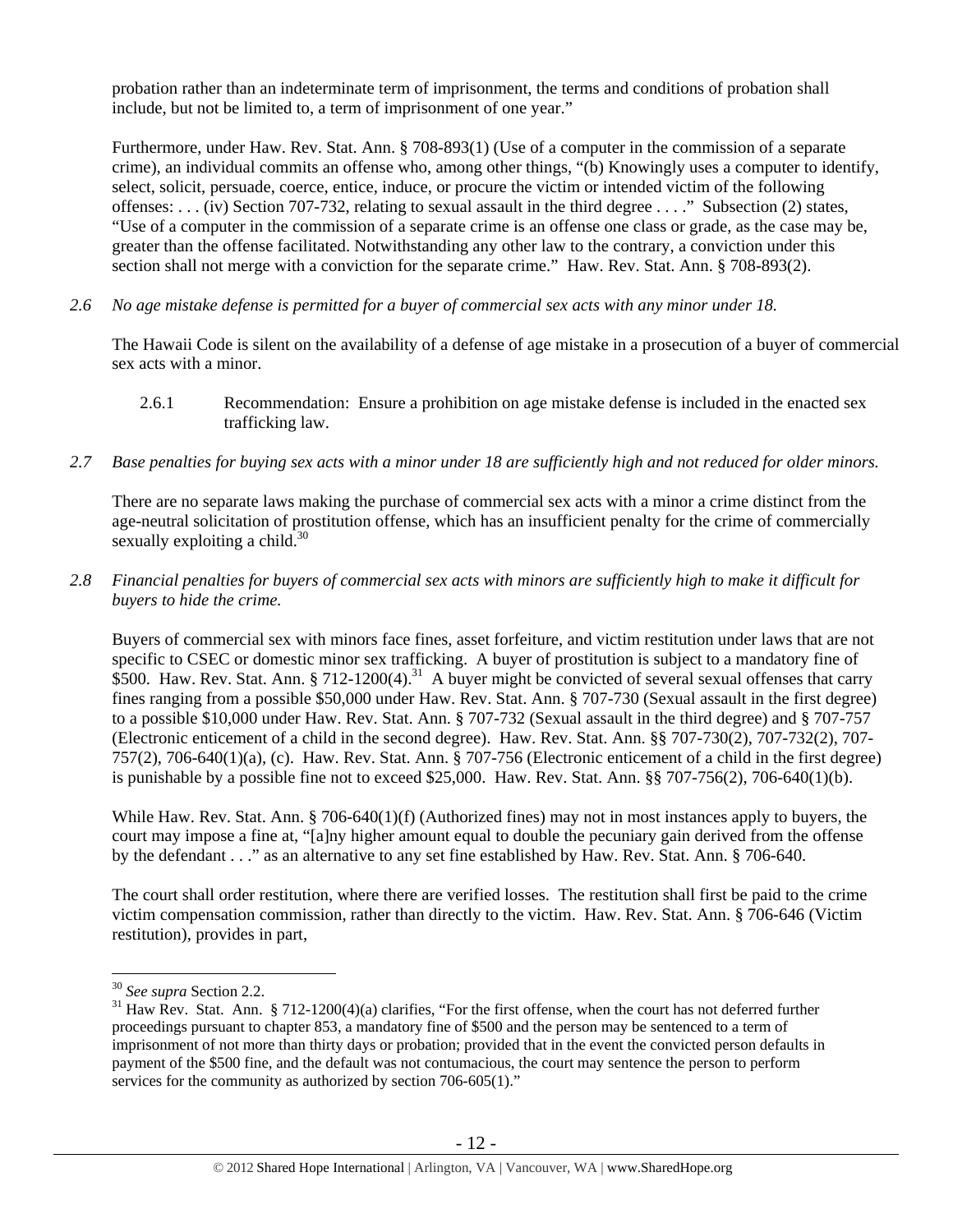(2) The court shall order the defendant to make restitution for reasonable and verified losses suffered by the victim or victims as a result of the defendant's offense when requested by the victim. The court shall order restitution to be paid to the crime victim compensation commission in the event that the victim has been given an award for compensation under chapter 351 [Crime victim compensation]. If the court orders payment of a fine in addition to restitution or a compensation fee, or both, the payment of restitution and compensation fee shall have priority over the payment of the fine, and payment of restitution shall have priority over payment of a compensation fee.

(3) In ordering restitution, the court shall not consider the defendant's financial ability to make restitution in determining the amount of restitution to order. The court, however, shall consider the defendant's financial ability to make restitution for the purpose of establishing the time and manner of payment. The court shall specify the time and manner in which restitution is to be paid. Restitution shall be a dollar amount that is sufficient to reimburse any victim fully for losses, including but not limited to:

. . .

 $\overline{a}$ 

(b) Medical expenses; and

(c) Funeral and burial expenses incurred as a result of the crime.

(4) The restitution ordered shall not affect the right of a victim to recover under section 351-33 [Award of compensation] or in any manner provided by law; provided that any amount of restitution actually recovered by the victim under this section shall be deducted from any award under section 351-33.

Chapter 712A governs forfeiture proceedings<sup>32</sup> for violations of § 842-3, as well as other offenses. Forfeiture laws shall apply, provided there is probable cause to initiate proceedings. Forfeiture laws apply to persons, including buyers of sex with minors, who commit certain offenses. Pursuant to Haw. Rev. Stat. Ann. § 712A-4 (Covered offenses), "Offenses for which property is subject to forfeiture under this chapter" include "electronic enticement of a child that is chargeable as a felony offense under state law . . . ." Haw. Rev. Stat. Ann. § 712A-4(b). Haw. Rev. Stat. Ann. Ann. § 712A-5(1) (Property subject to forfeiture; exemption) states, subject to certain exceptions,

(1) The following is subject to forfeiture:

. . . (b) Property used or intended for use in the commission of, attempt to commit, or conspiracy to commit a covered offense, or which facilitated or assisted such activity;

. . . (e) Any proceeds or other property acquired, maintained, or produced by means of or as a result of the commission of the covered offense;

(f) Any property derived from any proceeds which were obtained directly or indirectly from the commission of a covered offense;

(g) Any interest in, security of, claim against, or property or contractual right of any kind affording a source of influence over any enterprise which has been established, participated in, operated, controlled, or conducted in order to commit a covered offense;

(h) All books, records, bank statements, accounting records, microfilms, tapes, computer data, or other data which are used, intended for use, or which facilitated or assisted in the commission of a covered offense, or which document the use of the proceeds of a covered offense.

Seizure of forfeitable assets is governed by Haw. Rev. Stat. Ann §712A-6. The asset forfeiture proceeding may occur *in personam* pursuant to Haw. Rev. Stat. Ann. § 712A-13 or *in rem* pursuant to § 712A-12. Pursuant to

 $32$  For additional information on asset forfeiture and seizure procedure, see http://www.sharedhope.org/wpcontent/uploads/2012/11/SHIStateAssetForfeitureLawsChart.pdf.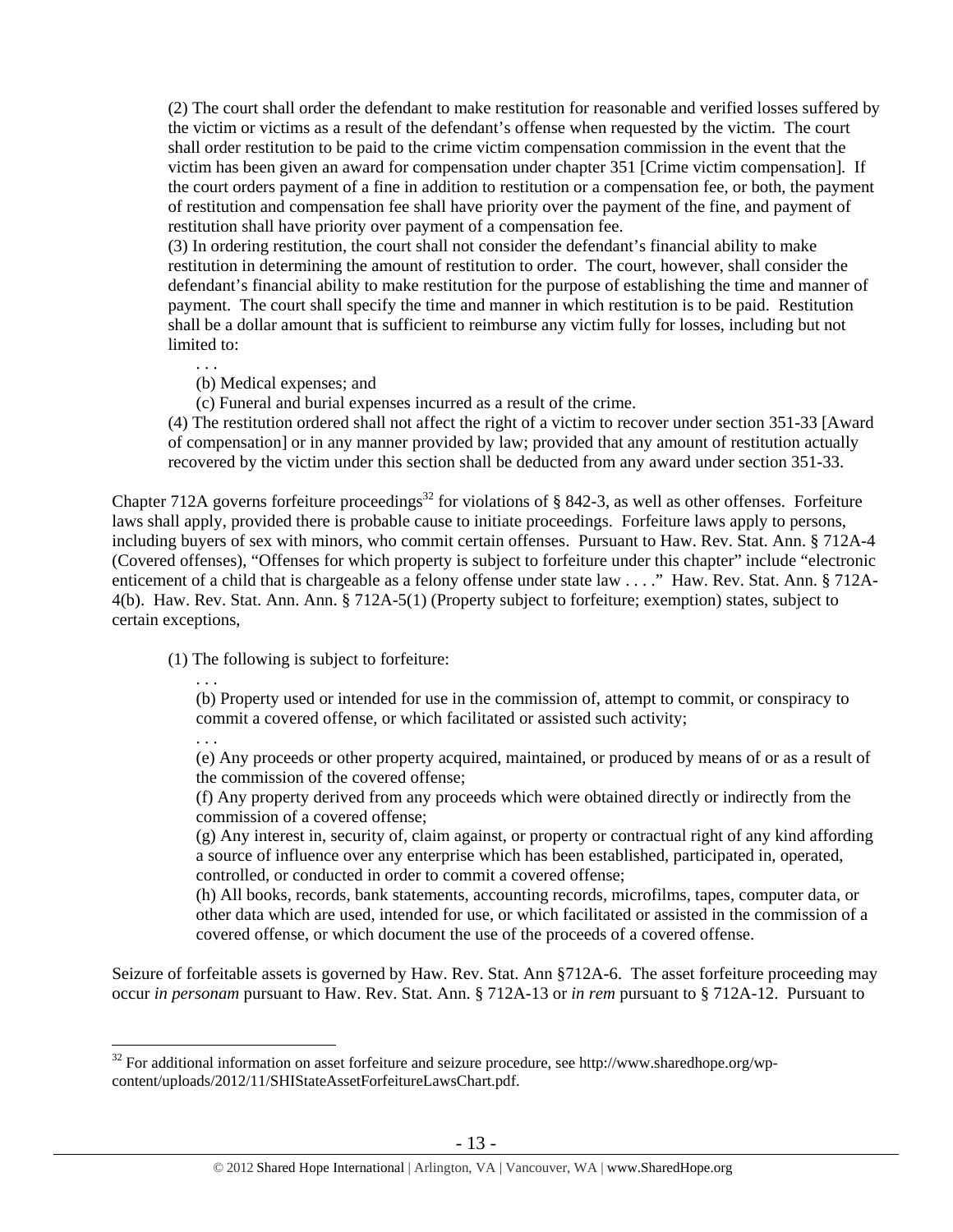Haw. Rev. Stat. Ann. §712A-16, "All forfeited property . . . shall, after payment of expenses of administration and sale, be distributed as follows:

(a) One quarter shall be distributed to the unit or units of state or local government [whose] officers or employees conducted the investigation and caused the arrest of the person whose property was forfeited or seizure of the property for forfeiture;

(b) One quarter shall be distributed to the prosecuting attorney who instituted the action producing the forfeiture; and

(c) One half shall be deposited into the criminal forfeiture fund established by this chapter.

*2.9 Buying and possessing child pornography carries penalties as high as similar federal offenses.*

Haw. Rev. Stat. Ann. § 707-752(1) (Promoting child abuse in the third degree) states,

A person commits the offense of promoting child abuse in the third degree if, knowing or having reason to know its character and content, the person possesses:

(a) Child pornography;

. . . .

 $\overline{a}$ 

(b) Any book, magazine, periodical, film, videotape, computer disk, electronically stored data, or any other material that contains an image of child pornography; or

(c) Any pornographic material that employs, uses, or otherwise contains a minor engaging in or assisting others to engage in sexual conduct.

As a Class C felony, this offense is punishable by imprisonment up to 5 years and a possible fine not to exceed \$10,000. Haw. Rev. Stat. Ann. §§ 706-660(2), 706-640(1)(c), 707-752(4).<sup>33</sup>

Where 30 or more images, or certain types of images are possessed, Haw. Rev. Stat. Ann. § 707-751(1)(e) $^{34}$ (Promoting child abuse in the second degree) provides,

A person commits the offense of promoting child abuse in the second degree if, knowing or having reason to know its character and content, the person:

(e) Possesses thirty or more images of any form of child pornography, and the content of at least one image contains one or more of the following:

(i) A minor who is younger than the age of twelve;

(ii) Sadomasochistic abuse of a minor; or

(iii) Bestiality involving a minor.

It shall be an affirmative defense to a charge of promoting child abuse in the third degree that the defendant: (a) Possessed less than three images of child pornography; and

- (b) Promptly and in good faith, and without retaining or allowing any person, other than a law enforcement agency, to access any image or copy thereof:
	- (i) Took reasonable steps to destroy each such image; or
	- (ii) Reported the matter to a law enforcement agency and afforded that agency access to each such

 $33$  However, a defense to prosecution for promoting child abuse in the third degree is provided in Haw. Rev. Stat. Ann.  $\S$ 707-753 (Affirmative defense to promoting child abuse), which states,

<sup>&</sup>lt;sup>34</sup> Here and elsewhere in this report that Haw. Rev. Stat. Ann. § 707-751 is quoted or cited, it has been updated to reflect the amendments added by the passage of Senate Bill 2221. 2012 Leg., 26th Sess. Act 212 (effective July 3, 2012).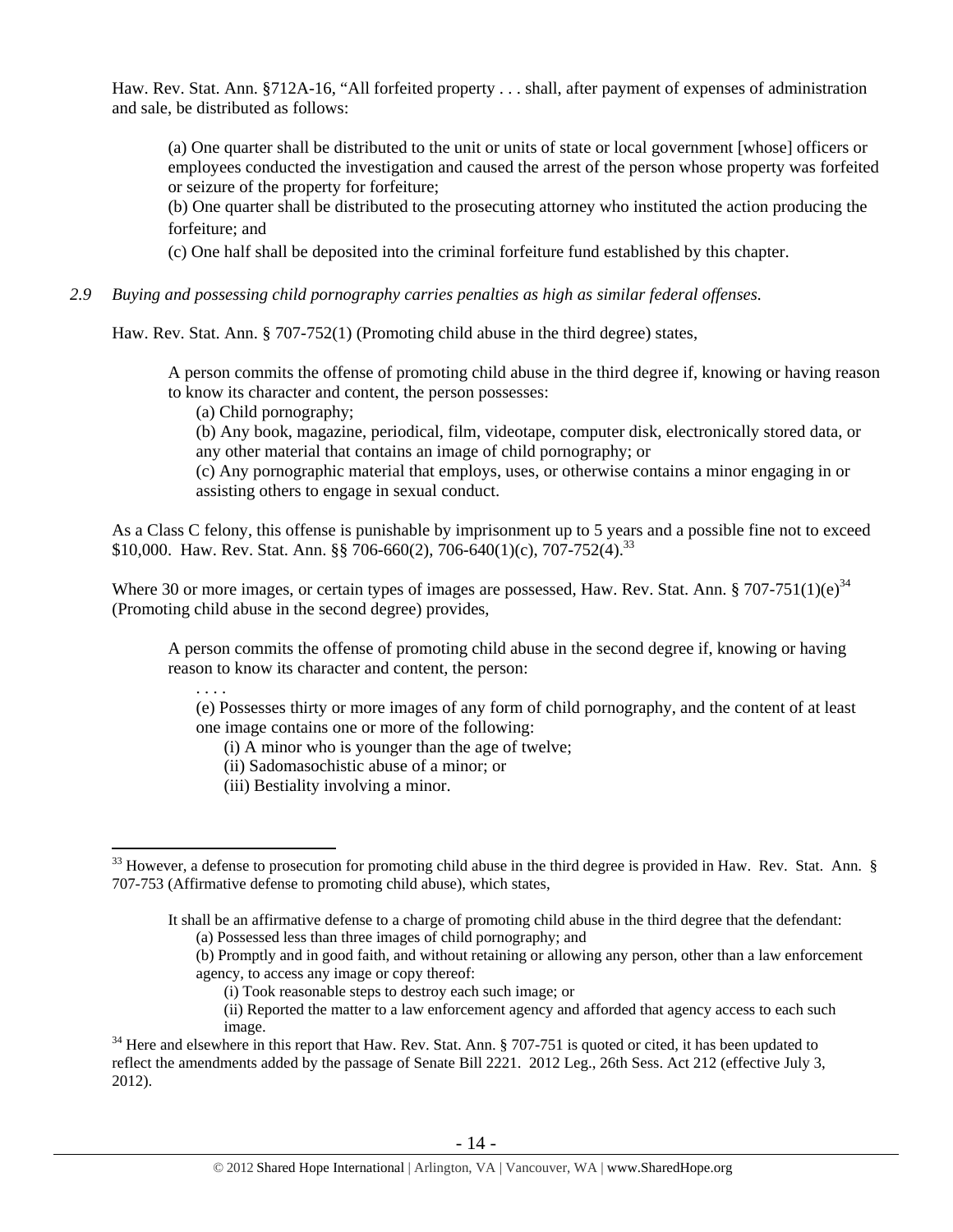A conviction for promoting child abuse in the second degree is punishable as a Class B felony by imprisonment up to 10 years and a possible fine not to exceed \$25,000. Haw. Rev. Stat. Ann. §§ 706-660(1), 706-640(1)(b), 707-751(4).

In comparison, a federal conviction for possession of child pornography<sup>35</sup> is generally punishable by imprisonment for 5–20 years and a fine not to exceed \$250,000.<sup>36</sup> Subsequent convictions, however, are punishable by imprisonment up to 40 years and a fine not to exceed  $$250,000.<sup>37</sup>$ 

- 2.9.1 Recommendation: Amend Haw. Rev. Stat. Ann. § 707-752(1) (Promoting child abuse in the third degree) to raise the penalty to align with federal penalties.
- *2.10 Convicted buyers of commercial sex acts with minors and child pornography are required to register as sex offenders.*

Haw. Rev. Stat. Ann. § 846E-2(a) (Registration requirements) requires a "covered offender" to register as a sex offender. A "covered offender" includes a person who has been convicted as a "sex offender" or "offender against minors." Haw. Rev. Stat. Ann. § 846E-1. Haw. Rev. Stat. Ann. § 846E-1 (Definitions), defines "sexual offense" to include crimes committed pursuant to the following provisions: Haw. Rev. Stat. Ann. § 707- 730(1)(b) (Sexual assault in the first degree, where the victim is less than 14 years old); § 707-730(1)(c) (Sexual assault in the first degree, where the victim is between 14–15 years old and the offender is not less than 5 years older than the victim); § 707-732(1)(b) (Sexual assault in the third degree, where the victim is less than 14 years old); and § 707-732(1)(c) (Sexual assault in the third degree, where the victim is between 14–15 years old and the offender is not less than 5 years older than the victim). However, conduct under these provisions does not fall under the definition of sexual offense if the conduct "is criminal only because of the age of the victim, as provided in section 707-730(1)(b), or section 707-732(1)(b) if the perpetrator is under the age of eighteen." Haw. Rev. Stat. Ann. § 846E-1.

Pursuant to the definition of "sexual offense" in Haw. Rev. Stat. Ann. § 846E-1, a buyer of sex with a minor also would be required to register if convicted of the following:

(3) An act that consists of:

- (A) Criminal sexual conduct toward a minor, including but not limited to an offense set forth in section 707-759 [Indecent electronic display to a child];
- (B) Solicitation of a minor who is less than fourteen years old to engage in sexual conduct;

<sup>&</sup>lt;sup>35</sup> 18 U.S.C. §§ 2252(a)(2), (a)(4) (Certain activities relating to material involving the sexual exploitation of minors),  $2252A(a)(2)$ –(3) (Certain activities relating to material constituting or containing child pornography), 1466A(a), (b) (Obscene visual representations of the sexual abuse of children).

<sup>&</sup>lt;sup>36</sup> 18 U.S.C. §§ 2252(b) (stating that a conviction under subsection (a)(2) is punishable by imprisonment for 5–20 years and a fine, while a conviction under subsection (a)(4) is punishable by imprisonment up to 10 years, a fine, or both),  $2252A(b)(1)$  (a conviction is punishable by imprisonment for 5–20 years and a fine),  $1466A(a)$ , (b) (stating that a conviction under subsection (a) is "subject to the penalties provided in section  $2252A(b)(1)$ ," imprisonment for 5–20 years and a fine, while a conviction under subsection (b) is "subject to the penalties provided in section 2252A(b)(2)," imprisonment up to 10 years, a fine, or both); *see also* 18 U.S.C §§ 3559(a)(1) (classifying all of the above listed offenses as felonies), 3571(b)(3) (providing a fine up to \$250,000 for any felony conviction).

 $37$  18 U.S.C. §§ 2252(b) (stating if a person has a prior conviction under subsection (a)(2), or a list of other statutes, a conviction is punishable by a fine and imprisonment for 15–40 years, but if a person has a prior conviction under subsection (a)(4), or a list of other statutes, a conviction is punishable by a fine and imprisonment for  $10-20$  years),  $2252A(b)(1)$  (stating if a person has a prior conviction under subsection (a)(2), (a)(3), or a list of other statutes, a conviction is punishable by a fine and imprisonment for 15–40 years), 1466A(a), (b) (stating that the penalty scheme for section 2252A(b) applies); *see also* 18 U.S.C §§ 3559(a)(1) (classifying all of the above listed offenses as felonies), 3571(b)(3) (providing a fine up to \$250,000 for any felony conviction).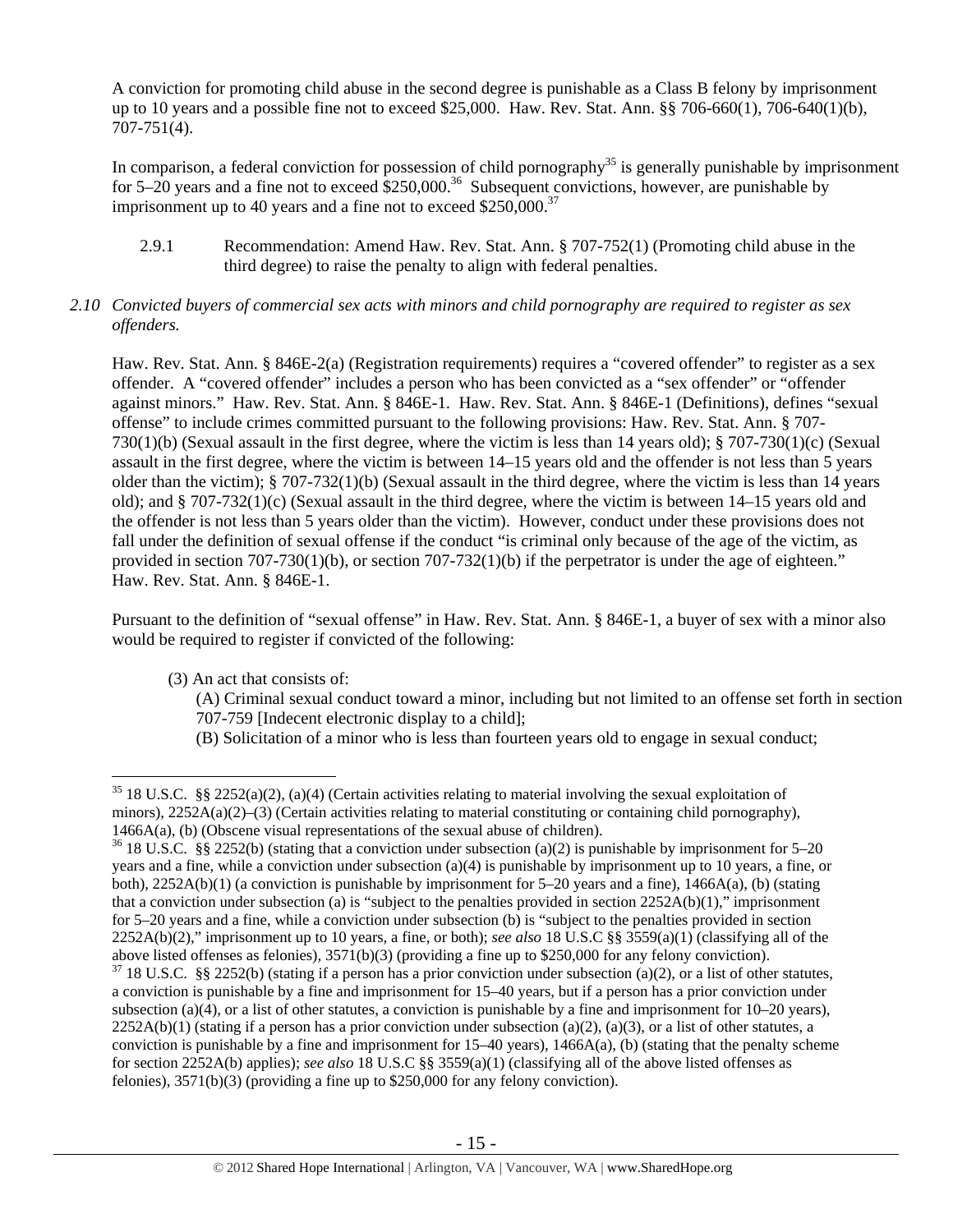(C) Use of a minor in a sexual performance;

(D) Production, distribution, or possession of child pornography chargeable as a felony under section 707-750 [Promoting child abuse in the first degree], 707-751 [Promoting child abuse in the second degree], or 707-752 [Promoting child abuse in the third degree];

(E) Electronic enticement of a child chargeable under section 707-756 [Electronic enticement of a child in the first degree] or 707-757 [Electronic enticement of a child in the second degree] if the offense was committed with the intent to promote or facilitate the commission of another covered offense as defined in this section; or

(F) Solicitation of a minor to practice prostitution;

. . . .

(6) An act, as described in Chapter 705 [Inchoate crimes], that is an attempt, criminal solicitation, or criminal conspiracy to commit one of the offenses designated in paragraphs (1) through (5).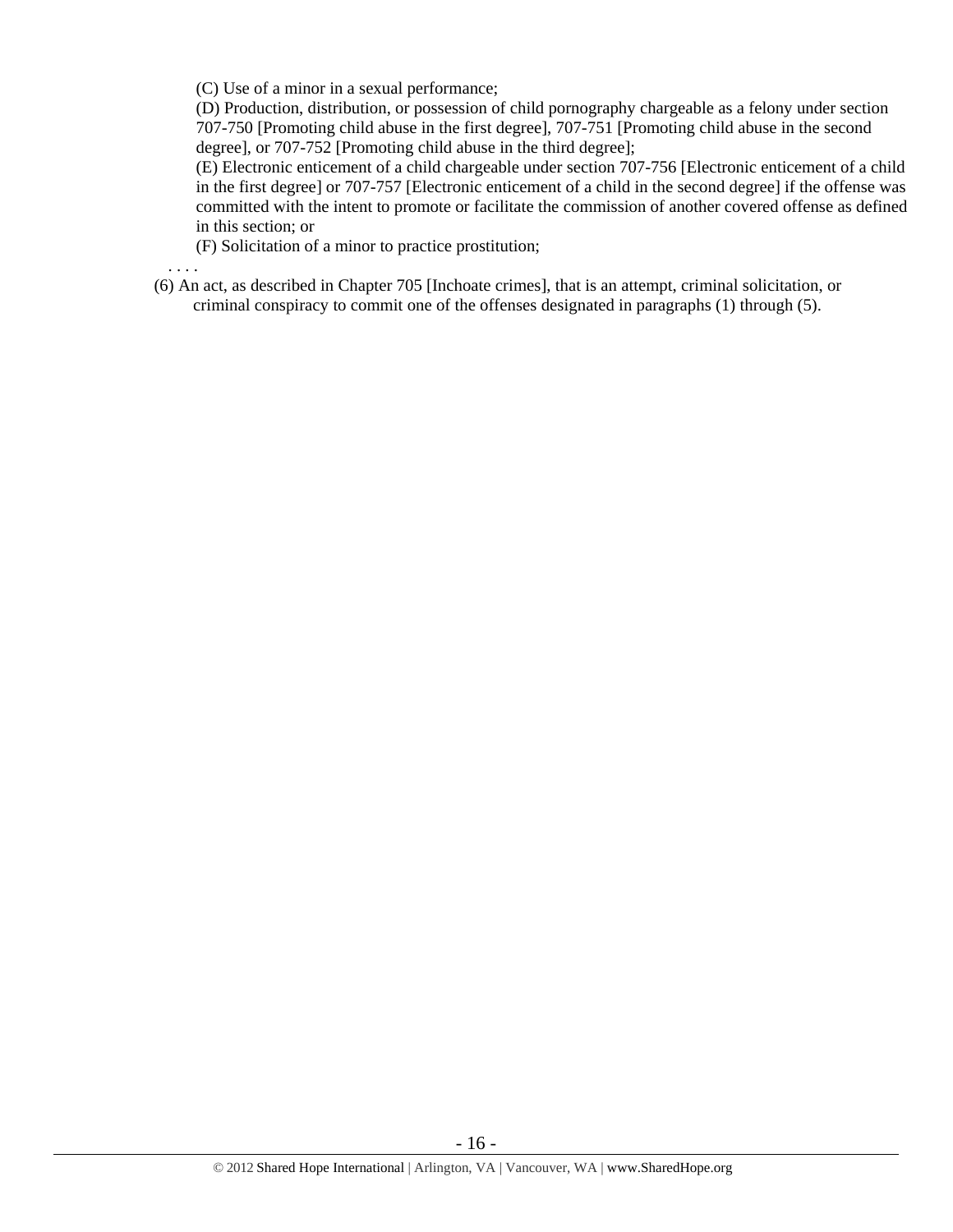#### **FRAMEWORK ISSUE 3: CRIMINAL PROVISIONS FOR TRAFFICKERS**

## *Legal Components:*

- *3.1 Penalties for trafficking a child for sexual exploitation are as high as federal penalties.*
- *3.2 Creating and distributing child pornography carries penalties as high as similar federal offenses.*
- *3.3 Using the Internet to lure, entice, recruit, or sell commercial sex acts with a minor is a separate crime or results in an enhanced penalty for traffickers.*
- *3.4 Financial penalties for traffickers, including asset forfeiture, are sufficiently high.*
- *3.5 Convicted traffickers are required to register as sex offenders.*
- *3.6 Laws relating to termination of parental rights for certain offenses include sex trafficking or commercial sexual exploitation of children (CSEC) offenses in order to remove the children of traffickers from their control and potential exploitation.*

*\_\_\_\_\_\_\_\_\_\_\_\_\_\_\_\_\_\_\_\_\_\_\_\_\_\_\_\_\_\_\_\_\_\_\_\_\_\_\_\_\_\_\_\_\_\_\_\_\_\_\_\_\_\_\_\_\_\_\_\_\_\_\_\_\_\_\_\_\_\_\_\_\_\_\_\_\_\_\_\_\_\_\_\_\_\_\_\_\_\_\_\_\_\_* 

# *Legal Analysis:*

 $\overline{a}$ 

*3.1 Penalties for trafficking a child for sexual exploitation are as high as federal penalties.* 

Although Hawaii has not enacted a human trafficking law, traffickers of a child for sexual exploitation could be prosecuted under various laws carrying substantial penalties. Traffickers could be prosecuted under Haw. Rev. Stat. Ann. § 712-1202<sup>38</sup> (Promoting prostitution in the first degree), and if convicted would be guilty of a Class A felony punishable by an indeterminate imprisonment term of 20 years, "without the possibility of suspension of sentence or probation," and a possible fine not to exceed \$50,000. Haw. Rev. Stat. Ann. §§ 712-1202(b)(2), 706-659, 706-640(1)(a). A violation of Haw. Rev. Stat. Ann. § 390-7 (Child labor crime) is a misdemeanor punishable by imprisonment up to 1 year and a possible fine not to exceed \$2,000. Haw. Rev. Stat. Ann. §§ 706-663, 706-640(1)(d).

A violation of Haw. Rev. Stat. Ann. § 707-720(1) (Kidnapping) with intent to subject the victim to a sexual offense is a Class A felony punishable by imprisonment for an indeterminate term of twenty years, "without the possibility of suspension of sentence or probation," and a possible fine not to exceed \$50,000. Haw. Rev. Stat. Ann. §§ 706-659, 706-640(1)(a), 707-720(1)(d). However, if the defendant voluntarily releases the victim, "alive and not suffering from serious or substantial bodily injury, in a safe place prior to trial," a conviction for kidnapping is punishable as a Class B felony by imprisonment up to 10 years and a possible fine not to exceed \$25,000. Haw. Rev. Stat. Ann. §§ 706-660(1), 706-640(1)(b), 707-720(3).

Exploiting a minor to create child pornography under Haw. Rev. Stat. Ann. § 707-750 (Promoting child abuse in the first degree) is punishable as a Class A felony by an indeterminate imprisonment term of 20 years, "without the possibility of suspension of sentence or probation," and a possible fine not to exceed \$50,000. Haw. Rev. Stat. Ann. §§ 706-659, 706-640(1)(a), 707-750(4).

A conviction under Haw. Rev. Stat. Ann. § 707-756 (Electronic enticement of a child in the first degree) is punishable as a Class B felony by imprisonment up to 10 years and a possible fine not to exceed \$25,000. Haw. Rev. Stat. Ann. §§ 706-660(1), 706-640(1)(b), 707-756(2). A conviction under Haw. Rev. Stat. Ann. § 707-757 (Electronic enticement of a child in the second degree) is punishable as a Class C felony by imprisonment up to 5 years and a possible fine not to exceed \$10,000. Haw. Rev. Stat. Ann. §§ 706-660(2), 706-640(1)(c), 707- 757(2).

<sup>38</sup> *See supra* Section 1.2 for the relevant substantive provisions of the statutes listed in this Section.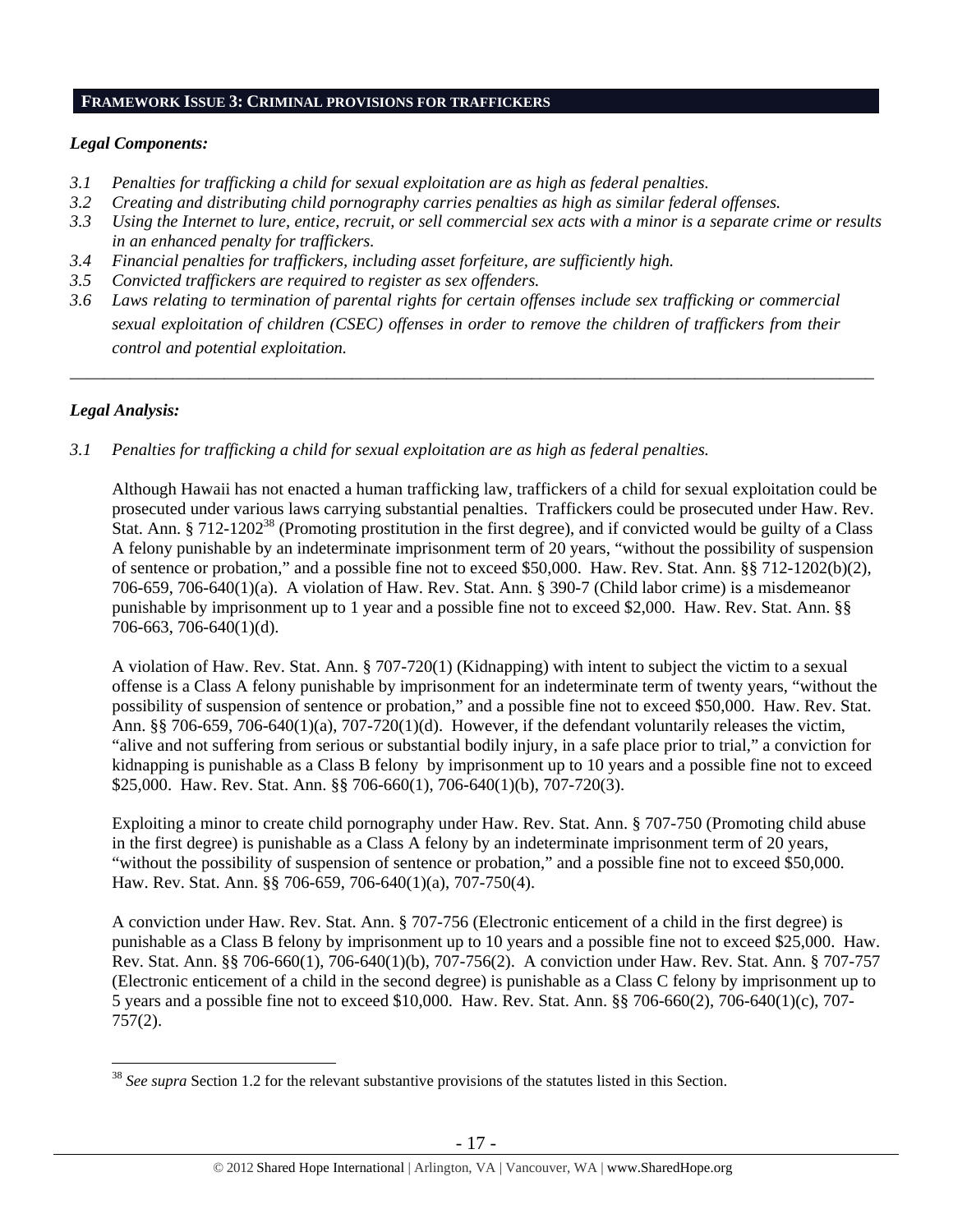Traffickers may be found guilty of the sexual offense of Haw. Rev. Stat. Ann. § 707-733.6(1) (Continuous sexual assault of a minor under the age of fourteen years). A violation of § 707-733.6(1) is punishable as a Class A felony by an indeterminate imprisonment term of 20 years, "without the possibility of suspension of sentence or probation," and a possible fine not exceeding \$50,000. Haw. Rev. Stat. Ann. §§ 706-659, 706- 640(1)(a), 707-733.6(4).

When a computer is used to commit a crime as specified in Haw. Rev. Stat. Ann. § 708-893(1) (Use of a computer in the commission of a separate crime), the punishment of the underlying crime is increased by one degree. Haw. Rev. Stat. Ann. § 708-893(2).

Traffickers might also be convicted for violating of Haw. Rev. Stat. Ann. § 712-1218(1) (Failure to maintain age verification records of sexual performers), which states,

(1) A person commits the offense of failure to maintain age verification records of sexual performers if the person knowingly produces any pornographic performance, book, magazine, periodical, film, videotape, computer image, or other matter that contains one or more pornographic visual depictions made after June 30, 2002, of sexual conduct and:

(a) Knowingly fails to create and maintain age verification records for each sexual performer; (b) Knowingly makes or causes to be made any false entry into the age verification records of sexual performers required by this section; or

(c) Knowingly fails to produce the age verification records of sexual performers required by this section, upon request by a law enforcement officer for the purpose of verifying the age of a sexual performer.

A conviction under this statute is a Class C felony conviction punishable by imprisonment up to 5 years and a possible fine not exceeding \$10,000. Haw. Rev. Stat. Ann. §§ 706-660(2), 706-640(1)(c), 712-1218(2).

Haw. Rev. Stat. Ann. § 706-660.2 (Sentence of imprisonment for offenses against children, elder persons, or handicapped persons) provides enhanced minimum sentences for offenses against children when the child is 8 years old or younger, the defendant knew or reasonably should have known the child's age, and the crime committed is a felony. Extended imprisonment sentences are also imposed pursuant to Haw. Rev. Stat. Ann. § 706-661 (Extended terms of imprisonment) if any of the criteria in Haw. Rev. Stat. Ann. § 706-662 (Criteria for extended terms of imprisonment), such as committing certain felonies that cause serious or substantial bodily harm to a minor under the age of 9, when the offender knew or had reason to know of the victim's age, are satisfied. Haw. Rev. Stat. Ann. § 706-662(5). Other relevant criteria applicable to traffickers include proving that the defendant is a "professional criminal" through the following evidence: "(a) The circumstances of the crime show that the defendant has knowingly engaged in criminal activity as a major source of livelihood; or (b) The defendant has substantial income or resources not explained to be derived from a source other than criminal activity." Haw. Rev. Stat. Ann. § 706-662(2).

A trafficker "who believes the value or aggregate value of the property transported, transmitted, transferred, received, or acquired is \$8,000 or more; or . . . [t]he value or the aggregate value of the property transported, transmitted, transferred, received, or acquired is \$8,000 or more" may be penalized under Hawaii's Money Laundering Act. Haw. Rev. Stat. Ann. § 708A-3(4)(a), (b). Haw. Rev. Stat. Ann. § 708A-3 (Money laundering; criminal penalty) states,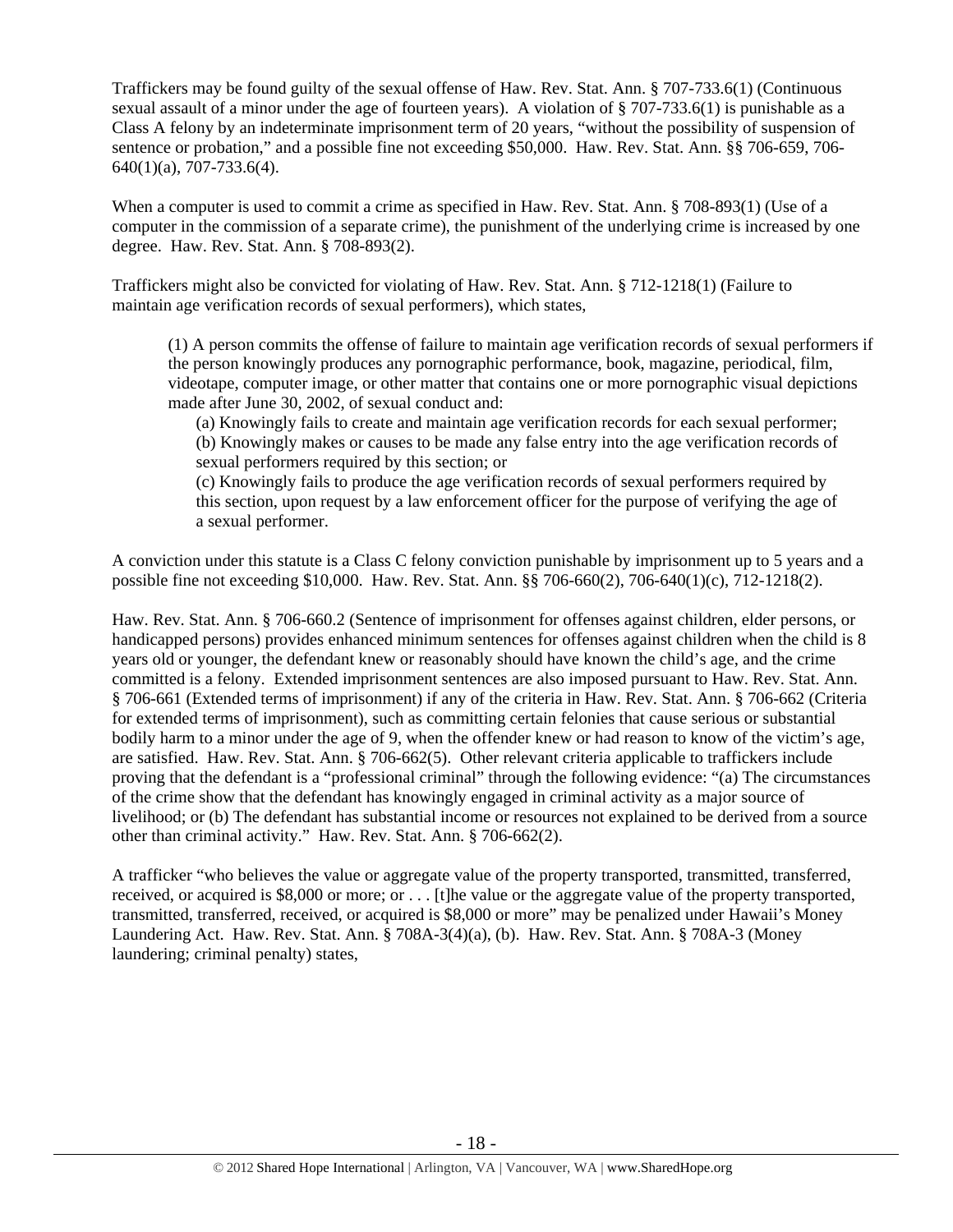(1) It is unlawful for any person:

(a) Who knows that the property involved is the proceeds of some form of unlawful activity,  $39$  to knowingly transport, transmit, transfer, receive, or acquire the property or to conduct a transaction involving the property, when, in fact, the property is the proceeds of specified unlawful activity<sup>40</sup>:

(i) With the intent to promote the carrying on of specified unlawful activity; or

(ii) Knowing that the transportation, transmission, transfer, receipt, or acquisition of the property or the transaction or transactions is designed in whole or in part to:

(A) Conceal or disguise the nature, the location, the source, the ownership, or the control of the proceeds of specified unlawful activity; or

(B) Avoid a transaction reporting requirement under state or federal law; (b) Who knows that the property involved in the transaction is the proceeds of some form of unlawful activity, to knowingly engage in the business of conducting, directing, planning, organizing, initiating, financing, managing, supervising, or facilitating transactions involving the property that, in fact, is the proceeds of specified unlawful activity:

(i) With the intent to promote the carrying on of specified unlawful activity; or

(ii) Knowing that the business is designed in whole or in part to:

(A) Conceal or disguise the nature, the location, the source, the ownership, or the control of the proceeds of specified unlawful activity; or

(B) Avoid a transaction reporting requirement under state or federal law; or (c) To knowingly conduct or attempt to conduct a financial transaction involving property represented to be the proceeds of specified unlawful activity, or property used to conduct or facilitate specified unlawful activity, with the intent to:

(i) Promote the carrying on of specified unlawful activity; or

(ii) Conceal or disguise the nature, the location, the source, the ownership, or the control of property believed to be the proceeds of specified unlawful activity.

. . . .

(5) A person who violates subsection (1):

(a) Is guilty of a class C felony where the value or aggregate value of the property transported, transmitted, transferred, received, or acquired is less than \$10,000, and may be fined not more than \$16,000 or twice the value of the property involved, whichever is greater; or (b) Is guilty of a class B felony where the value or aggregate value of the property transported, transmitted, transferred, received, or acquired is \$10,000 or more, and may be fined not more than \$25,000 or twice the value of the property involved, whichever is greater.

In comparison, if the victim is under the age of 14, a conviction under the Trafficking Victims Protection Act  $(TVPA)<sup>41</sup>$  for child sex trafficking is punishable by 15 years to life imprisonment and a fine not to exceed \$250,000. 18 U.S.C. §§ 1591(b)(1), 3559(a)(1), 3571(b)(3). If the victim is between the ages of 14–17, a conviction is punishable by 10 years to life imprisonment and a fine not to exceed \$250,000. 18 U.S.C. §§ 1591(b)(2), 3559(a)(1), 3571(b)(3). A conviction is punishable by mandatory life imprisonment, however, if the trafficker has a prior conviction for a federal sex offense<sup>42</sup> against a minor.

<sup>&</sup>lt;sup>39</sup> Haw. Rev. Stat. Ann. § 708A-2 defines "unlawful activity" as "any act that is chargeable or indictable as an offense of any degree or class under the laws of this State or under federal law or, if the act occurred in a jurisdiction other than this State, would be chargeable or indictable as an offense of any degree or class under the laws of this State or under federal law."

 $^{40}$  Haw. Rev. Stat. Ann. § 708A-2 defines "specified unlawful activity" as "any act, or series of acts, that: (a) Constitutes a felony under the laws of this State;  $\dots$  (c) Involves an act or acts constituting the offense of  $\dots$  prostitution  $\dots$  (d) If occurring outside this State, would constitute the offense of ... prostitution ...."<br><sup>41</sup> See supra note 25.

<sup>41</sup> *See supra* note 25. 42 *See supra* note 26.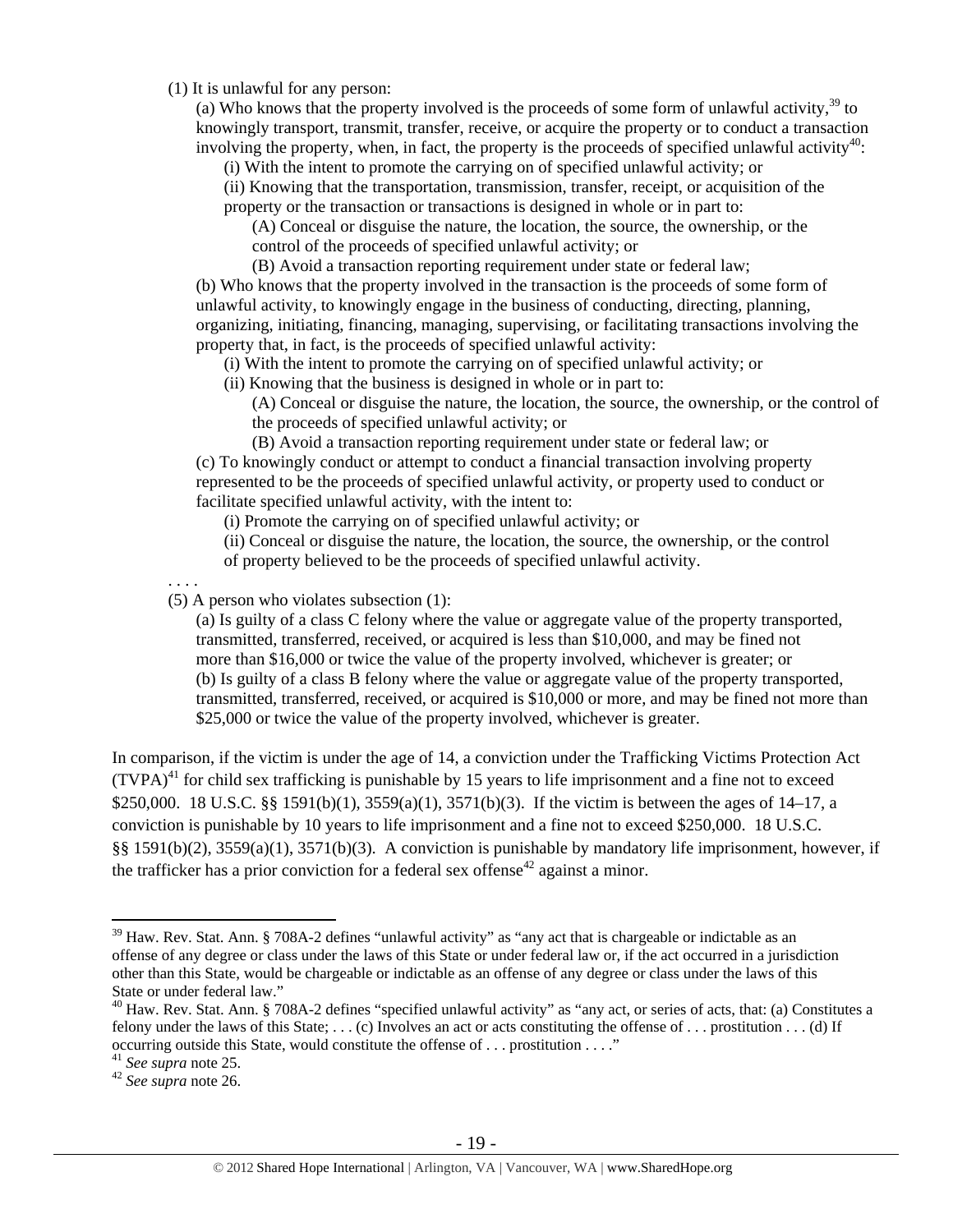## *3.2 Creating and distributing child pornography carries penalties as high as similar federal offenses.*

Creating child pornography is a crime under Haw. Rev. Stat. Ann. § 707-750(1) (Promoting child abuse in the first degree), which states,

A person commits the offense of promoting child abuse in the first degree if, knowing or having reason to know its character and content, the person:

(a) Produces or participates in the preparation of child pornography; $43$ 

(b) Produces or participates in the preparation of pornographic material that employs, uses, or otherwise contains a minor engaging in or assisting others to engage in sexual conduct; or (c) Engages in a pornographic performance that employs, uses, or otherwise contains a minor engaging in or assisting others to engage in sexual conduct.

A conviction for promoting child abuse in the first degree is punishable as a Class A felony by imprisonment for an indeterminate term of 20 years, "without the possibility of suspension of sentence or probation," and a possible fine not exceeding \$50,000. Haw. Rev. Stat. Ann. §§ 706-659, 706-640(1)(a).

In comparison, if the victim is under the age of 14, a conviction under the TVPA for child sex trafficking is punishable by 15 years to life imprisonment and a fine not to exceed \$250,000. 18 U.S.C. §§  $1591(b)(1)$ ,  $3559(a)(1)$ ,  $3571(b)(3)$ . If the victim is between the ages of  $14-17$ , a conviction is punishable by 10 years to life imprisonment and a fine not to exceed \$250,000. 18 U.S.C. §§ 1591(b)(2), 3559(a)(1), 3571(b)(3). A conviction is punishable by mandatory life imprisonment, however, if the trafficker has a prior conviction for a federal sex offense<sup> $44$ </sup> against a minor. Additionally, a federal conviction for distribution of child pornography<sup>45</sup> is generally punishable by imprisonment for  $5-20$  years and a fine not to exceed \$250,000.<sup>46</sup> Subsequent convictions, however, are punishable by imprisonment up to 40 years and a fine not to exceed \$250,000.<sup>47</sup>

*3.3 Using the Internet to lure, entice, recruit, or sell commercial sex acts with a minor is a separate crime or results in an enhanced penalty for traffickers.* 

Haw. Rev. Stat. Ann. § 707-756(1) (Electronic enticement of a child in the first degree) states,

(1) Any person who, using a computer or any other electronic device:

 $\overline{a}$ 

<sup>&</sup>lt;sup>43</sup> *See supra* note 15 for the definition of child pornography.<br><sup>44</sup> *See supra* note 26.<br><sup>45</sup> 18 U.S.C. §§ 2252(a)(1), (a)(2), (a)(3) (Certain activities relating to material involving the sexual exploitation of minors),  $2252A(a)(2)$ , (a)(3) (Certain activities relating to material constituting or containing child pornography), 1466A(a) (Obscene visual representations of the sexual abuse of children).<br><sup>46</sup> 18 U.S.C. §§ 2252(b) (stating that a conviction under subsection (a)(1), (a)(2), or (a)(3) is punishable by

imprisonment for 5–20 years and a fine), 2252A(b)(1) (a conviction is punishable by imprisonment for 5–20 years and a fine), 1466A(a), (b) (stating that a conviction under subsection (a) is "subject to the penalties provided in section 2252A(b)(1)," imprisonment for 5–20 years and a fine, while a conviction under subsection (b) is "subject to the penalties provided in section 2252A(b)(2)," imprisonment up to 10 years, a fine, or both); *see also* 18 U.S.C §§  $3559(a)(1)$  (classifying all of the above listed offenses as felonies),  $3571(b)(3)$  (providing a fine up to \$250,000 for any felony conviction).

<sup>&</sup>lt;sup>47</sup> 18 U.S.C. §§ 2252(b) (stating if a person has a prior conviction under subsection (a)(1), (a)(2), or (a)(3) or a list of other statutes, a conviction is punishable by a fine and imprisonment for 15–40 years), 2252A(b)(1) (stating if a person has a prior conviction under subsection (a)(2), (a)(3), or a list of other statutes, a conviction is punishable by a fine and imprisonment for 15–40 years), 1466A(a), (b) (stating that the penalty scheme for section 2252A(b) applies); *see also* 18 U.S.C §§ 3559(a)(1) (classifying all of the above listed offenses as felonies), 3571(b)(3) (providing a fine up to \$250,000 for any felony conviction).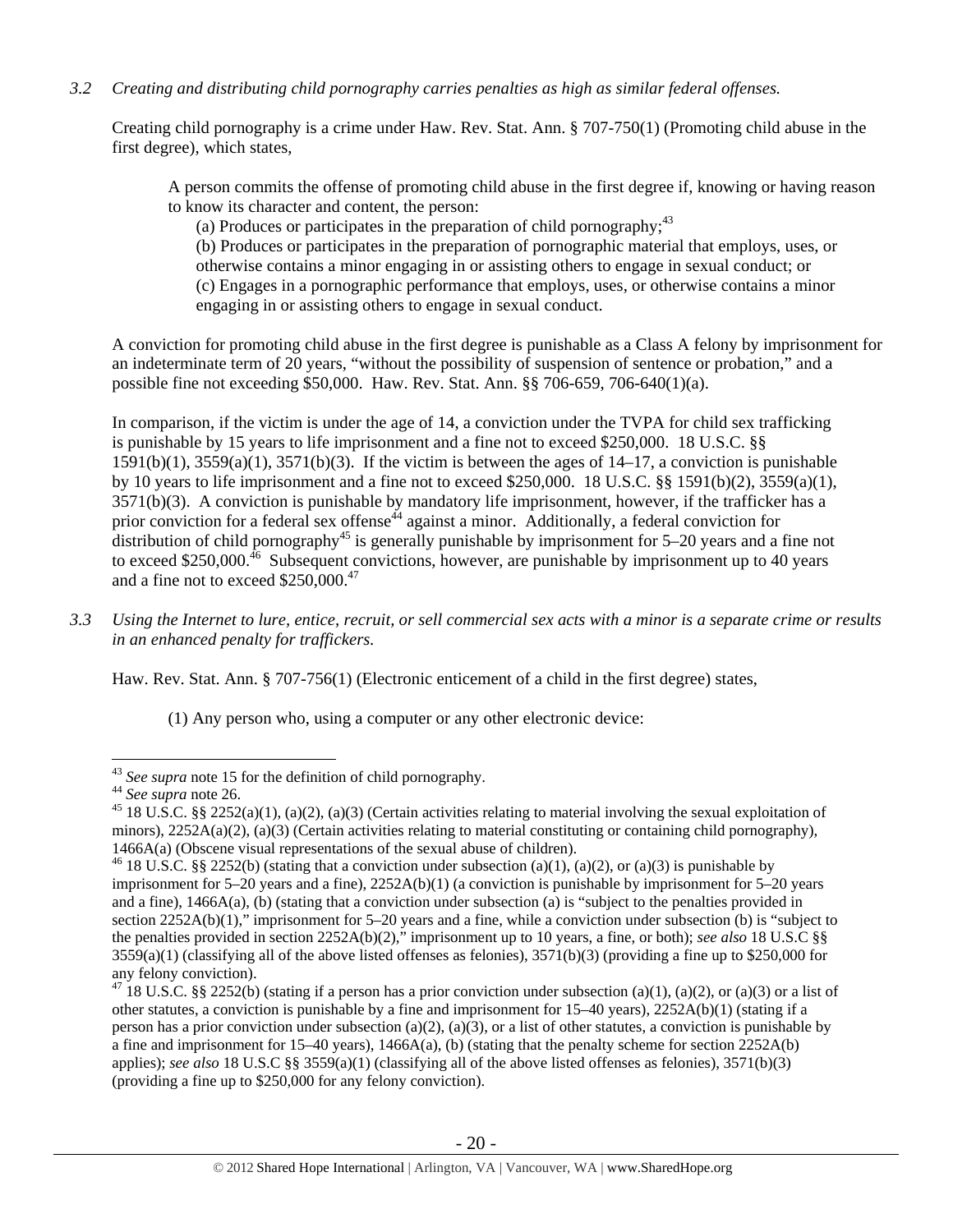(a) Intentionally or knowingly communicates:

(i) With a minor known by the person to be under the age of eighteen years;

(ii) With another person, in reckless disregard of the risk that the other person is under the age of eighteen years, and the other person is under the age of eighteen years; or

(iii) With another person who represents that person to be under the age of eighteen years;

(b) With the intent to promote or facilitate the commission of a felony:

. . .

(ii) That is a class A felony; or

(iii) That is another covered offense as defined in section  $846E-1$ ,  $48$ 

agrees to meet with the minor, or with another person who represents that person to be a minor under the age of eighteen years; and

(c) Intentionally or knowingly travels to the agreed upon meeting place at the agreed upon meeting time,

is guilty of electronic enticement of a child in the first degree.

A conviction under Haw. Rev. Stat. Ann. § 707-756 is punishable as a Class B felony by imprisonment up to 10 years and a possible fine not exceeding \$25,000. Haw. Rev. Stat. Ann. §§ 707-756(2), 706-660(1), 706- 640(1)(b). Haw. Rev. Stat. Ann. § 707-756(2) states, "Electronic enticement of a child in the first degree is a class B felony. Notwithstanding any law to the contrary, a person convicted of electronic enticement of a child in the first degree shall be sentenced to an indeterminate term of imprisonment as provided by law."

Haw. Rev. Stat. Ann. § 707-757 (Electronic enticement of a child in the second degree) states,

(1) Any person who, using a computer or any other electronic device:

(a) Intentionally or knowingly communicates:

(i) With a minor known by the person to be under the age of eighteen years;

(ii) With another person, in reckless disregard of the risk that the other person is under the age of eighteen years, and the other person is under the age of eighteen years;

or

(iii) With another person who represents that person to be under the age of eighteen years; and

(b) With the intent to promote or facilitate the commission of a felony, agrees to meet with the minor, or with another person who represents that person to be a minor under the age of eighteen years; and

(c) Intentionally or knowingly travels to the agreed upon meeting place at the agreed upon meeting time; is guilty of electronic enticement of a child in the second degree.

A conviction under Haw. Rev. Stat. Ann. § 707-757 is punishable as a Class C felony by imprisonment up to 5 years and a possible fine not exceeding \$10,000. Haw. Rev. Stat. Ann. §§ 706-660(2), 706-640(1)(c), 707- 757(2). Haw. Rev. Stat. Ann. § 707-757(2) states, "Electronic enticement of a child in the second degree is a class C felony. Notwithstanding any law to the contrary, if a person sentenced under this section is sentenced to probation rather than an indeterminate term of imprisonment, the terms and conditions of probation shall include, but not be limited to, a term of imprisonment of one year."

Furthermore, under Haw. Rev. Stat. Ann. § 708-893(1) (Use of a computer in the commission of a separate crime), an individual commits an offense who, among other things, "(b) Knowingly uses a computer to identify, select, solicit, persuade, coerce, entice, induce, or procure the victim or intended victim of the following offenses: . . . (iv) Section 707-732, relating to sexual assault in the third degree . . . ." Subsection (2) states, "Use of a computer in the commission of a separate crime is an offense one class or grade, as the case may be,

<sup>48</sup> *See supra* note 20.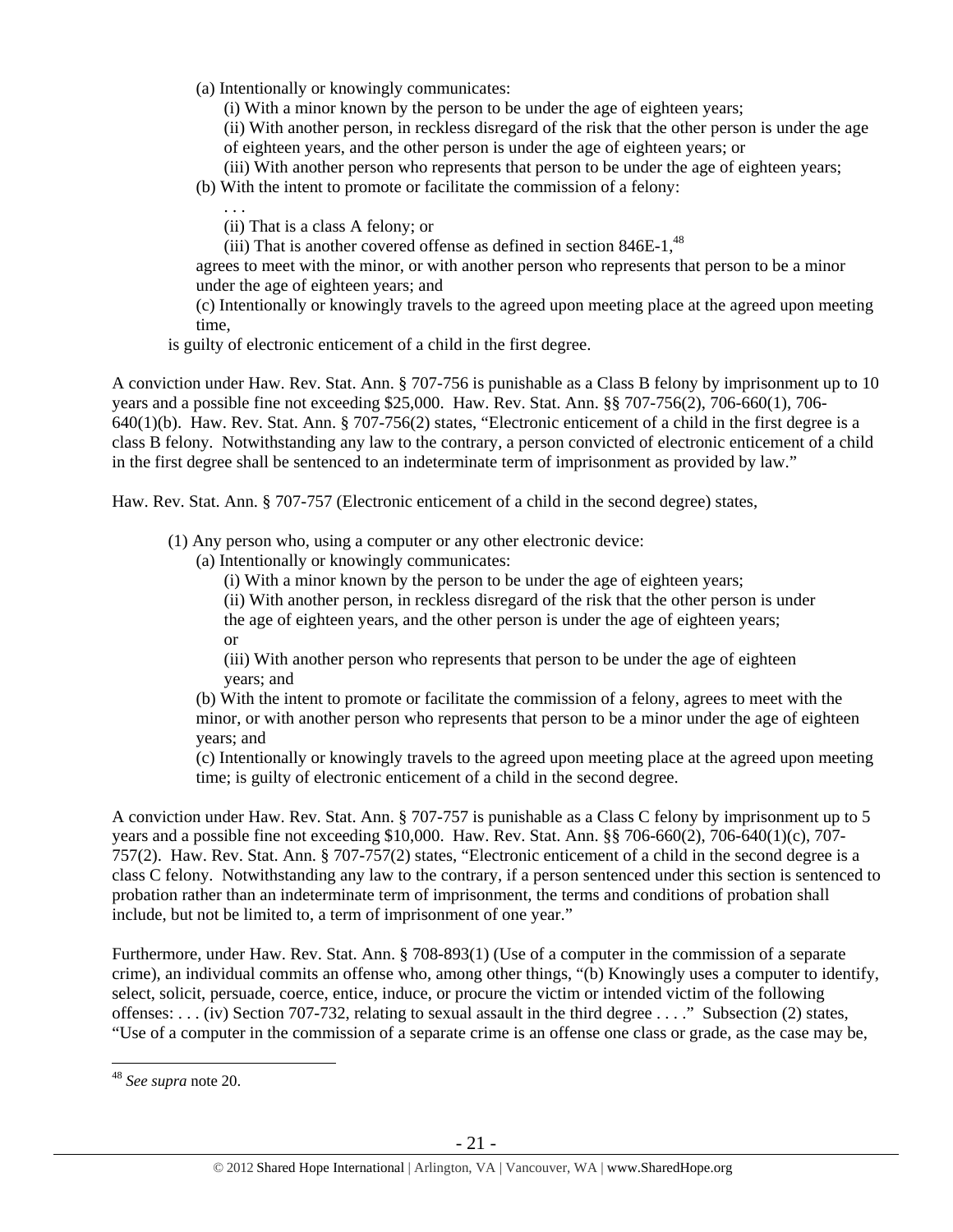greater than the offense facilitated. Notwithstanding any other law to the contrary, a conviction under this section shall not merge with a conviction for the separate crime." Haw. Rev. Stat. Ann. § 708-893(2).

## *3.4 Financial penalties for traffickers, including asset forfeiture, are sufficiently high*.

Financial penalties for traffickers include fines, asset forfeiture, and victim restitution. Possible fines for exploiting a minor to create child pornography under Haw. Rev. Stat. Ann. § 707-750 (Promoting child abuse in the first degree) may not exceed \$50,000. Haw. Rev. Stat. Ann. §§ 707-750(4), 706-640(1)(a). Possible fines for exploiting a child through prostitution under Haw. Rev. Stat. Ann. § 712-1202 (Promoting prostitution in the first degree) may not exceed \$50,000. Haw. Rev. Stat. Ann. §§ 712-1202(2), 706-640(1)(a). Haw. Rev. Stat. Ann. § 707-720 (Kidnapping) also carries a possible fine not to exceed \$50,000. Haw. Rev. Stat. Ann. §§ 707- 720(2), 706-640(1)(a).

Traffickers face fines for using computers to entice a minor under Haw. Rev. Stat. Ann. § 707-756 (Electronic enticement of a child in the first degree) and § 707-757 (Electronic enticement of a child in the second degree) of up to \$25,000 and \$10,000 respectively. Haw. Rev. Stat. Ann. §§ 707-756(2), 707-757(2), 706-640(1)(b), 706-640(1)(c). Haw. Rev. Stat. Ann. § 390-7 (Child labor crime) carries a possible fine not to exceed \$2,000. Haw. Rev. Stat. Ann. §§ 390-7, 706-640(1)(d).

As an alternative to any set fine established by Haw. Rev. Stat. Ann. § 706-640, the court may impose a fine at, "[a]ny higher amount equal to double the pecuniary gain derived from the offense by the defendant . . . ." Haw. Rev. Stat. Ann. § 706-640(1)(f).

The court shall order restitution, where there are verified losses. The restitution shall first be paid to the crime victim compensation commission, rather than directly to the victim. Haw. Rev. Stat. Ann. § 706-646 (Victim restitution), provides in part,

(2) The court shall order the defendant to make restitution for reasonable and verified losses suffered by the victim or victims as a result of the defendant's offense when requested by the victim. The court shall order restitution to be paid to the crime victim compensation commission in the event that the victim has been given an award for compensation under chapter 351 [Crime victim compensation]. If the court orders payment of a fine in addition to restitution or a compensation fee, or both, the payment of restitution and compensation fee shall have priority over the payment of the fine, and payment of restitution shall have priority over payment of a compensation fee.

(3) In ordering restitution, the court shall not consider the defendant's financial ability to make restitution in determining the amount of restitution to order. The court, however, shall consider the defendant's financial ability to make restitution for the purpose of establishing the time and manner of payment. The court shall specify the time and manner in which restitution is to be paid. Restitution shall be a dollar amount that is sufficient to reimburse any victim fully for losses, including but not limited to:

. . .

(b) Medical expenses; and

(c) Funeral and burial expenses incurred as a result of the crime.

(4) The restitution ordered shall not affect the right of a victim to recover under section 351-33 [Award of compensation] or in any manner provided by law; provided that any amount of restitution actually recovered by the victim under this section shall be deducted from any award under section 351-33.

General forfeiture laws may also apply to traffickers. Forfeiture shall apply, provided there is probable cause to initiate proceedings. Pursuant to Haw. Rev. Stat. Ann. § 712A-4 (Covered offenses), "[o]ffenses for which property is subject to forfeiture under this chapter [Forfeiture]" include "kidnapping, . . . promoting child abuse, or electronic enticement of a child that is chargeable as a felony offense under state law . . . promoting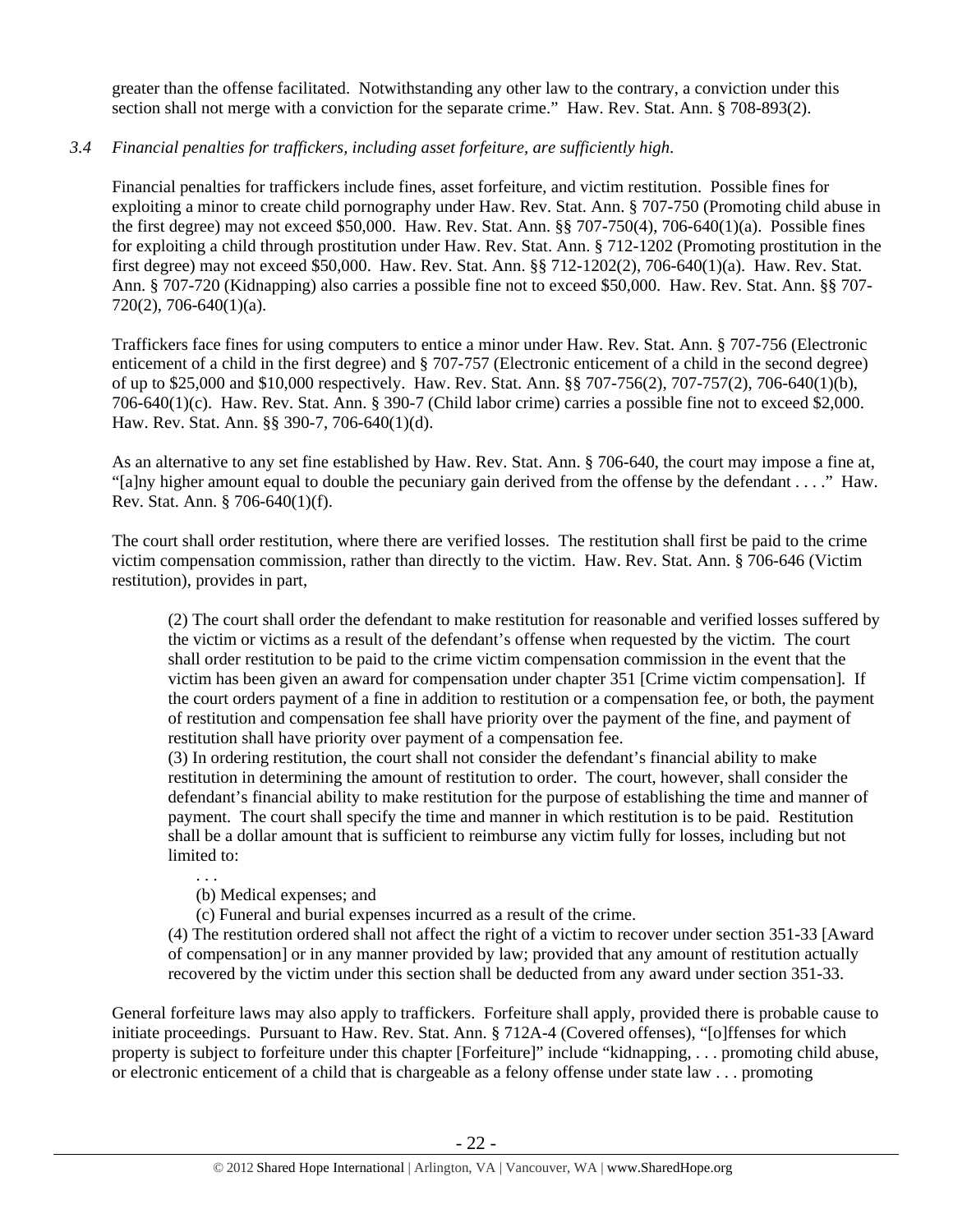pornography, promoting pornography for minors, or promoting prostitution, which is chargeable as a felony or misdemeanor offense, but not as a petty misdemeanor, under state law." Haw. Rev. Stat. Ann. § 712A-4(b)(c). Haw. Rev. Stat. Ann. Ann. § 712A-5(1) (Property subject to forfeiture; exemption) states, subject to certain exceptions,

(1) The following is subject to forfeiture:

(a) Property described in a statute authorizing forfeiture;

(b) Property used or intended for use in the commission of, attempt to commit, or conspiracy to commit a covered offense, or which facilitated or assisted such activity;

. . .

(e) Any proceeds or other property acquired, maintained, or produced by means of or as a result of the commission of the covered offense;

(f) Any property derived from any proceeds which were obtained directly or indirectly from the commission of a covered offense;

(g) Any interest in, security of, claim against, or property or contractual right of any kind affording a source of influence over any enterprise which has been established, participated in, operated, controlled, or conducted in order to commit a covered offense;

(h) All books, records, bank statements, accounting records, microfilms, tapes, computer data, or other data which are used, intended for use, or which facilitated or assisted in the commission of a covered offense, or which document the use of the proceeds of a covered offense.

Seizure of forfeitable assets is governed by Haw. Rev. Stat. Ann §712A-6. The asset forfeiture proceeding may occur *in personam* pursuant to Haw. Rev. Stat. Ann. §712A-13 or *in rem* pursuant to § 712A-12. Pursuant to Haw. Rev. Stat. Ann. §712A-16, "All forfeited property . . .shall, after payment of expenses of administration and sale, be distributed as follows:

(a) One quarter shall be distributed to the unit or units of state or local government [whose] officers or employees conducted the investigation and caused the arrest of the person whose property was forfeited or seizure of the property for forfeiture;

(b) One quarter shall be distributed to the prosecuting attorney who instituted the action producing the forfeiture; and

(c) One half shall be deposited into the criminal forfeiture fund established by this chapter.

A trafficker may be convicted under the Money Laundering Act of a Class C felony. Haw. Rev. Stat. Ann. § 708A-3(5) (Money laundering; criminal penalty) states,

(5) A person who violates subsection (1):

(a) Is guilty of a class C felony where the value or aggregate value of the property transported, transmitted, transferred, received, or acquired is less than \$10,000, and may be fined not more than \$16,000 or twice the value of the property involved, whichever is greater; or (b) Is guilty of a class B felony where the value or aggregate value of the property transported, transmitted, transferred, received, or acquired is \$10,000 or more, and may be fined not more than \$25,000 or twice the value of the property involved, whichever is greater.

# *3.5 Convicted traffickers are required to register as sex offenders.*

Haw. Rev. Stat. Ann. § 846E-2 (Registration requirements) requires the "covered offender" to register as sex offenders. A "covered offender" includes individuals who have been convicted as a "sex offender" or as an "offender against minors." Haw. Rev. Stat. Ann. § 846E-1. Haw. Rev. Stat. Ann. § 846E-1 (Definitions) defines "sexual offense" to include Haw. Rev. Stat. Ann. § 712-1202(1)(b) (Promoting prostitution in the first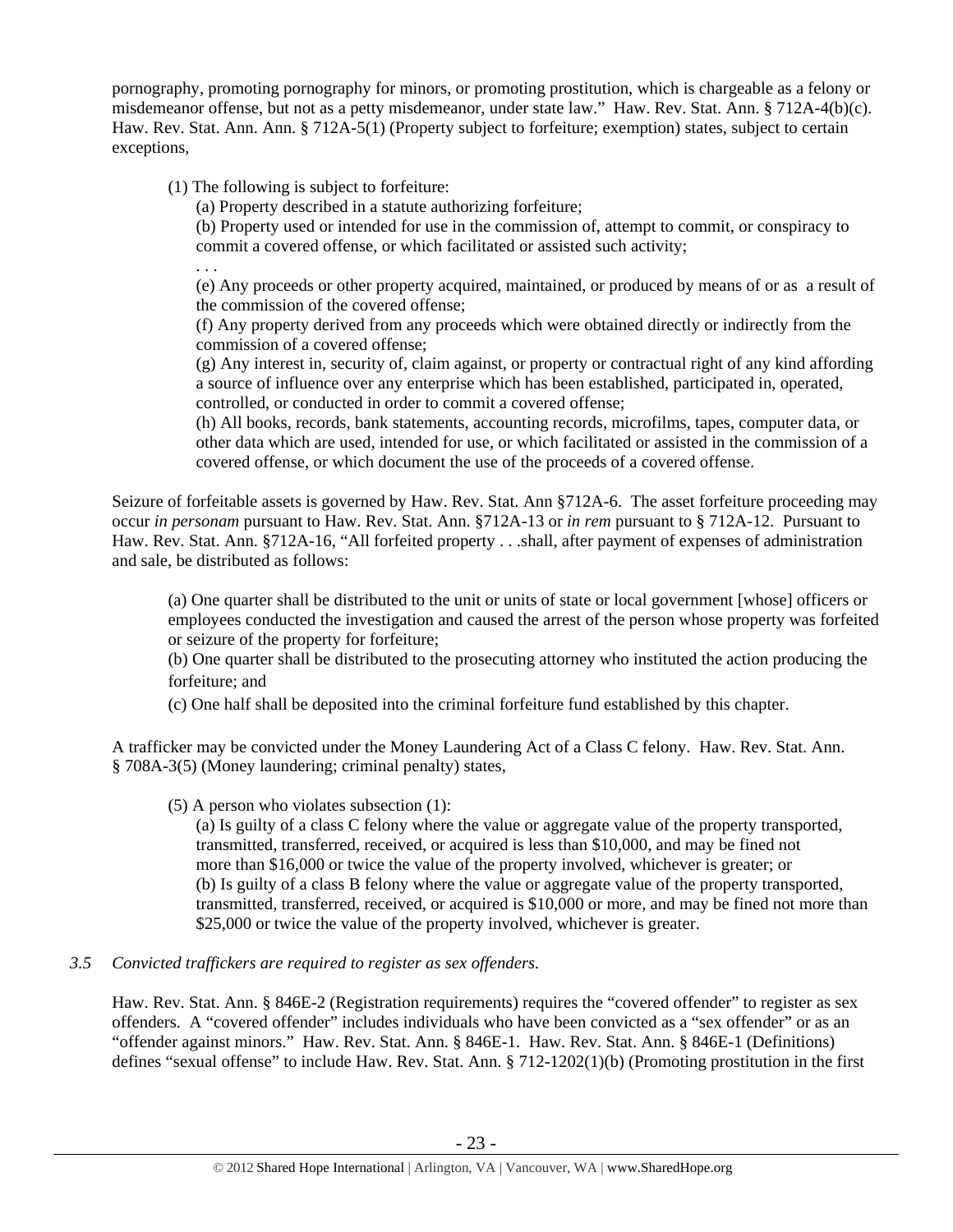degree, where the person advances or profits from the prostitution of a person less than 18 years old). Haw. Rev. Stat. Ann. § 846E-1.

Pursuant to the definition of "sexual offense" in Haw. Rev. Stat. Ann. § 846E-1, an adult trafficker of sex with a minor also would be required to register if convicted of the following:

(2) An act defined in section 707-720 [Kidnapping] if the charging document for the offense for which there has been a conviction alleged intent to subject the victim to a sexual offense;

(3) An act that consists of:

(A) Criminal sexual conduct toward a minor, including but not limited to an offense set forth in section 707-759 [Indecent electronic display to a child];

(B) Solicitation of a minor who is less than fourteen years old to engage in sexual conduct;

(C) Use of a minor in a sexual performance;

(D) Production, distribution, or possession of child pornography chargeable as a felony under section 707-750 [Promoting child abuse in the first degree], 707-751 [Promoting child abuse in the second degree], or 707-752 [Promoting child abuse in the third degree];

(E) Electronic enticement of a child chargeable under section 707-756 [Electronic enticement of a child in the first degree] or 707-757 [Electronic enticement of a child in the second degree] if the offense was committed with the intent to promote or facilitate the commission of another covered offense as defined in this section; or

(F) Solicitation of a minor to practice prostitution;

. . . .

(6) An act, as described in chapter 705 [Inchoate crimes], that is an attempt, criminal solicitation, or criminal conspiracy to commit one of the offenses designated in paragraphs (1) through (5).

- 3.5.1 Recommendation: Amend the definition of "covered offense" and "sexual offense" to expressly include domestic minor sex trafficking as an offense for which the perpetrator must register.
- *3.6 Laws relating to termination of parental rights for certain offenses include sex trafficking or commercial sexual exploitation of children (CSEC) offenses in order to remove the children of traffickers from their control and potential exploitation.*

Hawaii's law relating to the termination of parental rights does not expressly list promoting prostitution or sexual offenses as grounds for terminating parental rights.

Haw. Rev. Stat. Ann. § 571-61 (Termination of parental rights; petition) states in part,

(b) Involuntary termination.

(1) The family courts may terminate the parental rights in respect to any child as to any legal parent:

(E) Whose child has been removed from the parent's physical custody pursuant to legally authorized judicial action under section 571-11(9) [For the protection of any child under Hawaii's Child Protective Act], and who is found to be unable to provide now and in the foreseeable future the care necessary for the well-being of the child;

. . . .

. . .

However, pursuant to Haw. Rev. Stat. Ann. § 587A-28 (Return hearing), the court shall terminate parental rights if the court determines during child protective proceedings that aggravated circumstances are present.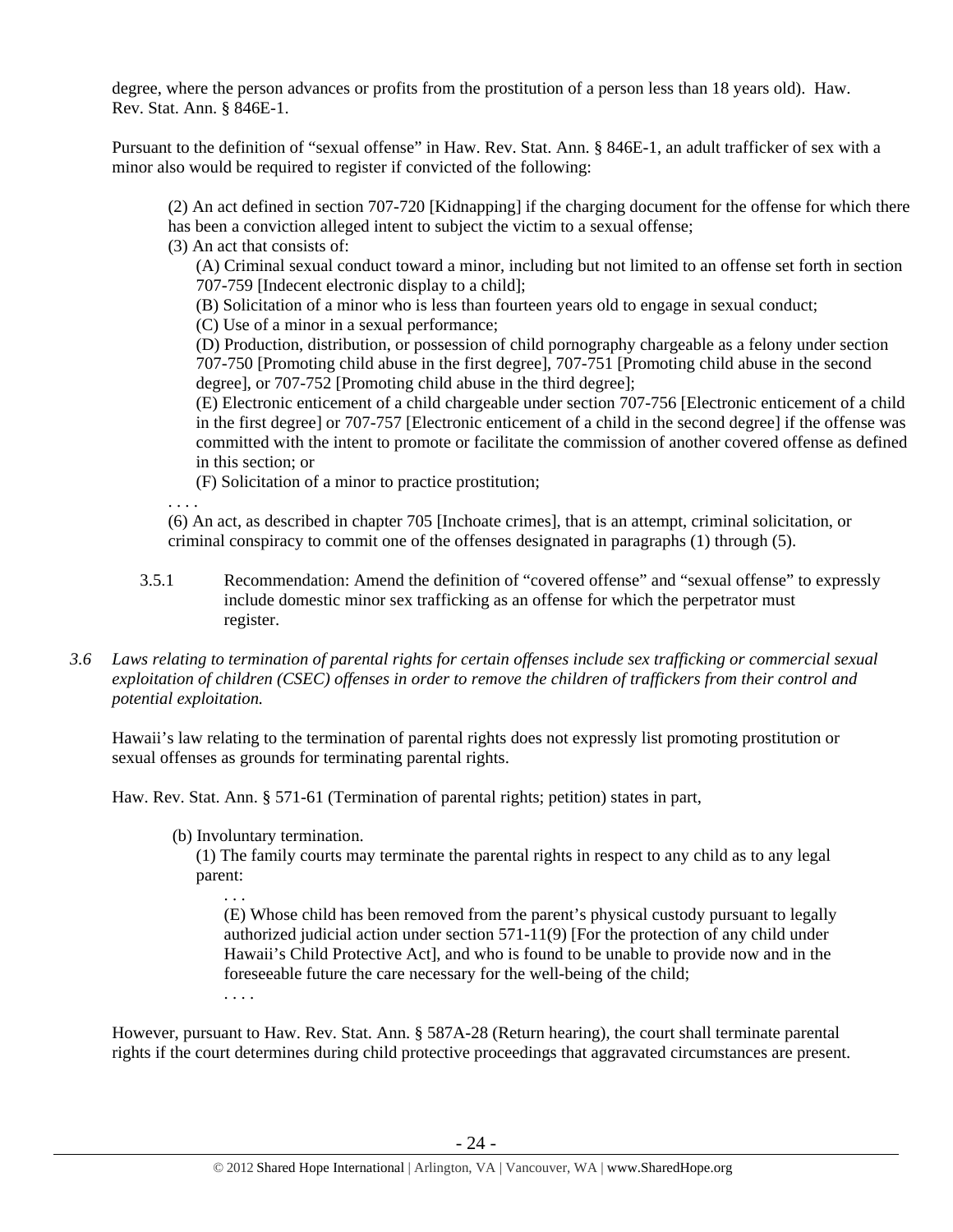Haw Rev. Stat. Ann § 587A-4<sup>49</sup> includes as aggravated circumstances, "a parent [who] is required to register with a sex offender registry under section 113(a) of the Adam Walsh Child Protection and Safety Act of 2006, title 42 United States Code section 16913(a)."

3.6.1 Recommendation: Expressly include convictions under Haw. Rev. Stat. Ann. § 707-730 (Sexual assault in the first degree), § 707-731 (Sexual assault in the second degree), § 707-732 (Sexual assault in the third degree), § 707-733.6 (Continuous sexual assault of a minor under the age of fourteen years), the promoting prostitution offense under Haw. Rev. Stat. Ann. § 712-1202 (Promoting prostitution in the first degree), § 707-750(1) (Promoting child abuse in the first degree), and domestic minor sex trafficking as grounds for terminating parental rights under Haw. Rev. Stat. Ann. § 571-61 (Termination of parental rights; petition).

<sup>&</sup>lt;sup>49</sup> Here and elsewhere in this report that Haw. Rev. Stat. Ann. § 587A is quoted or cited, it has been updated to reflect the amendments added by the passage of House Bill 2533. 2012 Leg., 26th Sess. (transmitted to governor on May 7, 2012).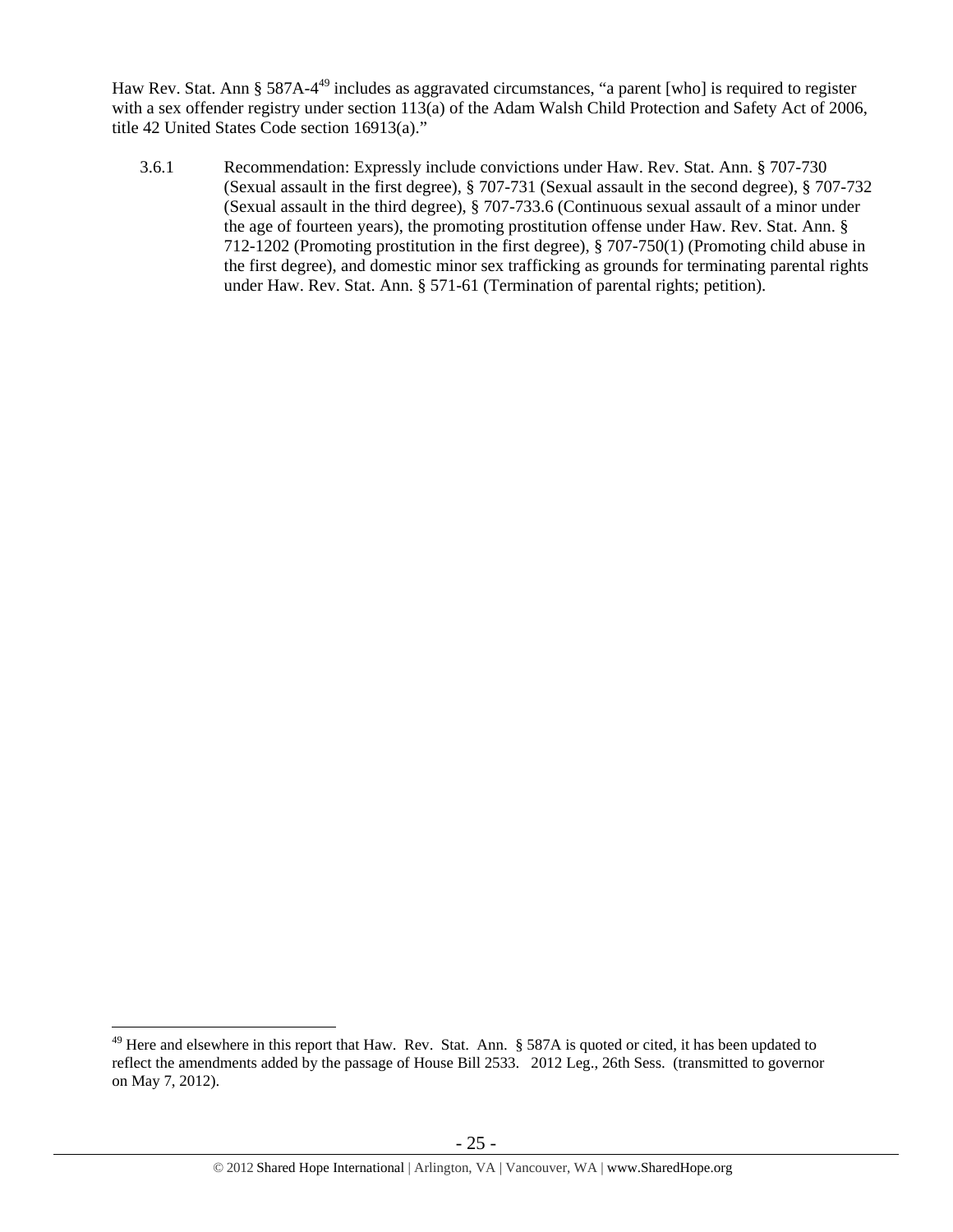#### **FRAMEWORK ISSUE 4: CRIMINAL PROVISIONS FOR FACILITATORS**

### *Legal Components:*

- *4.1 The acts of assisting, enabling, or financially benefitting from child sex trafficking are included as criminal offenses in the state sex trafficking statute.*
- *4.2 Financial penalties, including asset forfeiture laws, are in place for those who benefit financially from or aid and assist in committing domestic minor sex trafficking.*
- *4.3 Promoting and selling child sex tourism is illegal.*
- *4.4 Promoting and selling child pornography is illegal. \_\_\_\_\_\_\_\_\_\_\_\_\_\_\_\_\_\_\_\_\_\_\_\_\_\_\_\_\_\_\_\_\_\_\_\_\_\_\_\_\_\_\_\_\_\_\_\_\_\_\_\_\_\_\_\_\_\_\_\_\_\_\_\_\_\_\_\_\_\_\_\_\_\_\_\_\_\_\_\_\_\_\_\_\_\_\_\_\_\_\_\_\_\_*

# *Legal Analysis:*

 $\overline{a}$ 

*4.1 The acts of assisting, enabling, or financially benefitting from child sex trafficking are included as criminal offenses in the state sex trafficking statute.*

Hawaii has not enacted a sex trafficking law. However, Haw. Rev. Stat. Ann. § 712-1202 (Promoting prostitution in the first degree) may apply to facilitators of domestic minor sex trafficking. Haw. Rev. Stat. Ann. § 712-1202 makes it a crime for a person to knowingly "[a]dvance]<sup>50</sup> or profit[]<sup>51</sup> from prostitution of a person less than eighteen years old." A conviction under Haw. Rev. Stat. Ann. § 712-1202 is punishable as a Class A felony by imprisonment for an indeterminate term of 20 years, "without the possibility of suspension of sentence or probation," and a possible fine not exceeding \$50,000. Haw. Rev. Stat. Ann. §§ 706-659, 706- 640(1)(a), 712-1202(2).

Haw. Rev. Stat. Ann. § 706-660.2 (Sentence of imprisonment for offenses against children, elder persons, or handicapped persons) provides enhanced minimum sentences for offenses against children when the child is 8 years old or younger, the defendant knew or reasonably should have known the child's age, and the crime committed is a felony. Extended imprisonment sentences are also imposed pursuant to Haw. Rev. Stat. Ann. § 706-661 (Extended terms of imprisonment) if any of the criteria in Haw. Rev. Stat. Ann. § 706-662 (Criteria for extended terms of imprisonment) are satisfied, such as committing certain felonies that cause serious or substantial bodily harm to a minor under the age of 9 when the offender knew or had reason to know of the victim's age. Haw. Rev. Stat. Ann. § 706-662(5). Other relevant criteria applicable to facilitators include proving that the defendant is a "professional criminal" through the following evidence: "(a) The circumstances of the crime show that the defendant has knowingly engaged in criminal activity as a major source of livelihood; or (b) The defendant has substantial income or resources not explained to be derived from a source other than criminal activity." Haw. Rev. Stat. Ann. § 706-662(2).

A facilitator "who believes the value or aggregate value of the property transported, transmitted, transferred, received, or acquired is \$8,000 or more; or . . . [t]he value or the aggregate value of the property transported, transmitted, transferred, received, or acquired is \$8,000 or more" may be penalized under Hawaii's Money Laundering Act.<sup>52</sup> Haw. Rev. Stat. Ann. § 708A-3(4)(a), (b).

4.1.1 Recommendation: Enact a law that criminalizes the act of knowingly assisting, enabling, or financially benefiting from domestic minor sex trafficking in the sex trafficking law.

<sup>&</sup>lt;sup>50</sup> See supra note 18 for the definition of "advances prostitution."<br><sup>51</sup> See supra note 19 for the definition of "profits from prostitution."<br><sup>52</sup> See discussion of relevant provisions *supra* Section 3.1.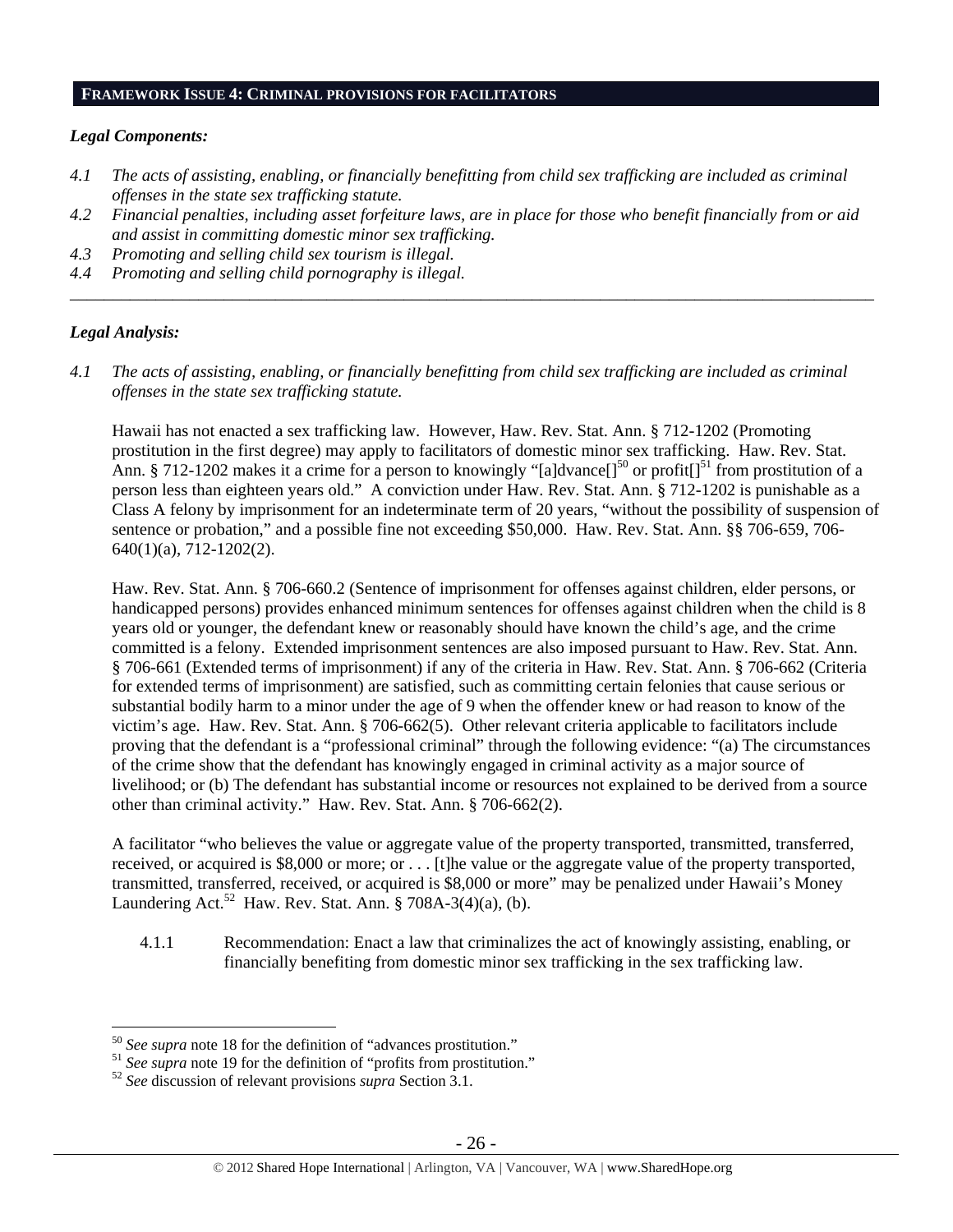*4.2 Financial penalties, including asset forfeiture laws, are in place for those who benefit financially from or aid and assist in committing domestic minor sex trafficking.* 

Facilitators face fines if convicted of promoting prostitution under Haw. Rev. Stat. Ann. § 712-1202 (Promoting prostitution in the first degree) which carries a possible fine not exceeding \$50,000. Haw. Rev. Stat. Ann. §§ 706-659, 706-640(1)(a), 712-1202(2).

The court shall order restitution, where there are verified losses. The restitution shall first be paid to the crime victim compensation commission, rather than direct to the victim. Haw. Rev. Stat. Ann. § 706-646 (Victim restitution), provides in part,

(2) The court shall order the defendant to make restitution for reasonable and verified losses suffered by the victim or victims as a result of the defendant's offense when requested by the victim. The court shall order restitution to be paid to the crime victim compensation commission in the event that the victim has been given an award for compensation under chapter 351 [Crime victim compensation]. If the court orders payment of a fine in addition to restitution or a compensation fee, or both, the payment of restitution and compensation fee shall have priority over the payment of the fine, and payment of restitution shall have priority over payment of a compensation fee.

(3) In ordering restitution, the court shall not consider the defendant's financial ability to make restitution in determining the amount of restitution to order. The court, however, shall consider the defendant's financial ability to make restitution for the purpose of establishing the time and manner of payment. The court shall specify the time and manner in which restitution is to be paid. Restitution shall be a dollar amount that is sufficient to reimburse any victim fully for losses, including but not limited to:

(b) Medical expenses; and

. . .

(c) Funeral and burial expenses incurred as a result of the crime.

(4) The restitution ordered shall not affect the right of a victim to recover under section 351-33 [Award of compensation] or in any manner provided by law; provided that any amount of restitution actually recovered by the victim under this section shall be deducted from any award under section 351-33.

Furthermore, a person injured as a result of a travel agency or charter tour operator engaging in "[p]romoting travel for prostitution," or "[s]elling, advertising, or otherwise offering to sell travel services or facilitate travel" for, among other things, "the purpose of engaging in a commercial sexual act," under Haw. Rev. Stat. Ann. § 468L-7.5(9), (10) (Prohibited acts), has a claim under Haw. Rev. Stat. Ann. § 468L-10 (Consumer right of action), which states,

Any person who suffers damage as a result of a violation of this chapter shall be entitled to injunctive relief restraining further violations, and may sue to recover damages in any circuit court of the State, and, if successful, shall recover three times the actual damages or \$1,000, whichever is greater. In any action brought under this chapter, the prevailing party shall be entitled to the recovery of costs of suit, including reasonable attorney's fees.

Additionally, under Haw. Rev. Stat. Ann. § 468L-8 (Restitution), "Any person who engages in an act or practice that violates any provision of this chapter or rules adopted pursuant hereto may be ordered by a court of proper jurisdiction to make restitution to all persons injured by the act or practice."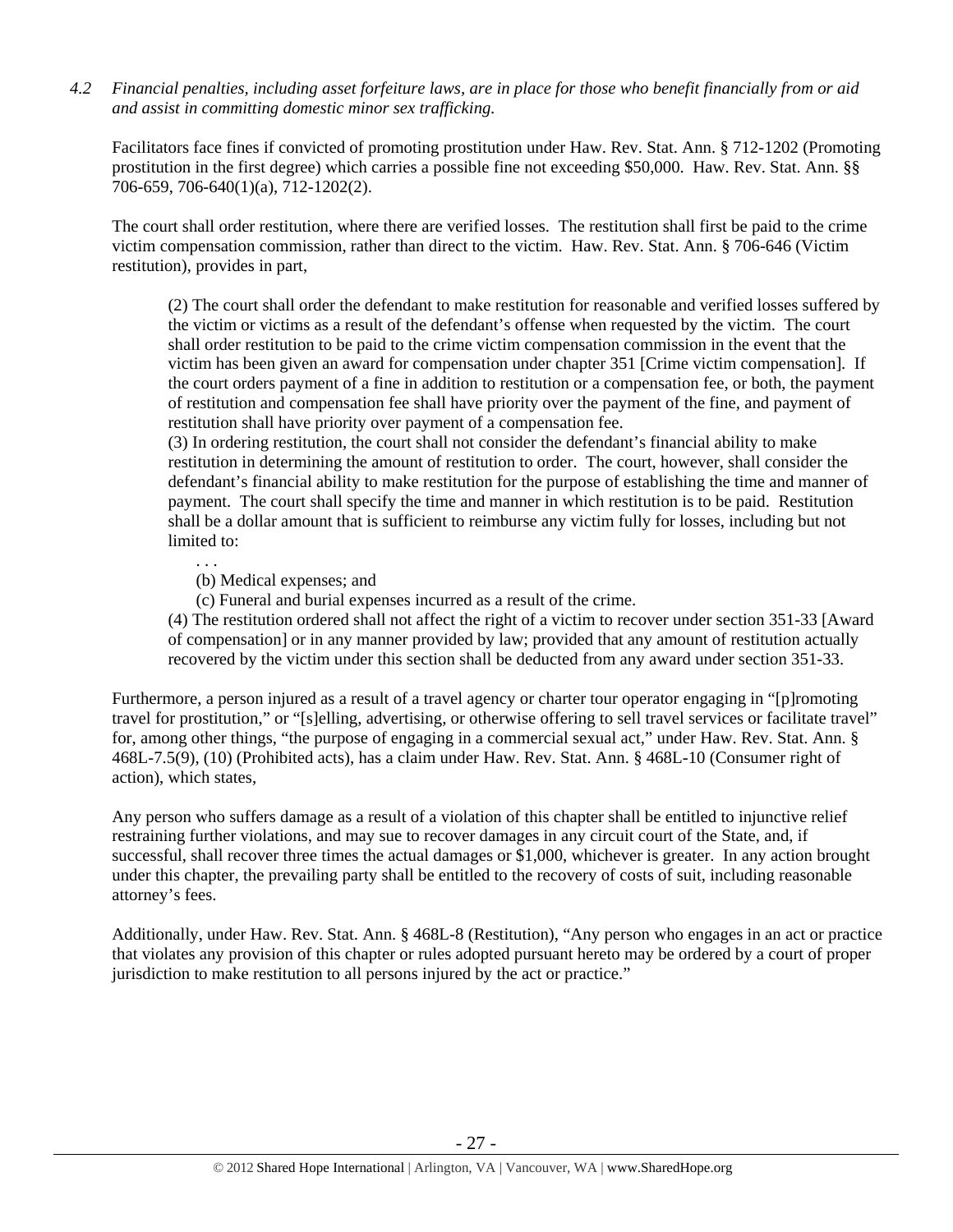General forfeiture laws<sup>53</sup> may also apply to facilitators. Forfeiture shall apply, provided there is probable cause to initiate proceedings. Pursuant to Haw. Rev. Stat. Ann. § 712A-4 (Covered offenses), "[o]ffenses for which property is subject to forfeiture under this chapter [Forfeiture]" include "promoting prostitution, which is chargeable as a felony or misdemeanor offense, but not as a petty misdemeanor, under state law" Haw. Rev. Stat. Ann. § 712A-4(b)(c). Haw. Rev. Stat. Ann. Ann. § 712A-5(1) (Property subject to forfeiture; exemption) states, subject to certain exceptions,

(1) The following is subject to forfeiture:

(a) Property described in a statute authorizing forfeiture;

(b) Property used or intended for use in the commission of, attempt to commit, or conspiracy to commit a covered offense, or which facilitated or assisted such activity;

. . .

(e) Any proceeds or other property acquired, maintained, or produced by means of or as a result of the commission of the covered offense;

(f) Any property derived from any proceeds which were obtained directly or indirectly from the commission of a covered offense;

(g) Any interest in, security of, claim against, or property or contractual right of any kind affording a source of influence over any enterprise which has been established, participated in, operated, controlled, or conducted in order to commit a covered offense;

(h) All books, records, bank statements, accounting records, microfilms, tapes, computer data, or other data which are used, intended for use, or which facilitated or assisted in the commission of a covered offense, or which document the use of the proceeds of a covered offense.

Seizure of forfeitable assets is governed by Haw. Rev. Stat. Ann §712A-6. The asset forfeiture proceeding may occur *in personam* pursuant to Haw. Rev. Stat. Ann. §712A-13 or *in rem* pursuant to § 712A-12. Pursuant to Haw. Rev. Stat. Ann. §712A-16, "All forfeited property . . . shall, after payment of expenses of administration and sale, be distributed as follows:

(a) One quarter shall be distributed to the unit or units of state or local government [whose] officers or employees conducted the investigation and caused the arrest of the person whose property was forfeited or seizure of the property for forfeiture;

(b) One quarter shall be distributed to the prosecuting attorney who instituted the action producing the forfeiture; and

(c) One half shall be deposited into the criminal forfeiture fund established by this chapter.

# *4.3 Promoting and selling child sex tourism is illegal*.

 $\overline{a}$ 

Haw. Rev. Stat. Ann. § 712-1208(1) (Promoting travel for prostitution) makes it illegal if a person "knowingly sells or offers to sell travel services<sup>54</sup> that include or facilitate travel for the purpose of engaging in what would be prostitution if occurring in the state." A conviction for promoting travel for prostitution is punishable as a Class C felony by imprisonment up to 5 years and a possible fine not exceeding \$10,000. Haw. Rev. Stat. Ann.

<sup>53</sup> For additional information on asset forfeiture, see http://www.sharedhope.org/wp-

content/uploads/2012/11/SHIStateAssetForfeitureLawsChart.pdf.<br><sup>54</sup> Haw. Rev. Stat. Ann. 468L-1 states that travel services include, "Travel services' includes transportation by air, sea, or rail; related ground transportation; hotel accommodations; or package tours, whether offered on a wholesale or retail basis. This chapter shall not apply to any hotel as defined under section 486K-1, or air carrier as defined by the Federal Aviation Act of 1958 (49 U.S.C.S. Appx § 1301), as amended, for travel services for which they do not accept: (1) Consumer monies for services other than their own; or (2) Commissions or any other form of consideration."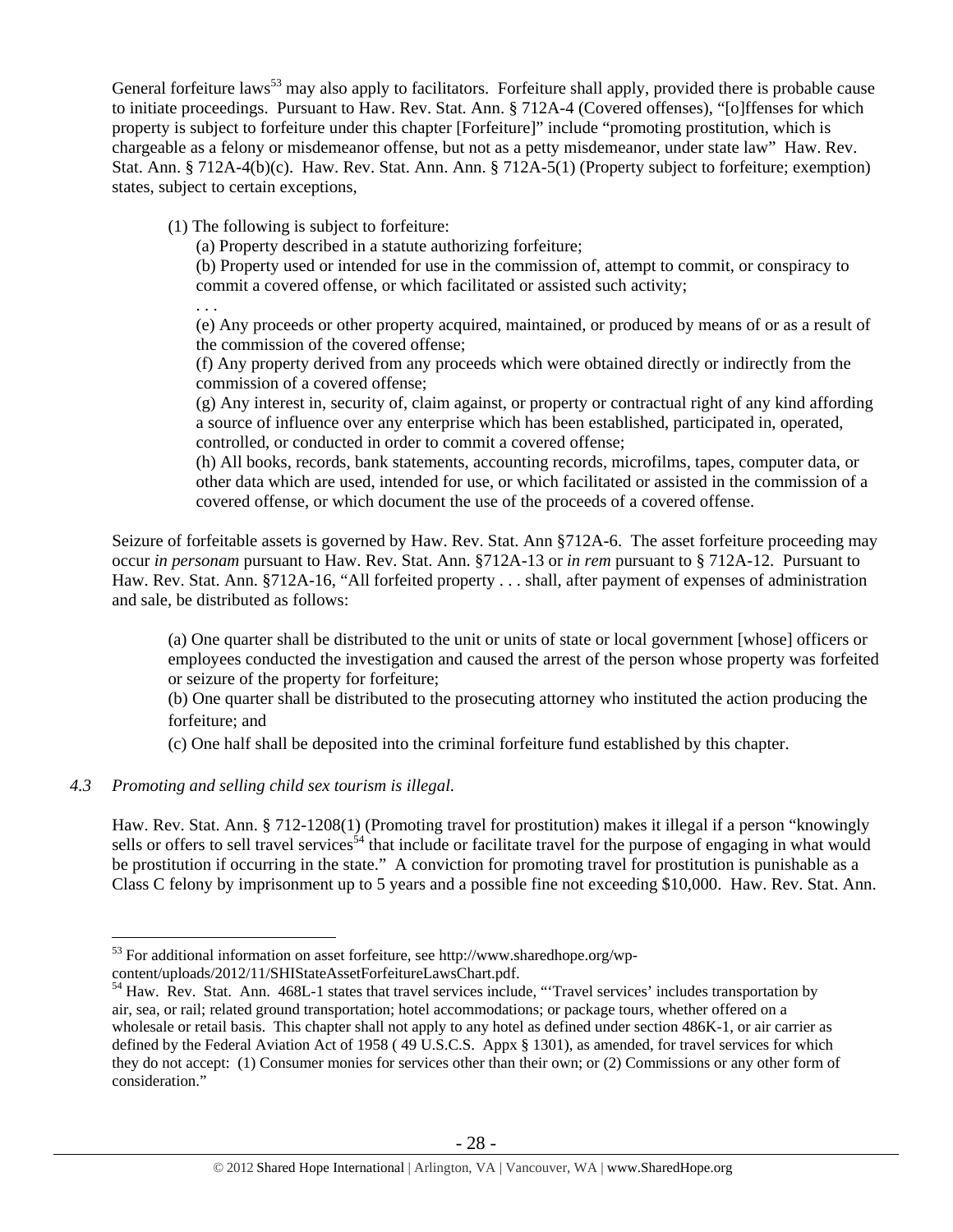§§ 706-660(2), 706-640(1)(c), 712-1208(3). No enhanced penalty exists if the travel services are for the promotion of child sex tourism.

In addition, Haw. Rev. Stat. Ann. § 468L-7.5(9), (10) (Prohibited acts), prohibits travel agencies or charter tour operators from "[p]romoting travel for prostitution" and "[s]elling, advertising, or otherwise offering to sell travel services or facilitate travel: (A) For the purpose of engaging in a commercial sexual act; (B) That consists of tourism packages or activities using and offering sexual acts as enticement for tourism; or (C) That provides or purports to provide access to or that facilitates the availability of sex escorts or sexual services."

### *4.4 Promoting and selling child pornography is illegal*.

Under Haw. Rev. Stat. Ann.  $\S 707-751^{55}$  (Promoting child abuse in the second degree),

(1) A person commits the offense of promoting child abuse in the second degree if, knowing or having reason to know its character and content, the person:

(a) Disseminates<sup>56</sup> child pornography;<sup>57</sup>

(b) Reproduces child pornography with intent to disseminate;

(c) Disseminates any book, magazine, periodical, film, videotape, computer disk, or any other material that contains an image of child pornography;

(d) Disseminates any pornographic material which employs, uses, or otherwise contains a minor engaging in or assisting others to engage in sexual conduct; or

(e) Possesses thirty or more images of any form of child pornography, and the content of at least one image contains one or more of the following:

(i) A minor who is younger than the age of twelve;

- (ii) Sadomasochistic abuse of a minor; or
- (iii) Bestiality involving a minor.

A conviction for promoting child abuse in the second degree is punishable as a Class B felony by imprisonment up to 10 years and a possible fine not to exceed \$25,000. Haw. Rev. Stat. Ann. §§ 706- 660(1), 706-640(1)(b), 707-751(4).

Under Haw. Rev. Stat. Ann. § 712-12--<sup>58</sup> (Promoting minor-produced sexual images in the first and second degree), both minors and adults can be found in violation of this law if they encourage other minors to take nude photographs or videos and transmit them electronically.

<sup>&</sup>lt;sup>55</sup> See supra note 34.<br><sup>56</sup> "Disseminate' means to publish, sell, distribute, transmit, exhibit, present material, mail, ship, or transport by any means, including by computer, or to offer or agree to do the same." Haw. Rev. Stat. Ann. § 707-751(2).<br><sup>57</sup> See supra note 15.<br><sup>58</sup> Here and elsewhere in this report that Haw. Rev. Stat. Ann. § 712-12-- is quoted or cited

reflect the amendments added by the passage of Senate Bill 2222. 2012 Leg., 26th Sess. Act 213 (Effective 7/3/2012) (note yet codiefied)**Error! Bookmark not defined.**.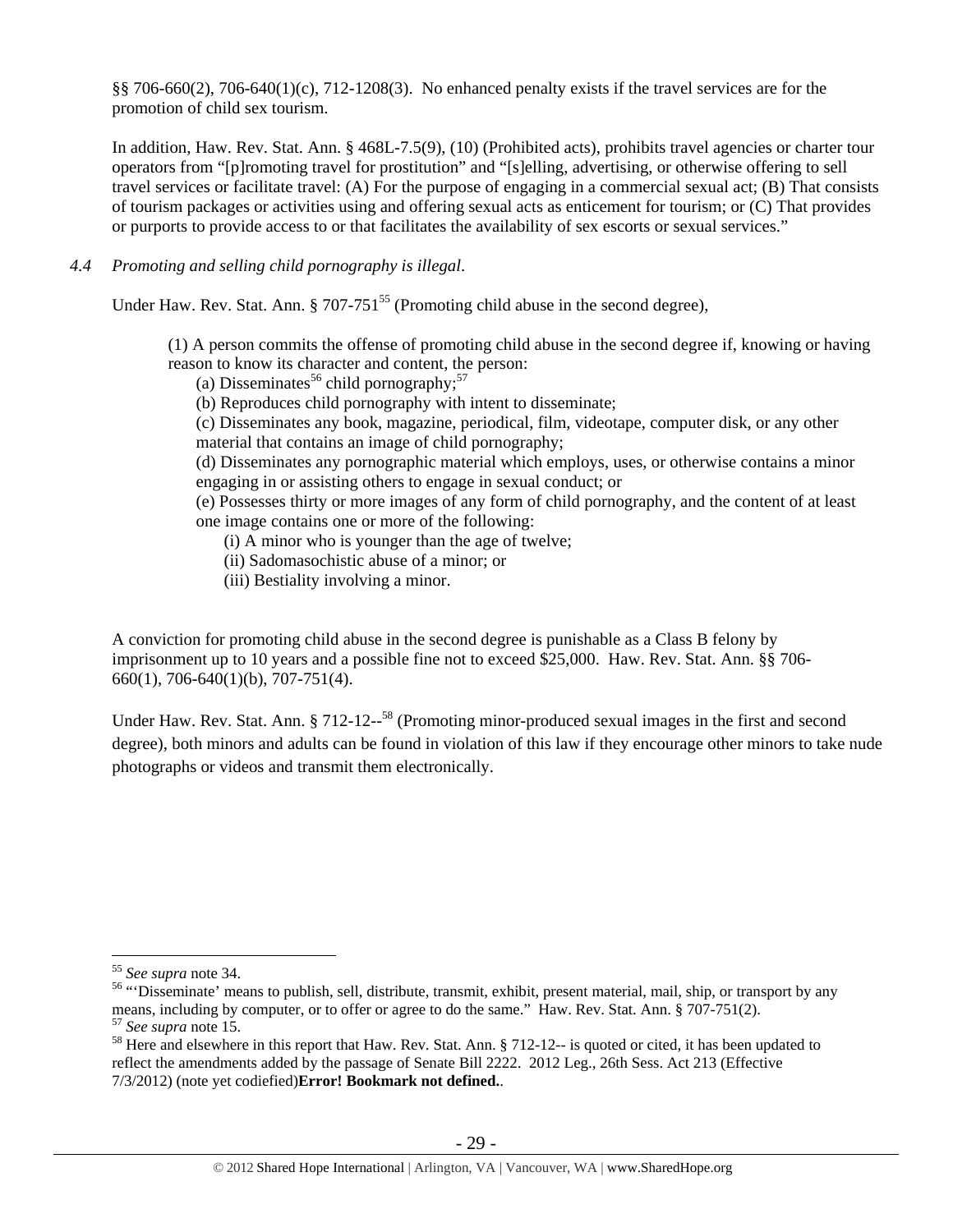#### **FRAMEWORK ISSUE 5: PROTECTIVE PROVISIONS FOR THE CHILD VICTIMS**

### *Legal Components:*

- *5.1 Statutorily-mandated victim services define "victim" to specifically include victims of domestic minor sex trafficking or commercial sexual exploitation of children (CSEC) to ensure prompt identification and access to victims' rights and services.*
- *5.2 The state sex trafficking statute expressly prohibits a defendant from raising consent of the minor to the commercial sex acts as a defense.*
- *5.3 Prostitution laws apply only to adults, making minors under 18 specifically immune from this offense.*
- *5.4 Child victims of sex trafficking or commercial sexual exploitation are provided with a child protection response, including specialized shelter and services, and are not detained in juvenile detention facilities.*
- *5.5 Commercial sexual exploitation or sex trafficking is identified as a type of abuse and neglect within child protection statutes.*
- *5.6 The definition of "caregiver" (or similar term) in the child welfare statutes is broad enough to include a trafficker who has custody or control of a child in order to bring a trafficked child into the protection of child protective services.*
- *5.7 Crime victims' compensation is specifically available to a child victim of sex trafficking or commercial sexual exploitation of children (CSEC) without regard to ineligibility factors.*
- *5.8 Victim-friendly procedures and protections are provided in the trial process for minors under 18.*
- *5.9 Expungement or sealing of juvenile delinquency records resulting from arrests or adjudications for prostitution-related offenses committed as a result of, or in the course of, the commercial sexual exploitation of a minor is available within a reasonable time after turning 18.*
- *5.10 Victim restitution and civil remedies for victims of domestic minor sex trafficking or commercial sexual exploitation of children (CSEC) are authorized by law.*
- *5.11 Statutes of limitations for civil and criminal actions for child sex trafficking or commercial sexual exploitation of children (CSEC) offenses are eliminated or lengthened sufficiently to allow prosecutors and victims a realistic opportunity to pursue criminal action and legal remedies.*

*\_\_\_\_\_\_\_\_\_\_\_\_\_\_\_\_\_\_\_\_\_\_\_\_\_\_\_\_\_\_\_\_\_\_\_\_\_\_\_\_\_\_\_\_\_\_\_\_\_\_\_\_\_\_\_\_\_\_\_\_\_\_\_\_\_\_\_\_\_\_\_\_\_\_\_\_\_\_\_\_\_\_\_\_\_\_\_\_\_\_\_\_\_\_* 

# *Legal Analysis:*

*5.1 Statutorily-mandated victim services define "victim" to specifically include victims of domestic minor sex trafficking or commercial sexual exploitation of children (CSEC) to ensure prompt identification and access to victims' rights and services.* 

Under Haw. Rev. Stat. Ann. § 801D-4 (Basic bill of rights for victims and witnesses) victims have the right "[t]o be informed by the police, victim/witness counselor, or other criminal justice personnel, of financial assistance and other social services available as a result of being a witness to or a victim of crime, including information on how to apply for the assistance and services. . . ." Haw. Rev. Stat. Ann. § 801D-4(4). Under Chapter 801D (Rights of Victims and Witnesses in Criminal Proceedings), "'[v]ictim' means a person against whom a crime has been committed by either an adult or a juvenile," and "'[c]rime' means an act or omission committed by an adult or juvenile that would constitute an offense against the person under the Penal Code of this State." Haw. Rev. Stat. Ann. § 801D-2 (Definitions).

Pursuant to Haw. Rev. Stat. Ann. § 706-646 (Victim restitution), the term "victim" is defined as including "(a) The direct victim of a crime including a business entity, trust, or governmental entity."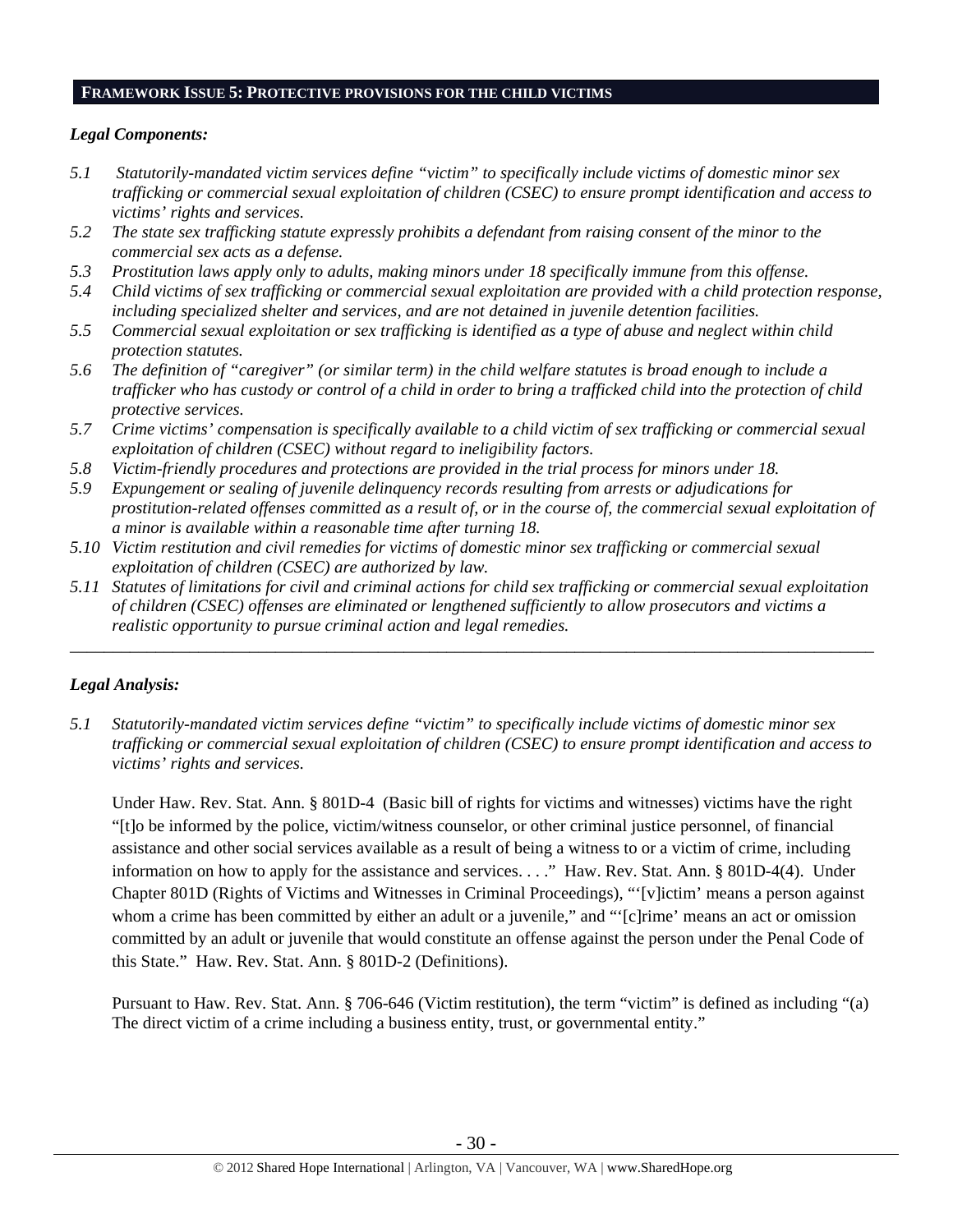Haw. Rev. Stat. Ann. § 351-2 (Definitions) under Chapter 351 (Crime victim compensation) defines "victim" as including:

(1) A person who is injured or killed by any act or omission of any other person coming within the criminal jurisdiction of the State;

(2) Any resident of the State who is injured or killed in another state by an act or omission of another person, which act or omission is within the description of any of the crimes specified in section 351-  $32^{59}$  [Violent crimes]:

. . . .

 $\overline{a}$ 

- 5.1.1 Recommendation: Amend the definition of "victim" in Haw. Rev. Stat. Ann. § 706-646 (Restitution), § 801D-2 (Definitions— Basic bill of rights for victims and witnesses) and § 351- 2 (Definitions—Crime victim compensation) to expressly include trafficking and CSEC victims.
- *5.2 The state sex trafficking statute expressly prohibits a defendant from raising consent of the minor to the commercial sex acts as a defense.*

CSEC laws do not refer to a defense based on the minor's consent to the commercial sex act. However, Hawaii law does not specifically prohibit a defendant from raising such a defense.

Haw. Rev. Stat. Ann. § 702-233 (Consent; general) states, "In any prosecution, the victim's consent to the conduct alleged, or to the result thereof, is a defense if the consent negatives an element of the offense or precludes the infliction of the harm or evil sought to be prevented by the law defining the offense." However, Haw. Rev. Stat. Ann. § 702-235 (Ineffective consent) states,

Unless otherwise provided by this Code or by the law defining the offense, consent does not constitute a defense if:

(1) It is given by a person who is legally incompetent to authorize the conduct alleged; or (2) It is given by a person who by reason of youth . . . is manifestly unable or known by the defendant to be unable to make a reasonable judgment as to the nature or harmfulness of the conduct alleged; or

(3) It is given by a person whose improvident consent is sought to be prevented by the law defining the offense; or

(4) It is induced by force, duress or deception.

- 5.2.1 Recommendation: Amend Haw. Rev. Stat. Ann. § 702-233 (Consent; general) to prohibit a defense based on the consent of the minor to a commercial sex act.
- *5.3 Prostitution laws apply only to adults, making minors under 18 specifically immune from this offense.*

Haw. Rev. Stat. Ann. § 712-1200 (Prostitution) and § 712-1206 (Loitering for the purpose of engaging in or advancing prostitution) do not exempt minors from prosecution for prostitution offenses.

5.3.1 Recommendation: Amend Haw. Rev. Stat. Ann. § 712-1200 (Prostitution) and § 712-1206 (Loitering for the purpose of engaging in or advancing prostitution) to make minors involved in

<sup>&</sup>lt;sup>59</sup> The crimes specified in Haw. Rev. Stat. Ann. § 351-32 include "(11) Kidnapping (section 707-720); (12) Sexual assault in the first degree (section 707-730); (13) Sexual assault in the second degree (section 707-731); (14) Sexual assault in the third degree (section 707-732); (15) Sexual assault in the fourth degree (section 707-733);  $\dots$ "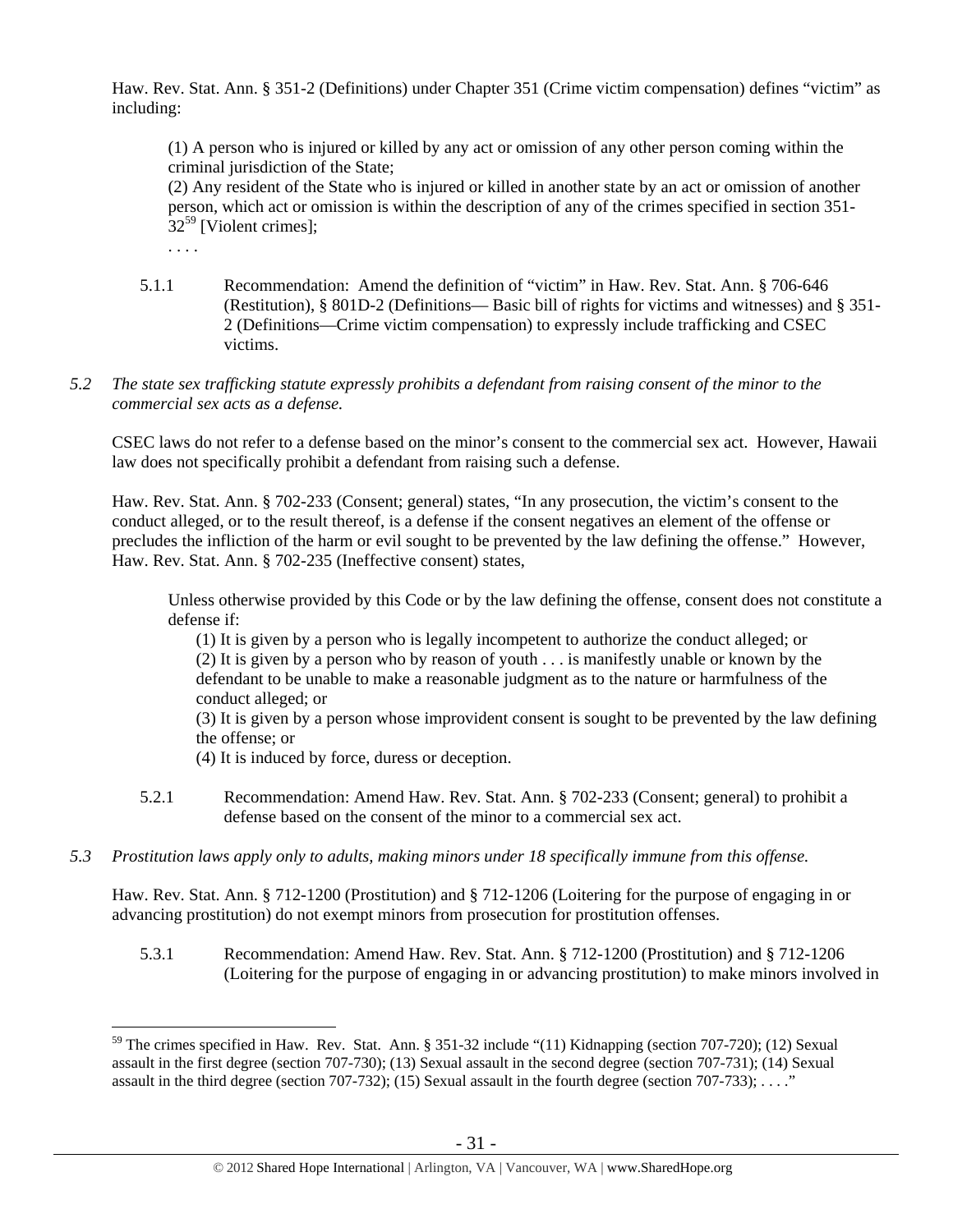prostitution immune from prosecution under these statutes and to expressly identify minors engaged in prostitution as victims of sex trafficking.

*5.4 Child victims of sex trafficking or commercial sexual exploitation are provided with a child protection response, including specialized shelter and services, and are not detained in juvenile detention facilities.* 

Under Haw. Rev. Stat. Ann. § 587A-5(1) of Hawaii's Child Protective Act the court has,

[E]xclusive original jurisdiction:

(1) In a child protective proceeding concerning any child who is or was found within the State at the time specified facts and circumstances occurred, are discovered, or are reported to the department. These facts and circumstances constitute the basis for the court's finding that the child's physical or psychological health or welfare is subject to imminent harm, has been harmed, or is subject to threatened harm by the acts or omissions of the child's family.

Haw. Rev. Stat. Ann. § 587A-11 (Investigation; department powers) directs the Department of Human Services (Department) to investigate any reports it receives alleging that "a child is subject to imminent harm, has been harmed, or is subject to threatened harm." Under Haw. Rev. Stat. Ann. § 587A-11, in investigating the allegations, the Department may:

(1) Enlist the cooperation and assistance of appropriate state and federal law enforcement authorities, who may conduct an investigation and, if an investigation is conducted, shall provide the department with all preliminary findings, including the results of a criminal history record check of an alleged perpetrator of harm or threatened harm to the child;

(2) Interview the child without the presence or prior approval of the child's family and temporarily assume protective custody of the child for the purpose of conducting the interview;

(3) Resolve the matter in an informal fashion that it deems appropriate under the circumstances;

(4) Close the matter if the department finds, after an assessment, that the child is residing with a caregiver who is willing and able to meet the child's needs and provide a safe and appropriate placement for the child;

(5) Immediately enter into a service plan:

(A) To safely maintain the child in the family home; or

(B) To place the child in voluntary foster care pursuant to a written agreement with the child's parent.

If the child is placed in voluntary foster care and the family does not successfully complete the service plan within three months after the date on which the department assumed physical custody of the child, the department shall file a petition. . . .

(6) Assume temporary foster custody of the child and file a petition with the court within three days, excluding Saturdays, Sundays, and holidays, after the date on which the department assumes temporary foster custody of the child, with placement preference being given to an approved relative; or (7) File a petition or ensure that a petition is filed by another appropriate authorized agency in court under this chapter.

Additionally, a child may be taken into custody pursuant to Haw. Rev. Stat. Ann. § 587A-8(a) (Protective custody by police officer without court order), which provides,

(a) A police officer shall assume protective custody of a child without a court order and without the consent of the child's family, if in the discretion of the police officer, the officer determines that:

(1) The child is subject to imminent harm while in the custody of the child's family;

(2) The child has no parent, as defined in this chapter, who is willing and able to provide a safe family home for the child;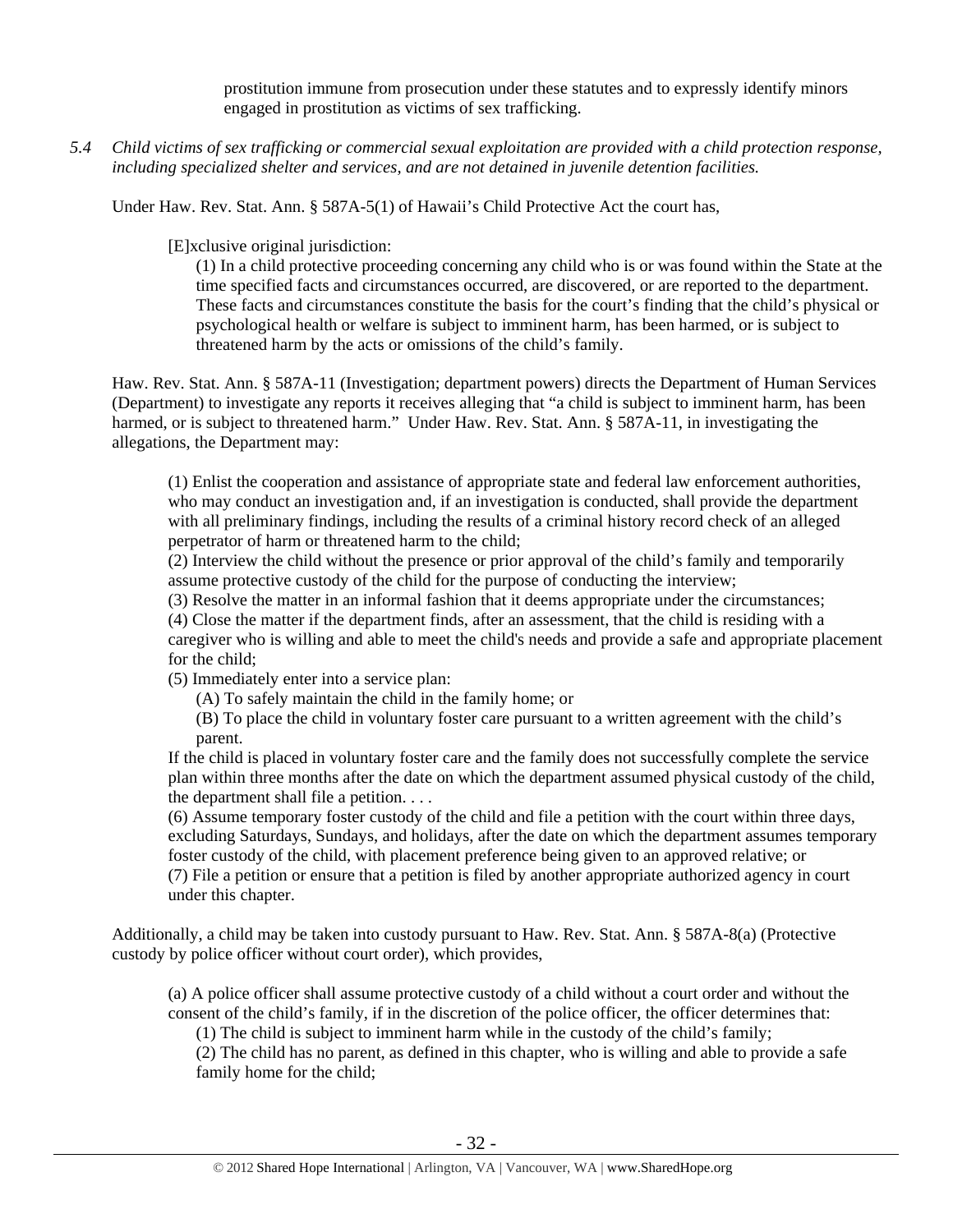(3) The child has no caregiver, as defined in this chapter, who is willing and able to provide a safe and appropriate placement for the child; or

(4) The child's parent has subjected the child to harm or threatened harm and the parent is likely to flee with the child.

After taking a child into protective custody, the law enforcement officer transfers protective custody to the Department of Human Services. Haw. Rev. Stat. Ann. § 587A-8(b). Once the Department of Human Services assumes custody of the child, within 3 days, the Department shall, among other things, "[a]ssume temporary foster custody of the child if, in the discretion of the department, the department determines that the child is subject to imminent harm while in the custody of the child's family." Haw. Rev. Stat. Ann. § 587-9(a)(1). Pursuant to Haw. Rev. Stat. Ann. § 587-9(a)(5) (Temporary foster custody without court order), the Department also must within three business days return the child to the parents, obtain a voluntary placement agreement for foster care from the parents, or file a petition with the court.

Pursuant to Haw. Rev. Stat. Ann. § 571-31(a) (Taking children into custody; release; notice), a law enforcement officer also may take a child into custody if the child falls within Haw. Rev. Stat. Ann. § 571-11(1) or (2) (Jurisdiction; children), which states,

Except as otherwise provided in this chapter, the court shall have exclusive original jurisdiction in proceedings:

(1) Concerning any person who is alleged to have committed an act prior to achieving eighteen years of age that would constitute a violation or attempted violation of any federal, state, or local law or municipal ordinance. Regardless of where the violation occurred, jurisdiction may be taken by the court of the circuit where the person resides, is living, or is found, or in which the offense is alleged to have occurred;

(2) Concerning any child living or found within the circuit:

(A) Who is neglected as to or deprived of educational services because of the failure of any person or agency to exercise that degree of care for which it is legally responsible; (B) Who is beyond the control of the child's parent or other custodian or whose behavior is injurious to the child's own or others' welfare;

(C) Who is neither attending school nor receiving educational services required by law whether through the child's own misbehavior or nonattendance or otherwise; or (D) Who is in violation of curfew.

Upon taking the child into custody, law enforcement shall immediately notify the child's parents, guardian, or legal custodian and under Haw. Rev. Stat. Ann. § 571-31(b) (Taking children into custody; release; notice),

The child shall be (1) released to the care of the child's parent or other responsible adult; (2) referred or delivered to the court or other designated agency with or without simultaneous release to parent or other responsible adult; or (3) taken directly to a detention facility, if the child's immediate welfare or the protection of the community requires it, or the child is subject to detention for violation of a court order of probation or protective supervision.

The child may receive informal adjustment under Haw. Rev. Stat. Ann. § 571-31.4(a) (Informal adjustment, law violators), which states,

(a) When a child reasonably believed to come within section 571-11(1) is referred to the court or other designated agency, informal adjustment may be provided to the child by an intake officer duly authorized by the family court only where the facts reasonably appear to establish prima facie jurisdiction and are admitted and where a consent is obtained from the child's parent, guardian, or legal custodian, and the child, if of sufficient age and understanding.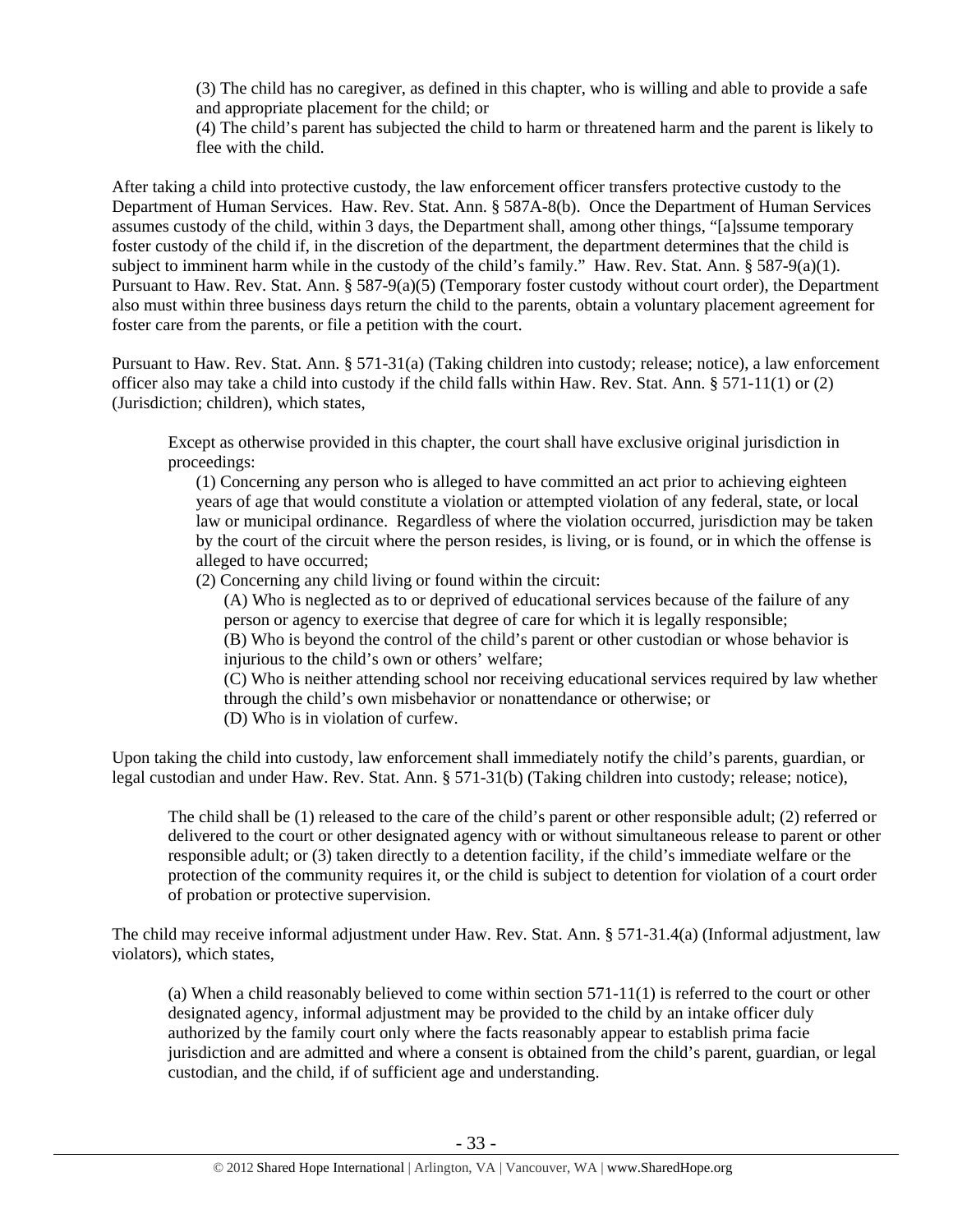These informal adjustments include community service, placement at a shelter; medical or physical examinations to detect aptitude, learning disabilities, or emotional dysfunction; and participation in communitybased, neighborhood courts, or youth-initiated programs. Haw. Rev. Stat. Ann. § 571-31.4(b). Also, pursuant to Haw. Rev. Stat. Ann. § 571-31.5 (Informal adjustment, status offenders), a child determined to be a status offender pursuant to § 571-11(2) may receive informal adjustment from an intake officer of the family court if the family consents and the child understands. Informal adjustment may include placement in a nonsecure shelter in addition to the programs provided in Haw. Rev. Stat. Ann. § 571-31.4(b).

If a child believed to fall within Haw. Rev. Stat. Ann. § 571-11(1) or (2) (Jurisdiction; children), is determined unsuitable for diversion and is not released in informal adjustment, then the child is taken "to the place of detention or shelter designated by the court." Haw. Rev. Stat. Ann. § 571-32(a). Additionally, "If the court determines that the child requires care away from the child's own home but does not require secure physical restriction, the child shall be given temporary care in any available nonsecure child caring institution, foster family home, or other shelter facility." Haw. Rev. Stat. Ann. § 571-32(a). If a child is brought to a detention or shelter facility, under Haw. Rev. Stat. Ann. § 571-32(b) (Detention; shelter; release; notice),

Prior to acceptance of the child for detention or shelter care, a prompt inquiry must be made by a duly authorized staff member of the detention or shelter facility or officer of the court. Where it is deemed in the best interests of the child, the judge, officer, staff member, or the director of detention services may then order the child to be released, if possible, to the care of the child's parent, guardian, legal custodian, or other responsible adult, or the judge may order the child held in the facility subject to further order or placed in some other appropriate facility.

In determining whether the "immediate welfare<sup>60</sup> or the protection of the community"<sup>61</sup> requires the child's detention pursuant to Haw. Rev. Stat. Ann. § 571-31.1(c) (Standard for detention), the court will consider,

(1) The severity of the violation or violations which the child is reasonably believed to have committed; (2) The frequency with which the child is reasonably believed to have committed such or other violations;

(3) The child's age, character, physical, and mental health;

(4) The interpersonal relationships between the child, the family, and the community; and

(5) Any previous history of referrals to the court.

 $\overline{a}$ 

(2) A minor who is alleged to have committed an offense which caused damage to, or theft of, property; and

(A) The minor's record reveals a pattern of behavior which has caused damage to, or loss of, property; and

(B) Previous control measures have failed.

 $60$  Haw. Rev. Stat. Ann. § 571-31.1(b) defines "immediate welfare" as including the following situations:

<sup>(1)</sup> The minor is in physical, emotional, or psychological danger, or may be prior to the court's disposition; (2) No parent or other responsible adult known to the decision-maker is willing and able to provide the type and degree of supervision necessary to protect the minor from that danger;

<sup>(3)</sup> No other secure facility is appropriate and available.<br><sup>61</sup> Haw. Rev. Stat. Ann. § 571-31.1(a) defines "protection of the community" as,

<sup>[</sup>A] threat to, and a necessity to protect, the person or property of others from:

<sup>(1)</sup> A minor who is alleged to have committed an offense which caused physical harm, or a threat of physical harm, to another person; or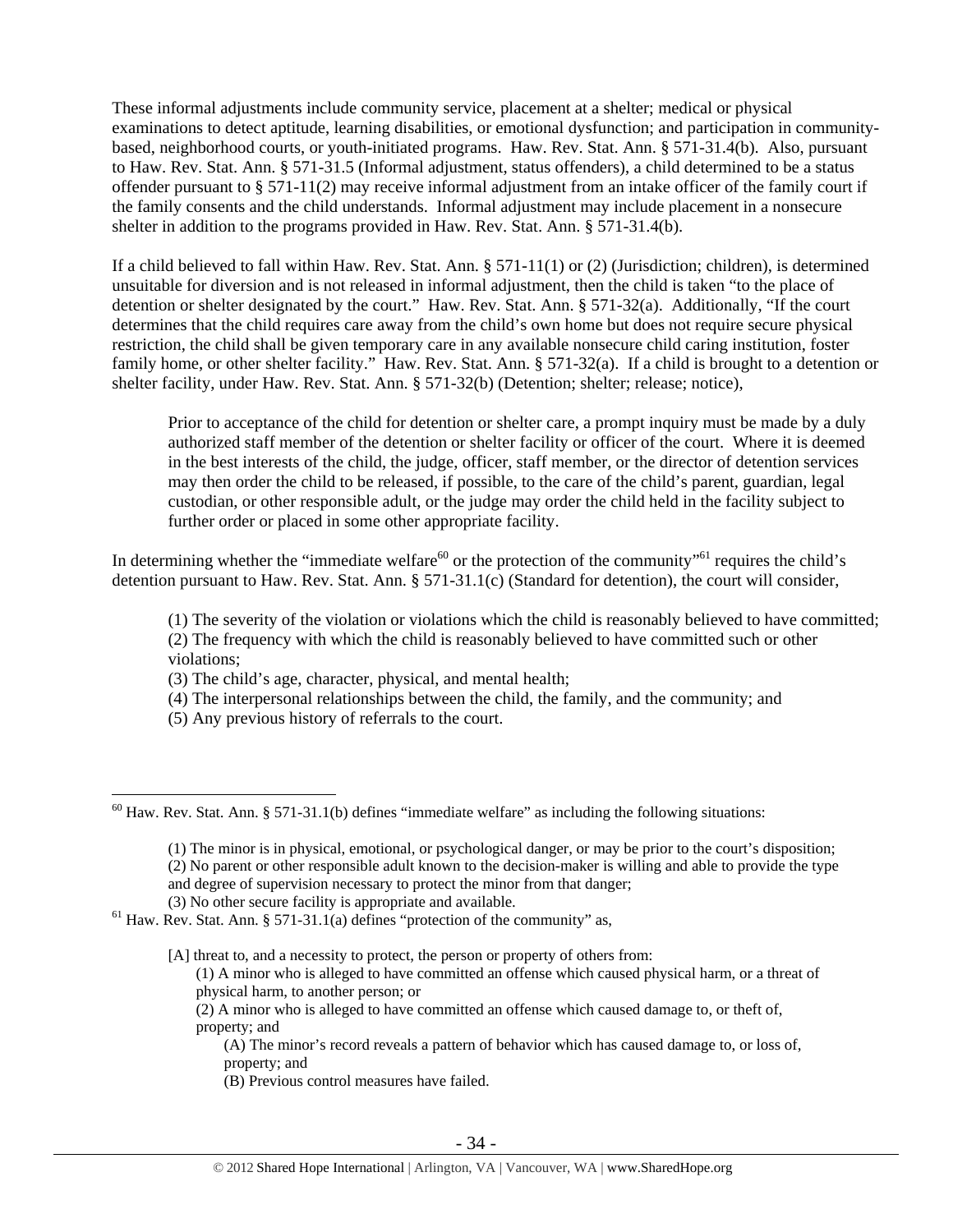Haw. Rev. Stat. Ann. § 571-32(d) provides that a child may not be held in detention or shelter care for more than 24 hours, "unless a petition or motion for revocation of probation, or motion for revocation of protective supervision has been filed, or unless the judge orders otherwise after a court hearing." Haw. Rev. Stat. Ann. § 571-32(d) further specifies that

[i]f there is probable cause to believe that the child comes within section 571-11(1) [by violating the law], the child may be securely detained in a certified police station cellblock or community correctional center. The detention shall be limited to six hours. In areas which are outside a standard metropolitan statistical area, the detention may be up to twenty-four hours, excluding weekends and holidays, if no detention facility for juveniles is reasonably available. Any detention in a police station cellblock or community correctional center shall provide for the sight and sound separation of the child from adult offenders.

Pursuant to Haw. Rev. Stat. Ann. § 571-32(e), (f), after a court hearing,

(e) No child may be held after the filing of a petition or motion, as specified in subsection (d) unless an order for continued detention or shelter has been made by a judge after a court hearing. If there is probable cause to believe that the child comes within section 571-11(1) [Jurisdiction; children], the child may be securely detained, following a court hearing, in a detention facility for juveniles or may be held in a shelter. If there is probable cause to believe that the child comes within section . . . 571-11(2) [Jurisdiction; children], the child may be held, following a court hearing, in a shelter but may not be securely detained in a detention facility for juveniles for longer than twenty-four hours, excluding weekends and holidays, unless the child is subject to the provisions of chapter 582, Interstate Compact on Juveniles, or chapter, Interstate Compact for Juveniles, or is allegedly in or has already been adjudicated for a violation of a valid court order, as provided under the federal Juvenile Justice and Delinquency Prevention Act of 1974, as amended.

(f) No child shall be released from detention except in accordance with this chapter.

Additionally, in determining whether a secure or nonsecure placement is appropriate, the court will "consider the minor's background, degree of involvement in illegal and anti-social activities, current behavior patterns, and any other relevant criteria to determine placement." Haw. Rev. Stat. Ann. § 571-33 (Detention and shelter facilities).

Where the court determines that a child falls within Haw. Rev. Stat. Ann. § 571-11(1) or (2), Haw. Rev. Stat. Ann. § 571-48 (Decree, if informal adjustment or diversion to a private or community agency or program has not been effected) provides that after a child is adjudicated under Haw. Rev. Stat. Ann. § 571-11(1) for violating a law, the court may fine the child, release the child on probation in his own home or another suitable facility subject to conditions imposed by the court, or transfer the child's custody to a correctional facility, agency, institution, or a private home. Haw. Rev. Stat. Ann. § 571-48(1). If the child is adjudicated under Haw. Rev. Stat. Ann. § 571-11(2) for being a status offender, then the court may order protective supervision for the child in his own home or at a suitable agency, or the court may transfer the child's custody to an agency or institution. Haw. Rev. Stat. Ann. § 571-48(2). The court may order "whatever care of treatment is authorized by law." Haw. Rev. Stat. Ann. § 571-48(5). When considering whether to transfer custody, "the court shall give primary consideration to the welfare of the child." Haw. Rev. Stat. Ann. § 571-48(6). Except as authorized in chapter 352 (Hawaii Youth Correctional Facilities), an institution that receives custody of the child may not transfer the child to an adult facility. Haw. Rev. Stat. Ann. § 571-48(4).

5.4.1 Recommendation: Establish a mandatory response law directing any minor who is a victim of sex trafficking away from the criminal justice system and into a child protective services system.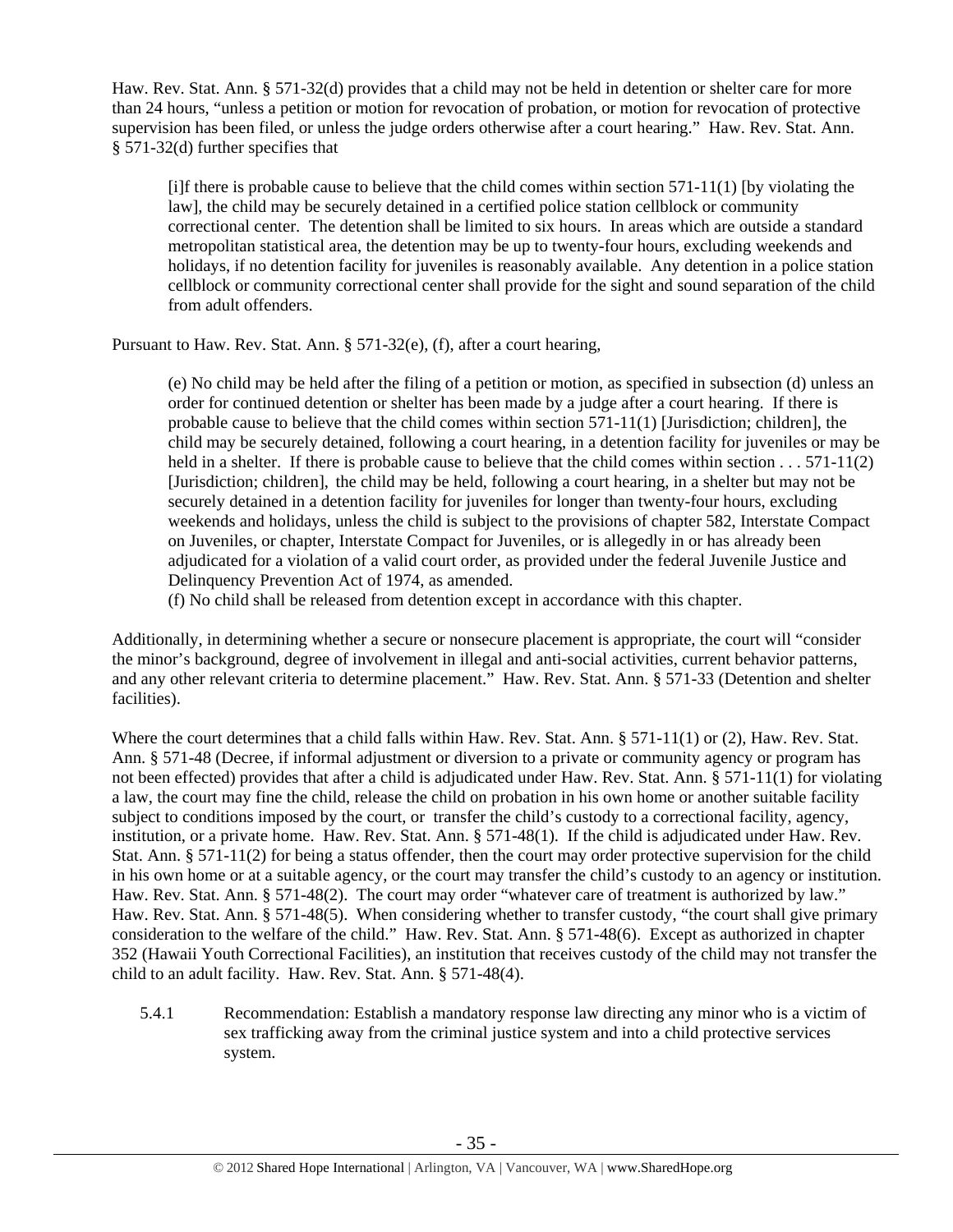## *5.5 Commercial sexual exploitation or sex trafficking is identified as a type of abuse and neglect within child protection statutes.*

Under Chapter 588 (Children's Justice Program), Haw. Rev. Stat. Ann. § 588-2 (Definitions of child abuse) defines, "child sexual abuse" as including "any of the offenses described under chapter 707, part V [Sexual offenses], when committed against a person under the age of eighteen years or as set forth in paragraph (2) of the definition of 'harm' in section 587A-4."62

Under Chapter 350 (Child Abuse), Haw. Rev. Stat. Ann. § 350-1 (Definitions) defines "child abuse or neglect" as the following:

[A]cts or omissions of any person who, or legal entity which, is in any manner or degree related to the child, is residing with the child, or is otherwise responsible for the child's care, that have resulted in the physical or psychological health or welfare of the child, who is under the age of eighteen, to be harmed, or to be subject to any reasonably foreseeable, substantial risk of being harmed. The acts or omissions are indicated for the purposes of reports by circumstances that include but are not limited to:

. . . (2) When the child has been the victim of sexual contact or conduct, including, but not limited to, sexual assault as defined in the penal code, molestation, sexual fondling, incest, or prostitution; obscene or pornographic photographing, filming, or depiction; or other similar forms of sexual exploitation;

. . . .

Haw. Rev. Stat. Ann. § 346-1 (Definitions) defines for Chapter 346 (Department of Human Services) "abused or neglected" as "subjected to 'harm', 'imminent harm', or 'threatened harm' as defined in section 587-2 [now 587A-4]."

However, the definitions section under Hawaii's Child Protective Act, codified at Haw. Rev. Stat. Ann. § 587A-4, does not expressly define abuse or neglect.

- 5.5.1 Recommendation: Amend Haw. Rev. Stat. Ann. § 587A-4 (Definitions) to refer to the definition of "child abuse or neglect" found under Haw. Rev. Stat. Ann. § 350-1 (Child abuse).
- *5.6 The definition of "caregiver" (or similar term) in the child welfare statutes is broad enough to include a trafficker who has custody or control of a child in order to bring a trafficked child into the protection of child protective services.*

Under Chapter 587A (Child Protective Act), Haw. Rev. Stat. Ann. §587A-4 (Definitions) defines a "caregiver" as "an adult who is not a child's parent or legal and physical custodian, and with whom the child has been residing for at least six months with the verbal or written consent of the child's legal and physical custodian. The status of 'caregiver' as used in this chapter does not pertain to court-ordered or voluntary foster placement." Unless the consent requirement is interpreted broadly, or a trafficker has obtained consent from the child's legal or physical custodian, this definition may not be broad enough to cover all situations in which the trafficker is in control of a child.

 $\overline{a}$  $62$  Haw. Rev. Stat. Ann. § 587A-4 defines "harm" in the second paragraph as "damage or injury to a child's physical or psychological health or welfare, where: . . . (2) The child has been the victim of sexual contact or conduct, including sexual assault; sodomy; molestation; sexual fondling; incest; prostitution; obscene or pornographic photographing, filming, or depiction; or other similar forms of sexual exploitation."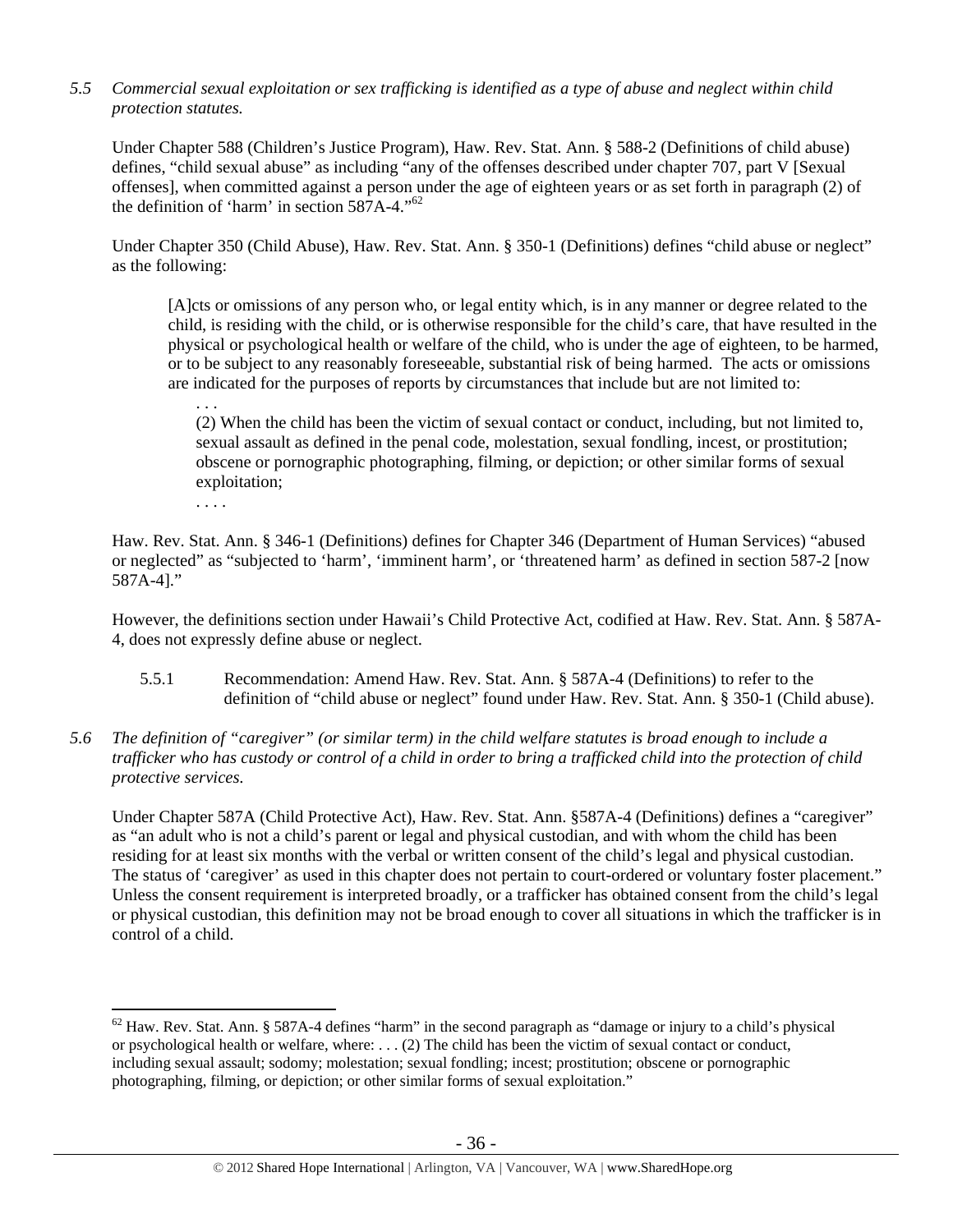- 5.6.1 Recommendation: Amend Haw. Rev. Stat. Ann. §587A-4 (Definitions) to broaden the definition of "caregiver" to include a person who has control over a minor without parental consent.
- *5.7 Crime victims' compensation is specifically available to a child victim of sex trafficking or commercial sexual exploitation of children (CSEC) without regard to ineligibility factors.*

Hawaii's Crime Victim Compensation Act (Haw. Rev. Stat. Ann. § 351-1 *et. seq.*) was enacted to provide compensation for victims of specified crimes. Haw. Rev. Stat. Ann. § 351-2 (Definitions) under Chapter 351 (Crime Victim Compensation) defines "victim" as including the following:

(1) A person who is injured or killed by any act or omission of any other person coming within the criminal jurisdiction of the State;

(2) Any resident of the State who is injured or killed in another state by an act or omission of another person, which act or omission is within the description of any of the crimes specified in section 351-  $32^{63}$  [Violent crimes];

. . . .

Certain crimes specified in Haw. Rev. Stat. Ann. § 351-32 could apply to prostituted children, including Haw. Rev. Stat. Ann. § 707-730 (Sexual assault in the first degree), § 707-732 (Sexual assault in the third degree), and § 707-720 (Kidnapping).

However, Haw. Rev. Stat. Ann. § 351-31(c) (Eligibility for compensation) presents ineligibility criteria that threaten victims of domestic minor sex trafficking. Haw. Rev. Stat. Ann. § 351-31(c) states,

In determining whether to make an order under this section, the commission may consider any circumstances it determines to be relevant, and the commission shall consider the behavior of the victim, and whether, because of provocation or otherwise, the victim bears any share of responsibility for the crime that caused the victim's injury or death and the commission shall reduce the amount of compensation in proportion to the amount of responsibility for the crime which caused the victim's injury or death; provided that if the proportion is greater than the responsibility of the person who committed the act or omission or, in the case of more than one person, the aggregate responsibility of such persons because of whom compensation is sought, the commission shall not award any compensation to the victim.

- 5.7.1 Recommendation: Amend Haw. Rev. Stat. Ann. § 351-31(c) (Eligibility for compensation) to make an exception for victims of commercial sexual exploitation of children to ensure these victims will not be found to bear responsibility for the crimes committed as a result of their trafficking.
- *5.8 Victim-friendly procedures and protections are provided in the trial process for minors under 18.*

Several victim-friendly criminal justice procedures and protections are statutorily provided for minor victimwitnesses. Haw. Rev. Stat. Ann. § 621-28 (Accompaniment of children at judicial proceedings) states,

A child less than fourteen years of age, involved in a judicial proceeding, including a grand jury proceeding, shall have the right to be accompanied by a parent, a victim/witness counselor, or other adult designated by the court. The accompanying person may be placed side by side with the child at the discretion of the presiding judge or court officer; provided that this position does not interfere with

<sup>63</sup> *See supra* note 59.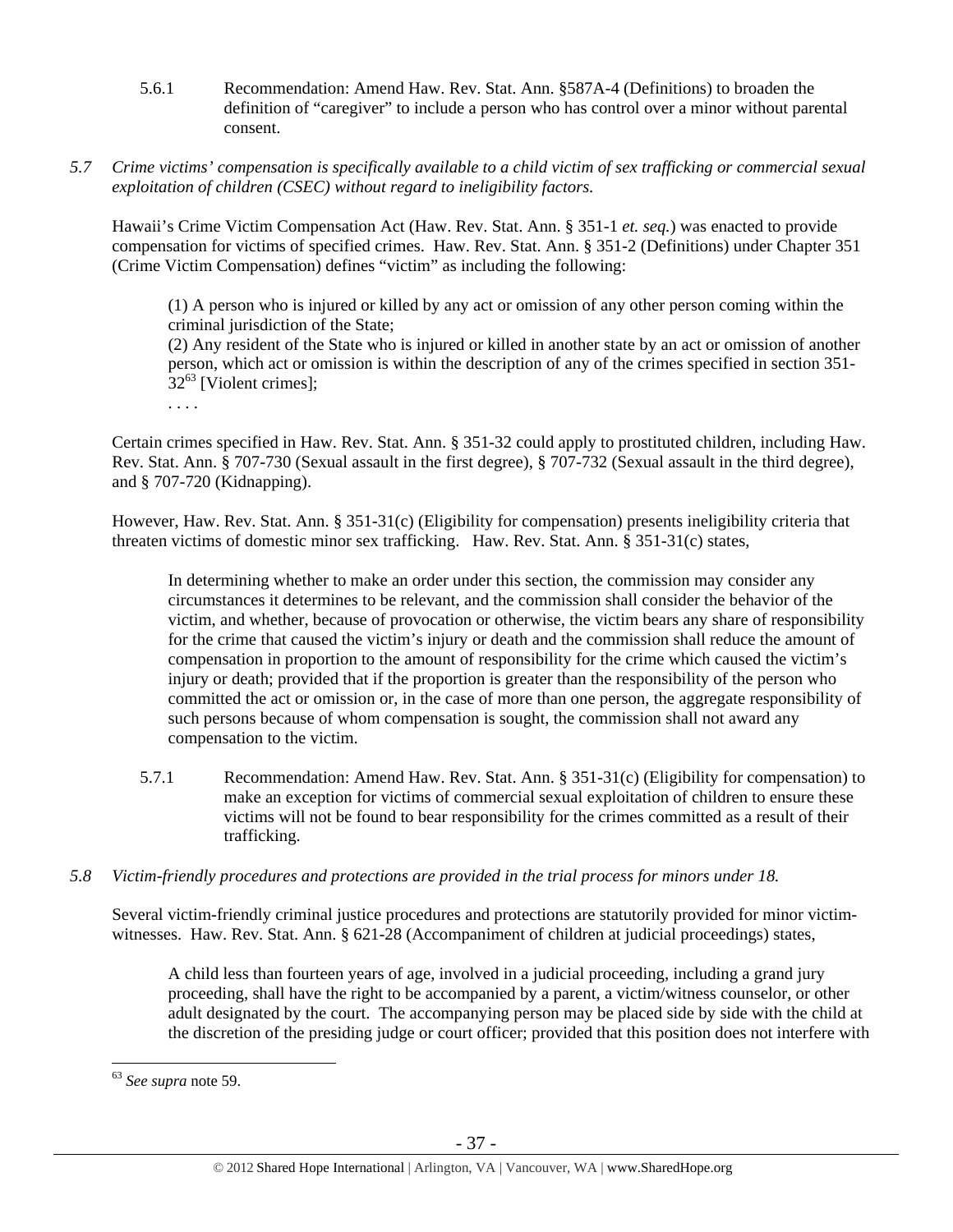the proceedings of the court. The accompanying person shall not communicate in any manner with the child unless directed by the presiding judge or court officer.

In addition, the Hawaii Rules of Evidence (Haw. R. Evid.) include several provisions that afford children extra protections. Haw. R. Evid. 616 (Televised testimony of a child) provides,

In any prosecution of an abuse offense or sexual offense alleged to have been committed against a child less than eighteen years of age at the time of the testimony, the court may order that the testimony of the child be taken in a room other than the courtroom and be televised by two-way closed circuit video equipment to be viewed by the court, the accused, and the trier of fact, if the court finds that requiring the child to testify in the physical presence of the accused would likely result in serious emotional distress to the child and substantial impairment of the child's ability to communicate. During the entire course of such a procedure, the attorneys for the defendant and for the State shall have the right to be present with the child, and full direct and cross-examination shall be available as a matter of right.

Under enacted House Bill 2226, a new provision added to Chapter 353 (Corrections),  $64$  the automated victim information and notification system is programmed to immediately to inform registered victims, families, or concerned community members about the status of an offender within the system.

The use of reputation or opinion evidence of the past sexual behavior of a victim of a sexual offense is limited. Under Haw. R. Evid. 412 (Sexual offense and sexual harassment cases; relevance of victim's past behavior), in criminal cases where the defendant is accused of a sexual offense, "reputation or opinion evidence of the past sexual behavior of an alleged victim of the sexual offense is not admissible to prove the character of the victim to show action in conformity therewith." Haw. R. Evid. 412(a). Furthermore, under Haw. R. Evid. 412(b),

Notwithstanding any other provision of law, in a criminal case in which a person is accused of a sexual offense, evidence of an alleged victim's past sexual behavior other than reputation or opinion evidence is not admissible to prove the character of the victim to show action in conformity therewith, unless the evidence is:

(1) Admitted in accordance with subsection (c)(1) and (2) and is constitutionally required to be admitted; or

- (2) Admitted in accordance with subsection (c) and is evidence of:
	- (A) Past sexual behavior with persons other than the accused, offered by the accused upon the issue of whether the accused was or was not, with respect to the alleged victim, the source of semen or injury; or

(B) Past sexual behavior with the accused and is offered by the accused upon the issue of whether the alleged victim consented to the sexual behavior with respect to which sexual assault is alleged.

Somewhat more limited protections exist in civil cases under Haw. R. Evid. 412(d), which provides, "In any civil action alleging conduct which constitutes a sexual offense or sexual harassment, opinion evidence, reputation evidence, and evidence of specific instances of plaintiff's sexual conduct, or any of such evidence, is not admissible by the defendant to prove consent by the plaintiff or the absence of injury to the plaintiff, unless the injury alleged by the plaintiff is in the nature of loss of consortium." Haw. R. Evid. 412(d)'s prohibition is not "applicable to evidence of the plaintiff's sexual conduct with the alleged perpetrator," and if the victim introduces evidence, including testimonial evidence, relating to the victim's own sexual conduct, "the defendant may cross-examine the witness who gives the testimony and offer relevant evidence limited specifically to the rebuttal of the evidence introduced by the plaintiff or given by the plaintiff." Haw. R. Evid. 412(e), (f).

 $64$  Here and elsewhere in this report that Haw. Rev. Stat. Ann. § 353 is quoted or cited, it has been updated to reflect the amendments added by the passage of House Bill 2226. 2012 Leg., 26th Sess. (Effective July 1, 2012).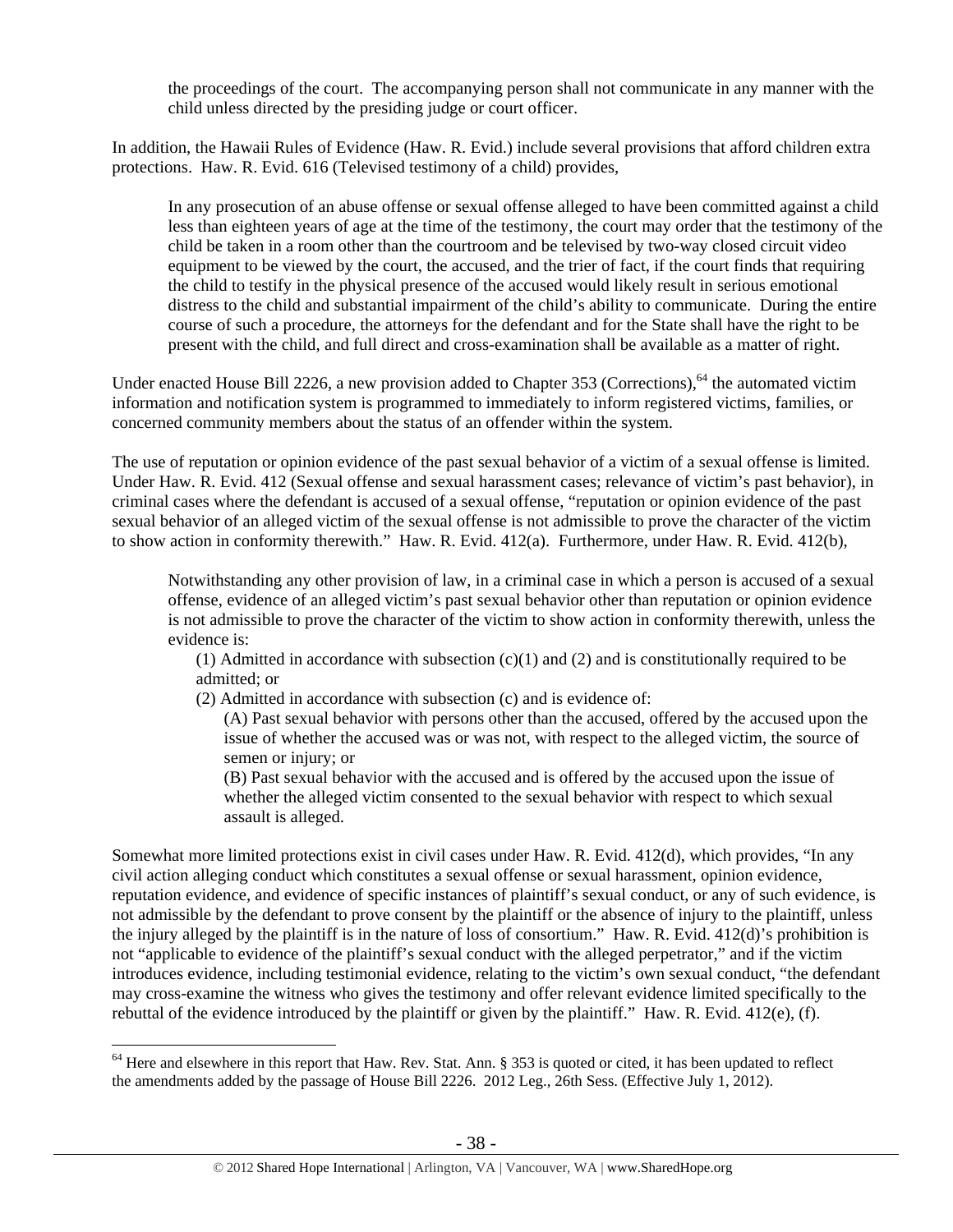Notably, these protections in civil cases do not extend to situations in which the defendant seeks to introduce evidence of the victim plaintiff's past sexual conduct to impeach the credibility of the victim-plaintiff. Haw. R. Evid. 412(g).

- 5.8.1 Recommendation: Amend Haw. R. Evid. 412 (Sexual offense and sexual harassment cases; relevance of victim's past behavior) to expressly include within its protections testifying victims of domestic minor sex trafficking and commercial sexual exploitation crimes.
- *5.9 Expungement or sealing of juvenile delinquency records resulting from arrests or adjudications for prostitution-related offenses committed as a result of, or in the course of, the commercial sexual exploitation of a minor is available within a reasonable time after turning 18.*

Pursuant to Haw. Rev. Stat. Ann. § 571-88 (Orders expunging juvenile arrest records),

(a) The court may issue an order expunging $65$  a juvenile arrest record of a person upon written application by the person or, if the person is a minor, the minor's parent or guardian; provided the arrest was made pursuant to section 571-11(1)<sup>66</sup> or (2)<sup>67</sup> and the arrest record<sup>68</sup> meets the following criteria:

(1) The matter was not referred to the prosecuting attorney or the family court and:

(A) The person was not counseled and released by the police; or

(B) The person was counseled and released by the police and the person has become an adult; or

- (2) The matter was referred to the prosecuting attorney or family court and:
	- (A) The person was not adjudicated responsible by the court; or
	- (B) The matter was dismissed with prejudice.

(b) Before issuing an order to expunge an arrest record of a matter that was never referred to the court, the court shall consult with the prosecuting attorney in the appropriate circuit.

- 5.9.1 Recommendation: Enact a law that allows for the expungement of arrest records incurred by domestic minor sex trafficking victims as a result of their being trafficked.
- *5.10 Victim restitution and civil remedies for victims of domestic minor sex trafficking or commercial sexual exploitation of children (CSEC) are authorized by law.*

Civil remedies are available under Chapter 663J (Liability for coercion into prostitution). Haw. Rev. Stat. Ann. § 663J-3 (Cause of action for coercion into prostitution) states,

An individual has a cause of action against a person who:

- (1) Coerced<sup>69</sup> the individual into prostitution;
- (2) Coerced the individual to remain in prostitution;

 $\overline{a}$ 

. . . .

 [T]o use or threaten to use any form of domination, restraint, or control for the purpose of causing an individual to engage in or remain in prostitution or to relinquish earnings derived from prostitution.

 $65$  Haw. Rev. Stat. Ann. § 571-88(e) defines "expunge" as "a process defined by agency policy in which records are segregated and kept confidential, or destroyed."<br><sup>66</sup> See supra Section 5.4.

<sup>&</sup>lt;sup>67</sup> See supra Section 5.4.<br><sup>68</sup> Haw. Rev. Stat. Ann. § 571-88(e) defines "arrest record" as "any record maintained by a county police department or the department of the attorney general under chapters 846 and 846D, relating to the arrest of the minor for a specific offense, including fingerprints taken during the arrest and maintained under section 846-2.5(b)."<br><sup>69</sup> Haw Bay State Arr S 6661.2.5(c)." Haw. Rev. Stat. Ann. § 663J-2 (Definitions) defines "[c]oerce" as,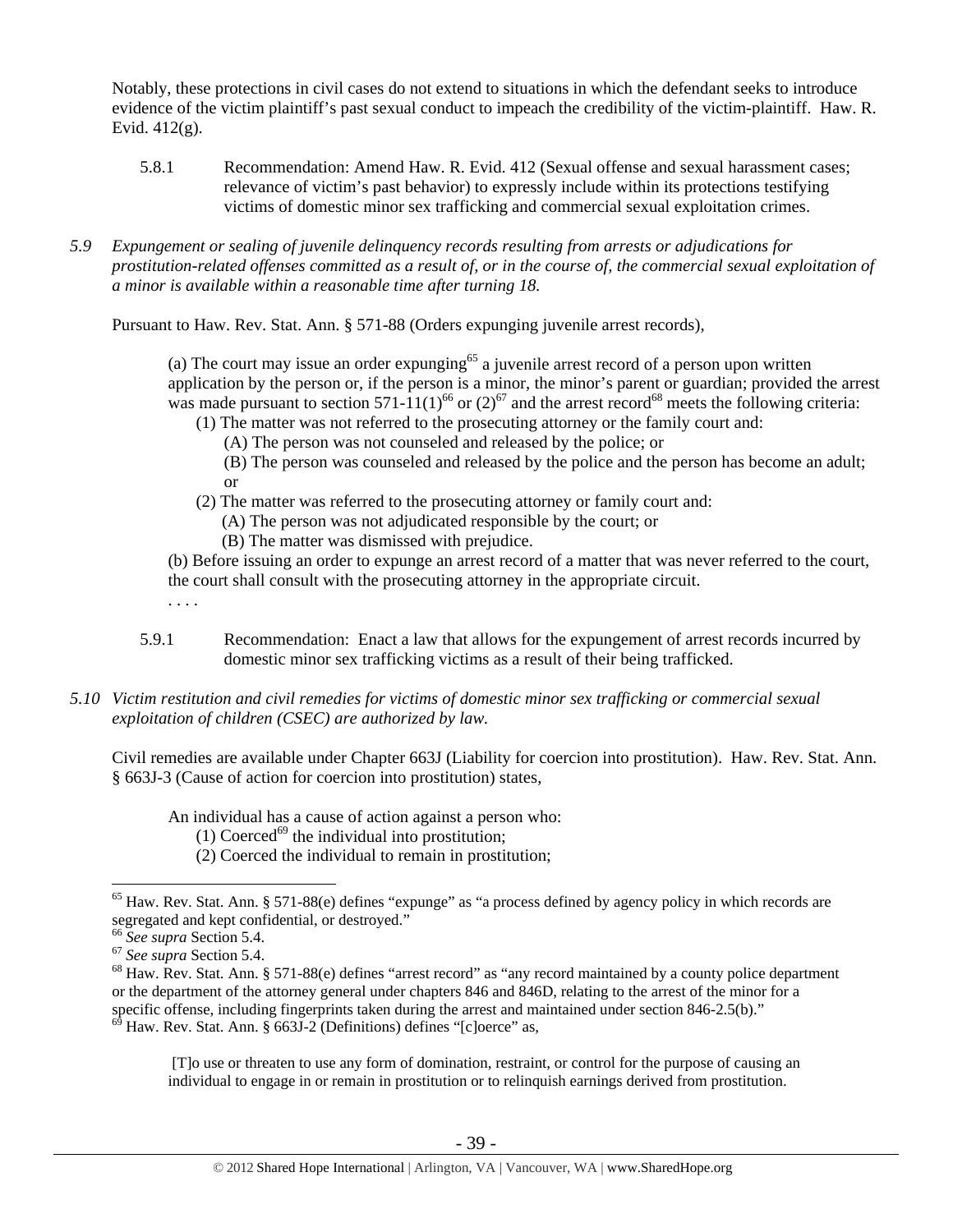(3) Used coercion to collect or receive any of the individual's earnings derived from prostitution; or (4) Hired, or attempted to hire the individual to engage in prostitution, when a reasonable person would believe that the individual was coerced into prostitution by another person. Paragraph (3) shall not apply to minor children who are dependent on the individual and who may have benefited from or been supported by the individual's earnings derived from prostitution.

Damages are assessed pursuant to Haw. Rev. Stat. Ann. § 663J-5 (Damages), which states,

A person entitled to bring an action under section 663J-3 may recover all of the following damages:

- (1) Economic damages proximately caused by coercion into prostitution;
- (2) Noneconomic damages proximately caused by coercion into prostitution;
- (3) Exemplary damages;
- (4) Reasonable attorney's fees; and
- (5) Costs of suit, including reasonable expenses for expert testimony.

A civil remedy is also available under a newly enacted section of Chapter 657 (Civil action arising from sexual offenses; application; certificate of merit),<sup>70</sup> which states in subsection (a), "A civil cause of action for the sexual abuse of a minor shall be based upon sexual acts that constituted or would have constituted a criminal offense under part V or VI of chapter  $707.^{971}$  Subsection (b) further provides,

A claim may also be brought under this subsection against a legal entity, except the State or its political subdivisions, if:

(1) The person who committed the act of sexual abuse against the victim was employed by an institution, agency, firm, business, corporation, or other public or private legal entity that owed a duty of care to the victim; or

(2) The person who committed the act of sexual abuse and the victim were engaged in an activity over which the legal entity had a degree of responsibility or control.

Damages against the legal entity shall be awarded under this subsection only if there is a finding of gross negligence on the part of the legal entity.

Pursuant to subsection (c),

A defendant against whom a civil action is commenced may recover attorney's fees if the court determines that a false accusation was made with no basis in fact and with malicious intent. A verdict in favor of the defendant shall not be the sole basis for a determination that an accusation had no basis in fact and was made with malicious intent. The court shall make an independent finding of an improper motive prior to awarding attorney's fees under this section.

Additionally, subsection (d) provides,

In any civil action filed pursuant to subsection (a) or (b), a certificate of merit shall be filed by the attorney for the plaintiff, and shall be sealed and remain confidential. The certificate of merit shall include a notarized statement by a:

 Coercion exists if the totality of the circumstances establish the existence of domination, restraint, or control that would have the reasonably foreseeable effect of causing an individual to engage in or remain in prostitution or to relinquish earnings derived from prostitution.<br><sup>70</sup> Here and elsewhere in this report that Haw. Rev. Stat. Ann. § 657 is quoted or cited, it has been updated to reflect

minor under the age of fourteen years), § 707-750 (Promoting child abuse in the first degree), § 707-756 (Electronic enticement of a child in the first degree) and § 707-757 (Electronic enticement of a child in the second degree).

the amendments added by the passage of Senate Bill 2588. 2012 Leg., 26th Sess. (effective Apr. 25, 2012).<br><sup>71</sup> Offenses in part V or VI of chapter 707 include: Haw. Rev. Stat. Ann. § 707-733.6 (Continuous sexual assault of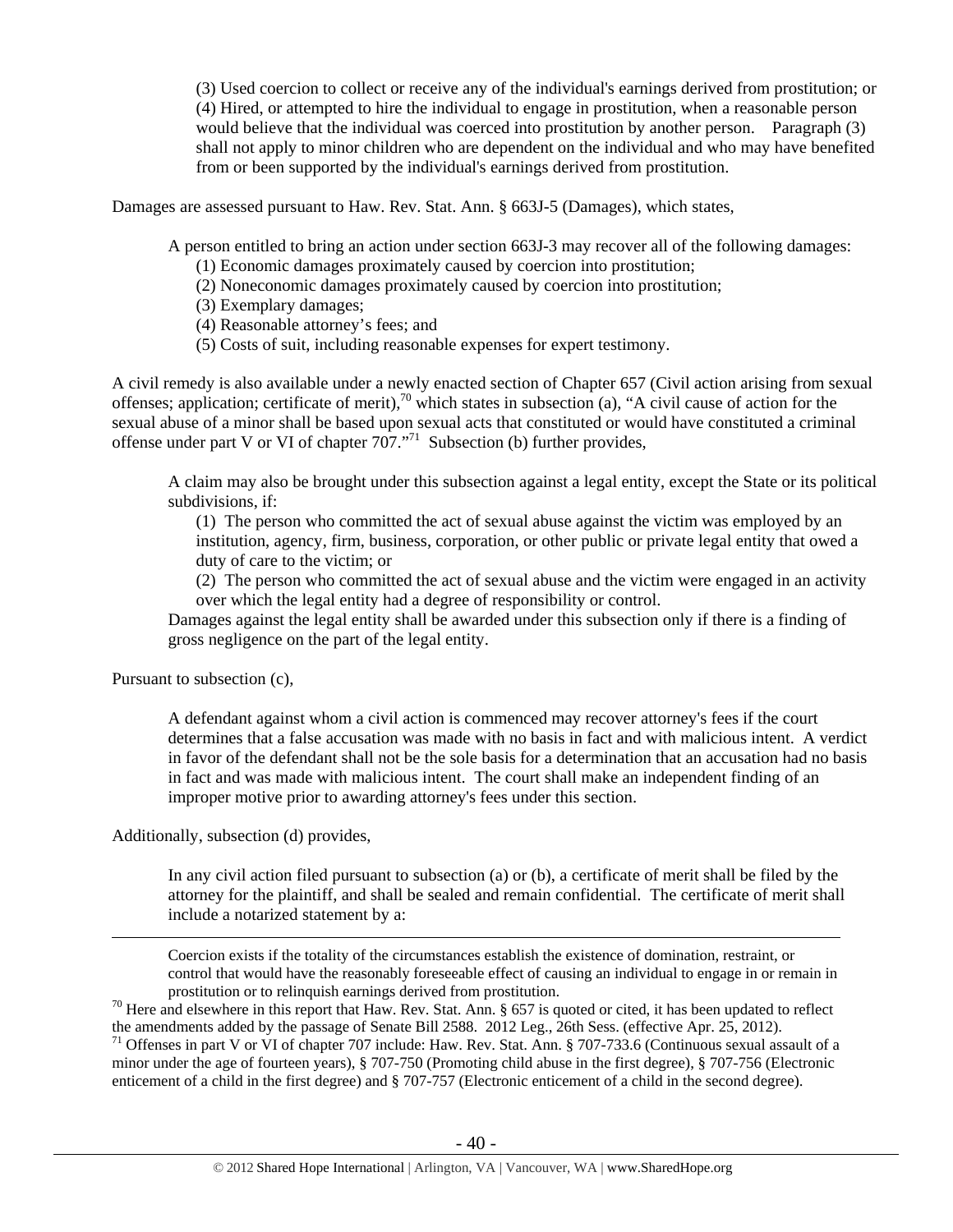- (1) Psychologist licensed pursuant to chapter 465;
- (2) Marriage and family therapist licensed pursuant to chapter 451J;
- (3) Mental health counselor licensed pursuant to chapter 453D; or
- (4) Clinical social worker licensed pursuant to chapter 467E;

who is knowledgeable in the relevant facts and issues involved in the action, who is not a party to the action.

The notarized statement included in the certificate of merit shall set forth in reasonable detail the facts and opinions relied upon to conclude that there is a reasonable basis to believe that the plaintiff was subject to one or more acts that would result in an injury or condition specified in (a).

Pursuant to Haw. Rev. Stat. Ann. § 706-646 (Victim restitution),

(2) The court shall order the defendant to make restitution for reasonable and verified losses suffered by the victim or victims as a result of the defendant's offense when requested by the victim. The court shall order restitution to be paid to the crime victim compensation commission in the event that the victim has been given an award for compensation under chapter 351. If the court orders payment of a fine in addition to restitution or a compensation fee, or both, the payment of restitution and compensation fee shall have priority over the payment of the fine, and payment of restitution shall have priority over payment of a compensation fee.

(3) In ordering restitution, the court shall not consider the defendant's financial ability to make restitution in determining the amount of restitution to order. The court, however, shall consider the defendant's financial ability to make restitution for the purpose of establishing the time and manner of payment. The court shall specify the time and manner in which restitution is to be paid. Restitution shall be a dollar amount that is sufficient to reimburse any victim fully for losses, including but not limited to:

(b) Medical expenses; and

. . .

(c) Funeral and burial expenses incurred as a result of the crime.

(4) The restitution ordered shall not affect the right of a victim to recover under section 351-33 [Award for compensation] or in any manner provided by law; provided that any amount of restitution actually recovered by the victim under this section shall be deducted from any award under section 351-33.

Furthermore a person injured as a result of a travel agency or charter tour operator engaging in "promoting travel for prostitution" has a claim under Haw. Rev. Stat. Ann. § 468L-10 (Consumer right of action), which states the following:

Any person who suffers damage as a result of a violation of this chapter shall be entitled to injunctive relief restraining further violations, and may sue to recover damages in any circuit court of the State, and, if successful, shall recover three times the actual damages or \$1,000, whichever is greater. In any action brought under this chapter, the prevailing party shall be entitled to the recovery of costs of suit, including reasonable attorney's fees.

Additionally, under Haw. Rev. Stat. Ann. § 468L-8 (Restitution), "Any person who engages in an act or practice that violates any provision of this chapter or rules adopted pursuant hereto may be ordered by a court of proper jurisdiction to make restitution to all persons injured by the act or practice."

In addition, if the activities of a trafficker or facilitator of domestic minor sex trafficking are prohibited under Haw. Rev. Stat. Ann. Chapter 842 (Organized crime), the victim can sue the trafficker or facilitator to recover damages the victim has sustained under Haw. Rev. Stat. Ann. § 842-8(c) (Civil remedies), which reads in part, "[a]ny person injured in the person's business or property by reason of a violation of this chapter [Organized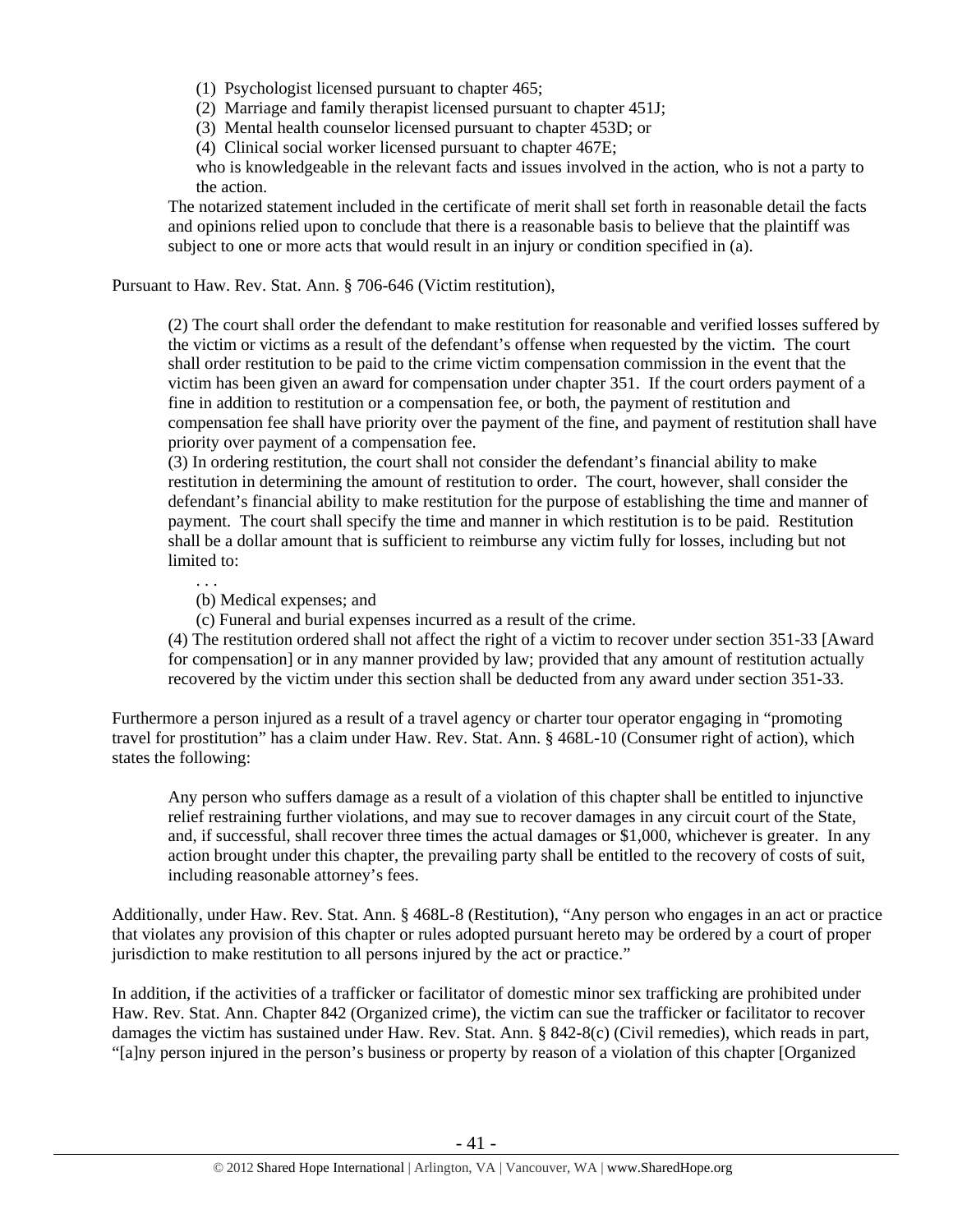crime] may sue therefor in any appropriate court and shall recover the damages the person sustains and the cost of the suit, including a reasonable attorney's fee."

*5.11 Statutes of limitations for civil and criminal actions for child sex trafficking or commercial sexual exploitation of children (CSEC) offenses are eliminated or lengthened sufficiently to allow prosecutors and victims a realistic opportunity to pursue criminal action and legal remedies.* 

With regard to criminal prosecutions, Haw. Rev. Stat. Ann. § 701-108 (Time limitations) states,

(2) Except as otherwise provided in this section, prosecutions for other offenses are subject to the following periods of limitation:

(b) A prosecution for a class A felony must be commenced within six years after it is committed; (c) A prosecution for any felony under part IX of chapter 708 [Computer crime] must be commenced within five years after it is committed;

(d) A prosecution for any other felony must be commenced within three years after it is committed; (e) A prosecution for a misdemeanor or parking violation must be commenced within two years after it is committed; and

(f) A prosecution for a petty misdemeanor or a violation other than a parking violation must be commenced within one year after it is committed.

(6) The period of limitation does not run:

. . .

. . . .

(a) During any time when the accused is continuously absent from the State or has no reasonably ascertainable place of abode or work within the State, but in no case shall this provision extend the period of limitation by more than four years from the expiration of the period of limitation prescribed in subsection (2);

(b) During any time when a prosecution against the accused for the same conduct is pending in this State; or

(c) For any felony offense under chapter 707, part V [Sexual offenses] or VI [Child abuse], during any time when the victim is alive and under eighteen years of age.

Thus, the statute of limitations for sexual offenses against minors under Haw. Rev. Stat. Ann. Chapter 707 is tolled as long as the victim is alive and less than 18 years old. Haw. Rev. Stat. Ann. § 701-108(6)(c).

With regard to civil actions, enacted Senate Bill 2588 adds a new provision to Chapter  $657^{72}$  (Civil action arising from sexual offenses; application; certificate of merit) which provides,

(a) Notwithstanding any law to the contrary, no action for recovery of damages based on physical, psychological, or other injury or condition suffered by a minor arising from the sexual abuse of the minor by any person shall be commenced against the person who committed the act of sexual abuse more than:

(1) Eight years after the eighteenth birthday of the minor or the person who committed the act of sexual abuse attains the age of majority, whichever occurs later; or

(2) Three years after the date the minor discovers or reasonably should have discovered that psychological injury or illness occurring after the age of minor's eighteenth birthday was caused by the sexual abuse, whichever comes later.

. . . .

 $\overline{a}$ <sup>72</sup> *See supra* note 70.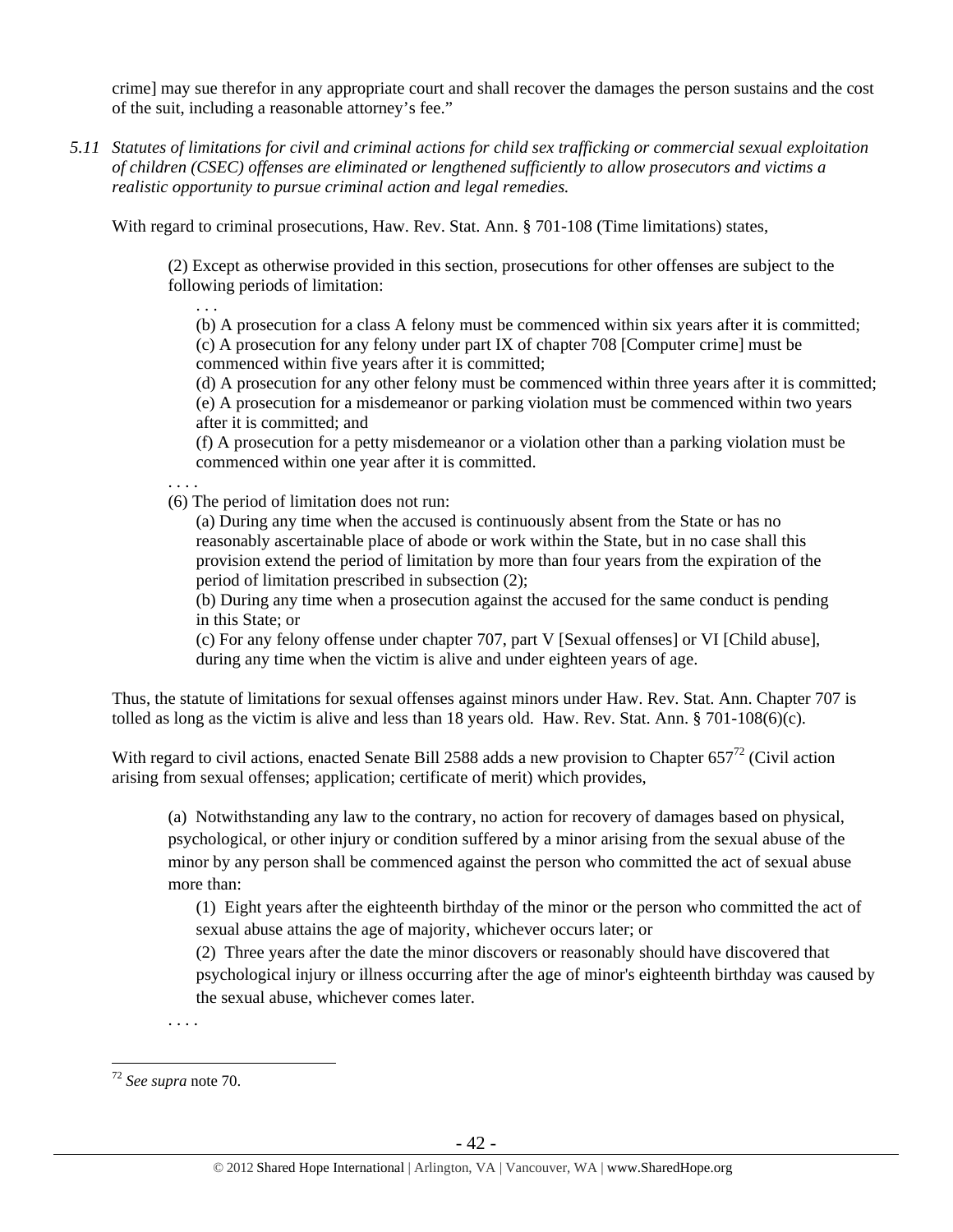(b) For a period of two years after the effective date of [this Act] a victim of child sexual abuse that occurred in this State who had been barred from filing a claim against the victim's abuser due to the expiration of the applicable civil statute of limitations that was in effect prior to the effective date of [this Act] may file a claim in a circuit court of this State against the person who committed the act of sexual abuse.

Otherwise, pursuant to Haw. Rev. Stat. Ann. § 657-1(4) (Six years), "[p]ersonal actions of any nature whatsoever not specifically covered by the laws of the State" may be commenced within six years after the cause of action occurred. Under Haw. Rev. Stat. Ann. § 657-13 (Infancy, insanity, imprisonment), if any person "entitled to bring any action specified in this part," with certain exceptions, is under 18 or is incarcerated for a term less than life "at the time the cause of action accrued," that person is "at liberty to bring such actions within the respective times limited in this part, after the disability is removed or at any time while the disability exists." Haw. Rev. Stat. Ann. § 657-13(1), (3).

The statute of limitations for a civil claim under Haw. Rev. Stat. § 663J-3 (Cause of action for coercion into prostitution), is set forth in Haw. Rev. Stat. Ann. § 663J-7 (Statute of limitations) which states,

(a) A claim under this chapter may not be brought against a person more than two years after an act of promoting prostitution by coercion by that person.

(b) The limitation period provided for in this chapter is tolled:

(1) During the minority of the individual who engages in prostitution; or

(2) Any time there is a criminal offense investigation being actively conducted against the defendant by a governmental agency or there is a criminal offense charge, information, or indictment pending against the defendant.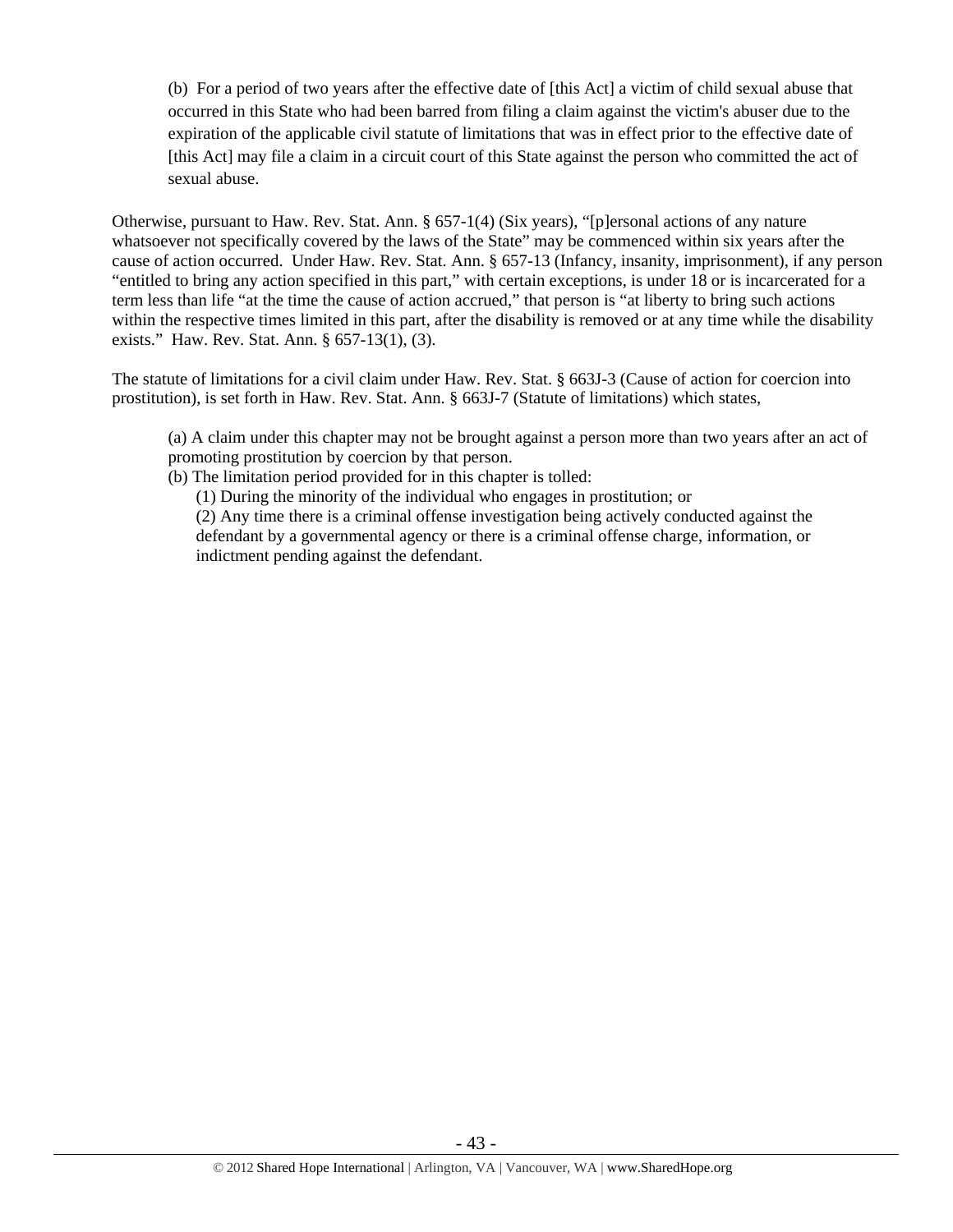#### **FRAMEWORK ISSUE 6: CRIMINAL JUSTICE TOOLS FOR INVESTIGATION AND PROSECUTIONS**

## *Legal Components:*

- *6.1 Training on human trafficking and domestic minor sex trafficking for law enforcement is statutorily mandated.*
- *6.2 Single party consent to audiotaping is permitted in law enforcement investigations.*
- *6.3 Wiretapping is an available tool to investigate domestic minor sex trafficking.*
- *6.4 Using a law enforcement decoy posing as a minor to investigate buying or selling of commercial sex acts is not a defense to soliciting, purchasing, or selling sex with a minor.*
- *6.5 Using the Internet to investigate buyers and traffickers is a permissible investigative technique.*
- *6.6 Law enforcement and child welfare agencies are mandated to promptly report missing and recovered children. \_\_\_\_\_\_\_\_\_\_\_\_\_\_\_\_\_\_\_\_\_\_\_\_\_\_\_\_\_\_\_\_\_\_\_\_\_\_\_\_\_\_\_\_\_\_\_\_\_\_\_\_\_\_\_\_\_\_\_\_\_\_\_\_\_\_\_\_\_\_\_\_\_\_\_\_\_\_\_\_\_\_\_\_\_\_\_\_\_\_\_\_\_\_*

## *Legal Analysis:*

*6.1 Training on human trafficking and domestic minor sex trafficking for law enforcement is statutorily mandated.* 

Training on domestic minor sex trafficking is not mandated by law. However, Haw. Rev. Stat. Ann. § 350-1.15 (Orientation and training) requires the Hawaii Department of Social Services to "offer periodic orientation and training to those responsible for making child abuse and neglect reports pursuant to 350-1.1 [Reports]."

- 6.1.1 Recommendation: Amend Haw. Rev. Stat. Ann. § 350-1.15 (Orientation and training) to require the Department of Social Services to provide training specifically addressing domestic minor sex trafficking.
- *6.2 Single party consent to audiotaping is permitted in law enforcement investigations.*

Single party consent to audiotaping is permissible in Hawaii. Under Haw. Rev. Stat. Ann. § 803-42(b)(4) (Interception, access, and disclosure of wire, oral, or electronic communications, use of pen register, trap and trace device, and mobile tracking device prohibited), it is not illegal "for a person acting under color of law to intercept a wire, oral, or electronic communication, when the person is a party to the communication or one of the parties to the communication has given prior consent to the interception." Additionally, pursuant to Haw. Rev. Stat. Ann. § 803-42(b)(3),

It shall not be unlawful under this part for a person not acting under color of law to intercept a wire, oral, or electronic communication when the person is a party to the communication or when one of the parties to the communication has given prior consent to the interception unless the communication is intercepted for the purpose of committing any criminal or tortious act in violation of the Constitution or laws of the United States or of this State.

*6.3 Wiretapping is an available tool to investigate domestic minor sex trafficking.* 

Offenses related to domestic minor sex trafficking are not included as crimes for which a wiretapping order may be issued. Under Haw. Rev. Stat. Ann. § 803-44 (Application for court order to intercept wire, oral, or electronic communications), certain persons, as set forth in the statute, can seek a court order for wiretapping for the following crimes:

(1) Murder; (2) Kidnapping; (3) Labor trafficking in the first degree;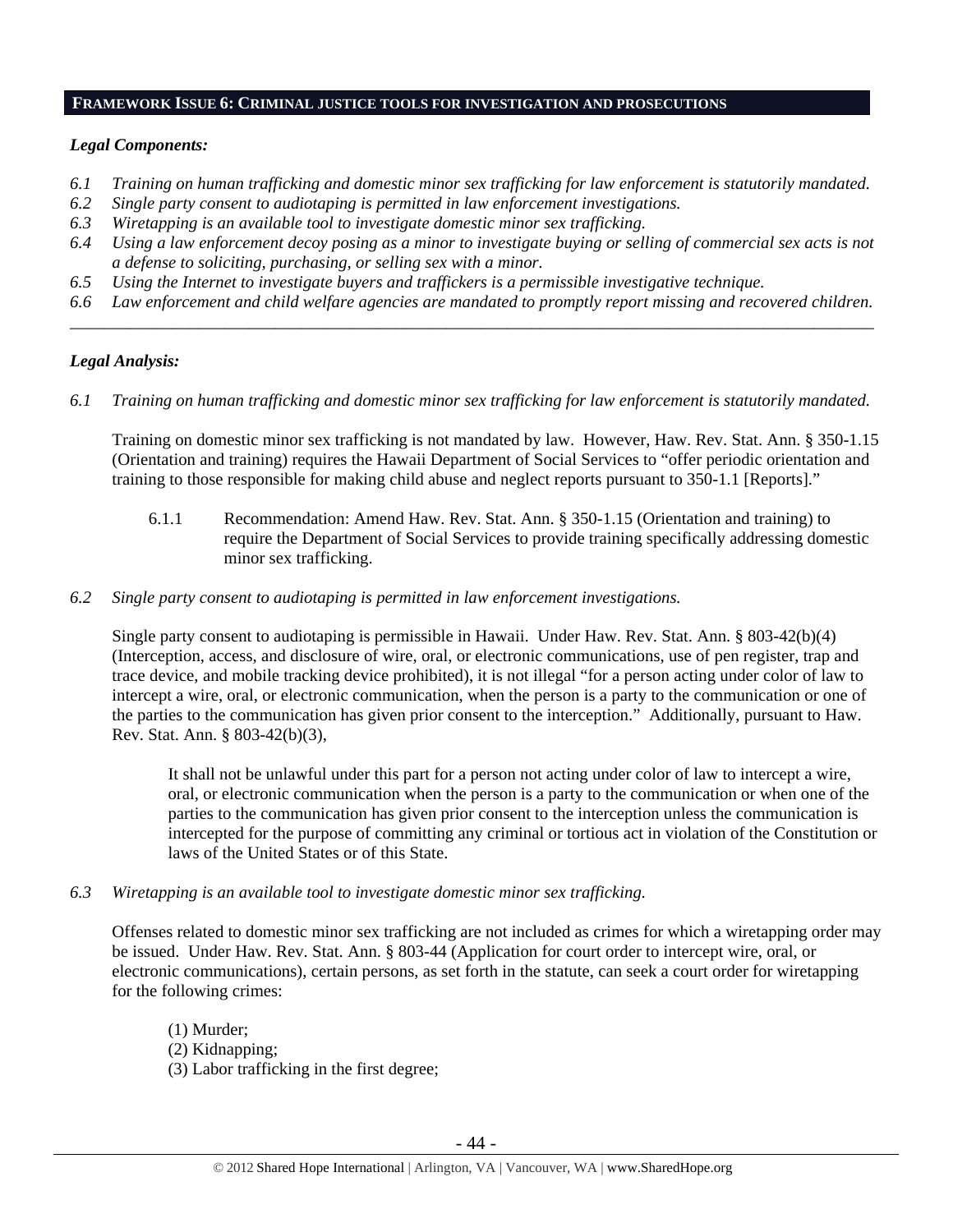(4) Labor trafficking in the second degree;

(5) Felony criminal property damage involving the danger of bodily injury as defined in section 707-700;

- (6) Distribution of dangerous, harmful, or detrimental drugs; or
- (7) Conspiracy to commit one or more of the above; or involving
- (8) Involvement in organized crime and any of the following felony offenses:
	- (A) Extortion;
	- (B) Bribery of a juror, witness, or police officer;
	- (C) Receiving stolen property;
	- (D) Gambling; and
	- (E) Money laundering.

However, if a law enforcement officer does discover information on another crime, such as domestic minor sex trafficking related offenses, while investigating an approved offense, the officer may disclose this information "to another investigative or law enforcement officer to the extent that the disclosure is appropriate to the proper performance of the official duties of the officer making or receiving the disclosure" or "while giving testimony under oath or affirmation in any proceeding in any court or before the grand jury in this State." Haw. Rev. Stat. Ann. § 803-45(a), (c), (e).

- 6.3.1 Recommendation: Amend Haw. Rev. Stat. Ann. § 803-44 (Application for court order to intercept wire, oral, or electronic communications) to specifically authorize the prosecuting attorney to seek a court order authorizing the use of wiretapping where the interception may provide evidence of domestic minor sex trafficking.
- *6.4 Using a law enforcement decoy posing as a minor to investigate buying or selling of commercial sex acts is not a defense to soliciting, purchasing, or selling sex with a minor.*

Under Haw. Rev. Stat. Ann. § 707-756 (Electronic enticement of a child in the first degree),

- (1) Any person who, using a computer or any other electronic device:
	- (a) Intentionally or knowingly communicates:
	- . . . (iii) With another person who represents that person to be under the age of eighteen years; (b) With the intent to promote or facilitate the commission of a felony:
		- (ii) That is a class A felony; or

. . .

- (iii) That is another covered offense as defined in section 846E-1 [Definitions],  $^{73}$
- agrees to meet with the minor, or with another person who represents that person to be a minor under the age of eighteen years; and
- (c) Intentionally or knowingly travels to the agreed upon meeting place at the agreed upon meeting time, is guilty of electronic enticement of a child in the first degree.

Haw. Rev. Stat. Ann. § 707-757(Electronic enticement of a child in the second degree) and § 707-759 (Indecent electronic display to a child) also use the phrase "another person who represents that person to be under the age of eighteen years," which seems to indicate that decoys may be used. It appears that police may use a decoy to investigate electronic enticement of a child. The Hawaii Code does not expressly state that law enforcement may use a decoy to investigate prostitution or sex trafficking. Haw. Rev. Stat. Ann. § 702-237(1) (Entrapment) provides the following:

<sup>73</sup> *See supra* note 20.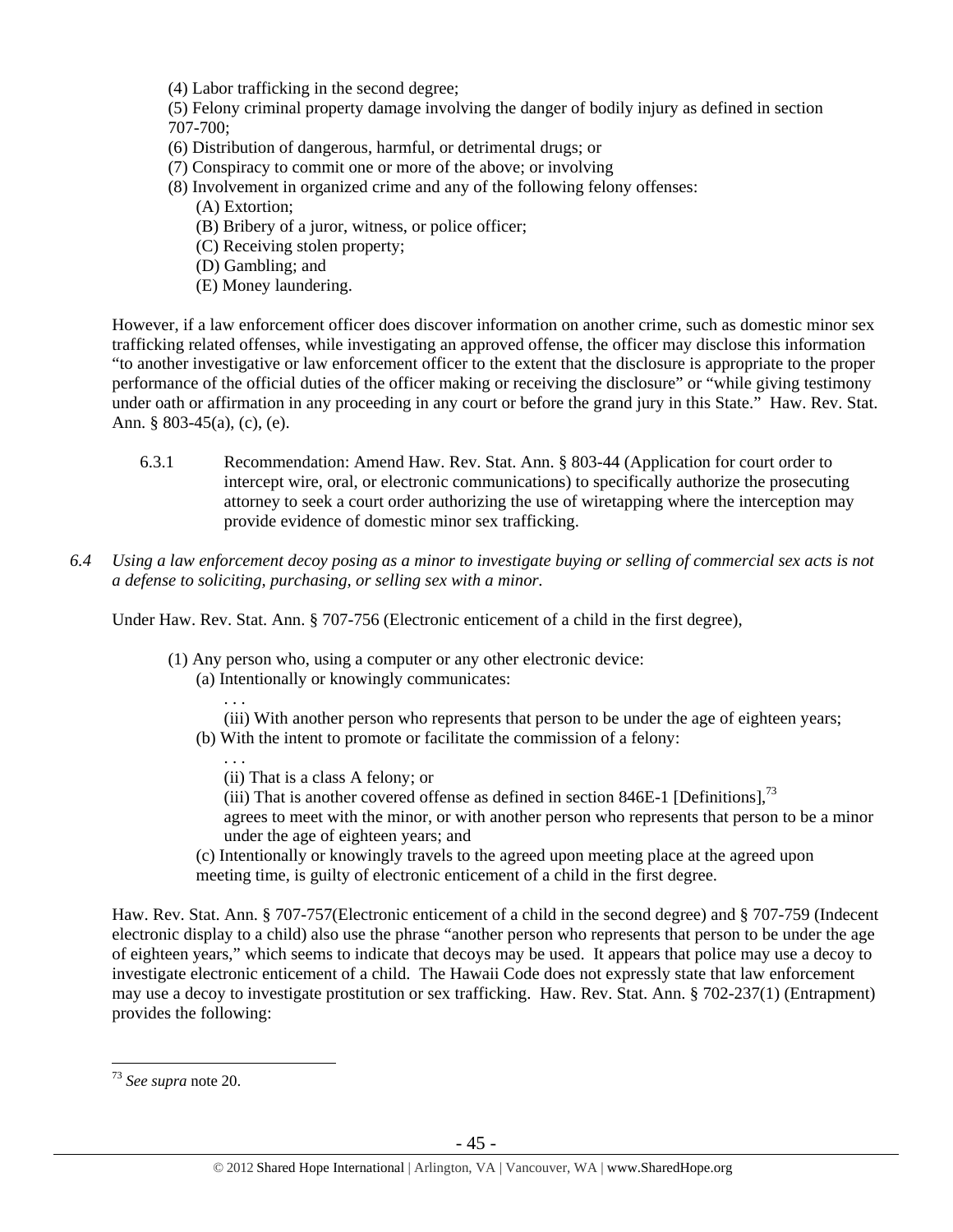In any prosecution, it is an affirmative defense that the defendant engaged in the prohibited conduct or caused the prohibited result because the defendant was induced or encouraged to do so by a law enforcement officer, or by a person acting in cooperation with a law enforcement officer, who, for the purpose of obtaining evidence of the commission of an offense, either:

(a) Knowingly made false representations designed to induce the belief that such conduct or result was not prohibited; or

(b) Employed methods of persuasion or inducement which created a substantial risk that the offense would be committed by persons other than those who are ready to commit it.

- 6.4.1 Recommendation: Adopt language that clarifies that law enforcement may use a decoy to investigate prostitution or sex trafficking. Also include language explicitly stating that use of a decoy is not a defense to electronic enticement of a child, indecent electronic display to a child, or to purchasing sex with a minor.
- *6.5 Using the Internet to investigate buyers and traffickers is a permissible investigative technique.*

Under Haw. Rev. Stat. Ann. § 707-756(1) (Electronic enticement of a child in the first degree),

- (1) Any person who, using a computer or any other electronic device:
	- (a) Intentionally or knowingly communicates:
		- (iii) With another person who represents that person to be under the age of eighteen years;
	- (b) With the intent to promote or facilitate the commission of a felony:
		- . . . (ii) That is a class A felony; or

. . .

- (iii) That is another covered offense as defined in section 846E-1 [Definitions].<sup>74</sup> agrees to meet with the minor, or with another person who represents that person to be a minor under the age of eighteen years; and
- (c) Intentionally or knowingly travels to the agreed upon meeting place at the agreed upon meeting time, is guilty of electronic enticement of a child in the first degree.

Haw. Rev. Stat. Ann. § 707-757(Electronic enticement of a child in the second degree) and § 707-759 (Indecent electronic display to a child) also use the phrase "another person who represents that person to be under the age of eighteen years," which seems to indicate that decoys may be used.

- 6.5.1 Recommendation: Amend Haw. Rev. Ann. § 707-756 (Electronic enticement of a child in the first degree), § 707-757 (Electronic enticement of a child in the second degree), and § 707-759 (Indecent electronic display to a child) to expressly authorize the use of the Internet to investigate buyers and traffickers in domestic minor sex trafficking investigations.
- *6.6 Law enforcement and child welfare agencies are mandated to promptly report missing and recovered children.*

Hawaii has established a Missing Child Center "to assist in the implementation of federal and state law relating to missing children." Haw. Rev. Stat. Ann. § 28-121(a). Haw. Rev. Stat. Ann. § 28-121 (Missing child center-Hawaii; programs) states in part,

 (b) The missing child center-Hawaii shall include programs to coordinate the efforts of state and county agencies with those of federal agencies in locating, recovering, and protecting missing children and to promote community awareness of the problem of missing children.

<sup>74</sup> *See supra* note 20.